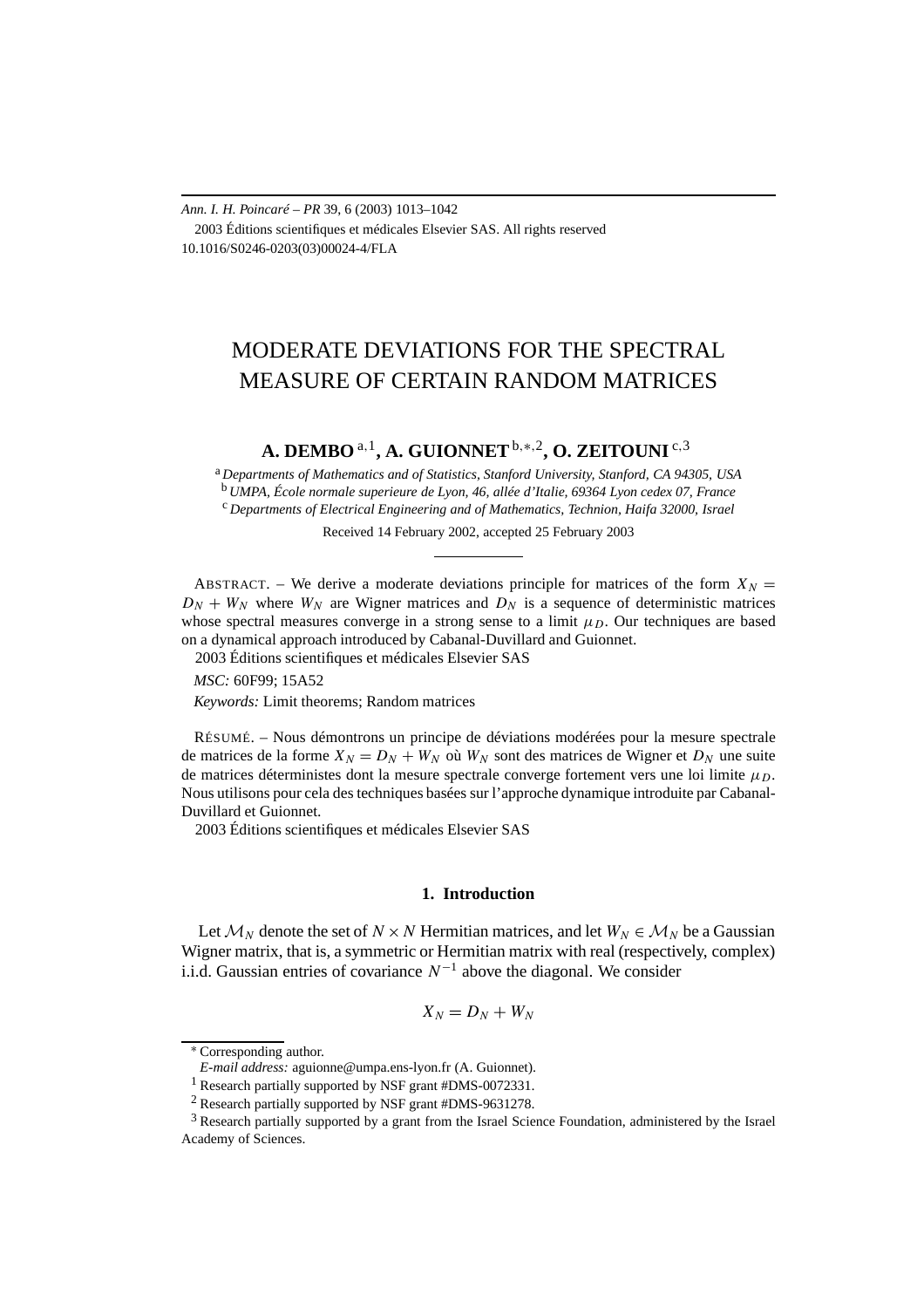for a diagonal matrix  $D_N$  with diagonal elements  $d_i^N$  and spectral measure  $\hat{\mu}_{D_N}^N :=$  $N^{-1} \sum_{i=1}^{N} \delta_{d_i^N}$  converging towards a compactly supported probability measure  $\mu_D$ , in such a way that

$$
\tilde{c}(\varepsilon) := \max_{i=1,2} \max_{N} \sup_{z \in \mathbb{C} \setminus \mathbb{R}, \ |\Im(z)| \geq \varepsilon} N \left| \text{tr}_N (z - D_N)^{-i} - \int (z - x)^{-i} \, d\mu_D(x) \right| < \infty \quad \forall \varepsilon > 0
$$
\n(A)

(where  $tr_N$  denotes the trace of the matrix, normalized by its size  $N$ ).

Denote by  $\hat{\mu}_{X_N}^N$  the spectral measure of  $X_N$ . Recall (see, e.g., [19]) that  $\hat{\mu}_{X_N}^N$  converges weakly to the compactly supported probability measure  $\mu_1^*$  where  $\mu_t^* = \mu_D \boxplus \sigma_t$ ,  $\sigma_t$ weakly to the compactly supported probability measure  $\mu_1$  where  $\mu_t = \mu_D \oplus \sigma_t$ ,  $\sigma_t$ <br>denoting the Wigner semi-circular distribution  $\sigma_t(dx) = (2\pi t)^{-1}\sqrt{4t - x^2} dx$  and  $\boxplus$ denoting free convolution of measures.

Large deviations (in the scale  $N^2$ ) and CLT's for  $\hat{\mu}_{X_N}^N$  are obtained in [5,6,9,12], by a dynamical approach based on the observation that  $W_N$  can be constructed as a Hermitian or symmetric Brownian motion at time one. These large deviations are essential tools in the study of so-called "matrix models" in physics, see [10]. It is our goal in this work to extend this analysis to study moderate deviations of  $\hat{\mu}_{X_N}^N$ . Note that since exponentially good approximations at the scale  $N^2$  are no longer such for the moderate deviation scales considered here, this study is far from being a straight forward extension of the previous analysis mentioned above. Our work can be considered as a non-commutative partial analogue of the moderate deviations principle for the empirical measure of i.i.d. random variables, see [21].

In order to state our results, we first introduce some notations. Let  $Stieljes(\mathbb{C})$  be the complex vector space generated by the Stieljes functions { $f(x) = (z - x)^{-1}$ ,  $z \in \mathbb{C} \setminus \mathbb{R}$ } (with  $x \in \mathbb{R}$ ), and denote by Stieljes( $\mathbb{R}$ )  $\subset C_b^{\infty}(\mathbb{R})$  the subset of real valued functions in Stieljes( $\mathbb{C}$ ). Note that  $\Re(z-x)^{-1} \in \mathcal{S}$ tieljes( $\mathbb{R}$ ) for  $z \in \mathbb{C} \backslash \mathbb{R}$ .

To any  $f = f_1 \in \text{Stieljes}(\mathbb{C})$ , we associate the function  $s \mapsto f_s$  that solves the differential equation

$$
\partial_s f_s(x) = -\int \frac{\partial_x f_s(x) - \partial_x f_s(y)}{x - y} d\mu_s^*(y), \quad f_1(x) = f(x). \tag{1.1}
$$

In Section 4 below we show that (1.1) has a unique solution whenever  $f(x) = c(z-x)^{-1}$ ,  $z \in \mathbb{C} \backslash \mathbb{R}$  (given by (4.1) and (4.2)). By the linearity of (1.1), the same applies for any  $f \in \mathcal{S}$ tieljes $(\mathbb{C})$ .

For any  $f, g \in \mathcal{S}$ tieljes $(\mathbb{R})$  and the corresponding solutions  $f_s, g_s$  of (1.1), define

$$
\mathcal{V}_t(f,g) = \iint\limits_0^t (\partial_x f_s)(x) (\partial_x g_s)(x) d\mu_s^*(x) ds.
$$
 (1.2)

In what follows, we let  $Stieljes'(\mathbb{R}) := \{f' : f \in Stieljes(\mathbb{R})\}$  and  $L_c^p(\mathbb{R})$  denote the subset of  $L^p(\mathbb{R})$  consisting of functions of compact support. Let

$$
F_N(x) := \mu_1^* ((-\infty, x]) - \hat{\mu}_{X_N}^N ((-\infty, x]),
$$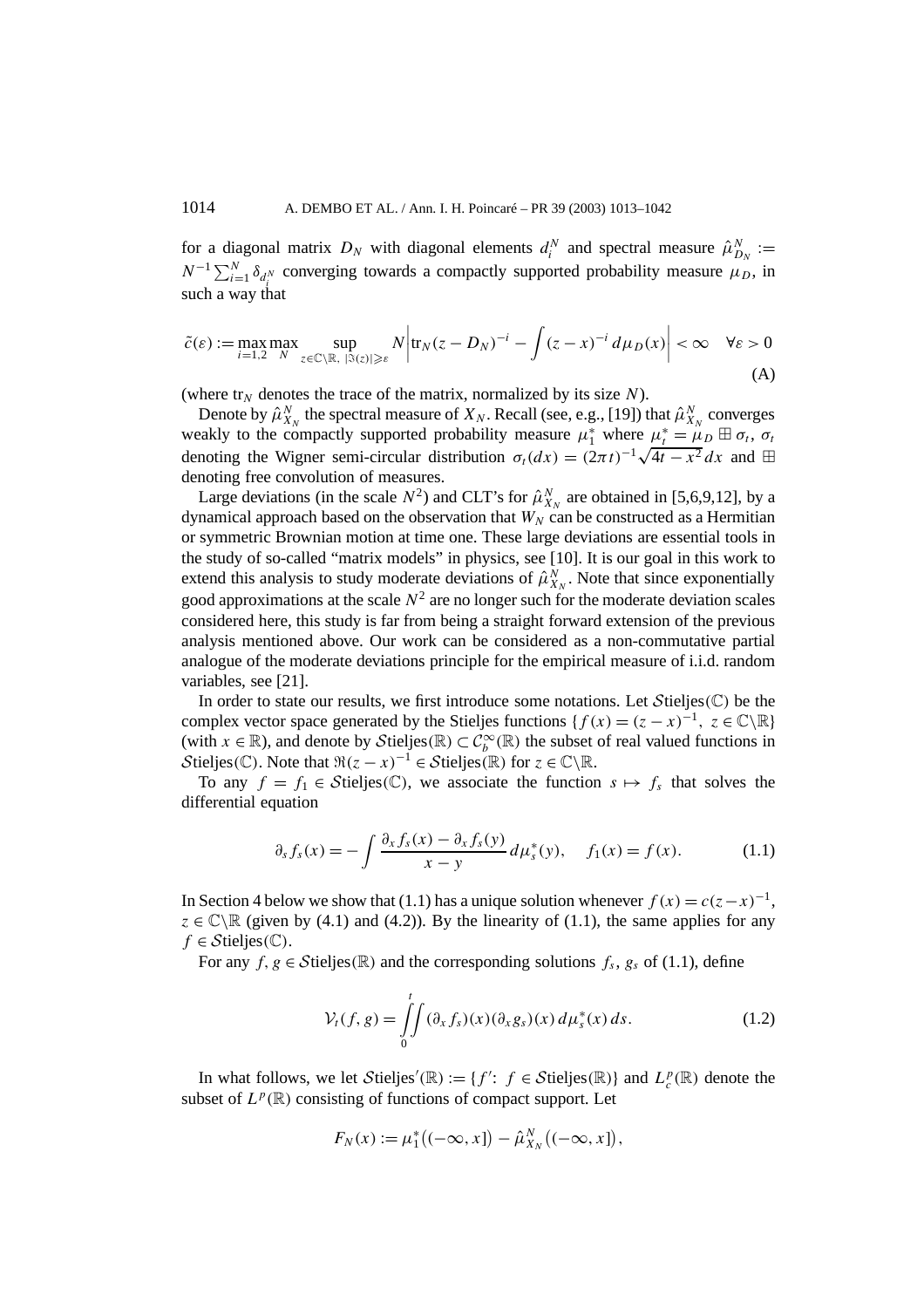which is in  $L_c^p(\mathbb{R})$  for any  $p \geq 1$  whenever  $\mu_D$  (and hence  $\mu_1^*$ ) is of compact support. Integration by parts shows that for all  $f \in C_b^1(\mathbb{R})$ ,

$$
X_N(f) := \int f(x) \, d\hat{\mu}_{X_N}^N(x) - \int f(x) \, d\mu_1^*(x) = \int f'(x) F_N(x) \, dx.
$$

With some abuse of notation we let  $\langle g, G \rangle$  denote the value of a linear functional G at *g* which is in a vector subspace of  $C_b(\mathbb{R})$  (to be understood from the context of the statement), using also  $\langle g, G \rangle = \int g(x)G(x) dx$  in the case  $G \in L^1(\mathbb{R})$ .

Our main result now reads

THEOREM 1.1. – *For any*  $a_N \to 0$  *such that*  $Na_N \to \infty$ *, the sequence of random variables*  $\{a_N^{-1}F_N\}$ *N in*  $L_c^1(\mathbb{R})$  *equipped with the Stieljes'*( $\mathbb{R}$ *)-topology and the corresponding cylinder σ -field, satisfies the Large Deviation Principle* (*LDP*) *with speed*  $(Na_N)^{-2}$  *and good rate function*  $I(\cdot)$  *defined by* 

$$
I(F) := \frac{\beta}{2} \sup_{h \in \text{Stieljes}(\mathbb{R})} \left\{ \langle h', F \rangle - \frac{1}{2} \mathcal{V}_1(h, h) \right\} \tag{1.3}
$$

*with*  $\beta = 1$  (*resp.*  $\beta = 2$ ) *in the symmetric* (*resp. Hermitian*) *case.* 

(We refer to [8] for standard terminology concerning the LDP. Because the rate function is the same for a range of speeds, we refer to the LDP in Theorem 1.1 as a moderate deviation principle (MDP).)

Note that the topology for the MDP in Theorem 1.1 is weaker than the  $C_b(\mathbb{R})$ -topology of convergence in law. Some strengthening of the former topology can be achieved by considering the *N*-dependent centering

$$
\overline{F}_N(x) := \mathbb{E}\hat{\mu}_{X_N}^N((-\infty, x]) - \hat{\mu}_{X_N}^N((-\infty, x]).
$$

Specifically, with  $C'_b(\mathbb{R}) := \{f' : f \in C_b^1(\mathbb{R})\}$  denoting the space of bounded continuous functions which possess a bounded primitive, we have:

THEOREM 1.2. – *For any*  $a_N \to 0$  *such that*  $Na_N \to \infty$ *, the sequence of random variables*  $\{a_N^{-1} \overline{F}_N\}_N$  *in*  $L_c^1(\mathbb{R})$  *equipped with the*  $C'_b(\mathbb{R})$ *-topology and the corresponding cylinder*  $\sigma$  *-field, satisfies the LDP with speed*  $(Na_N)^{-2}$  *and good rate function*  $I(\cdot)$ *of* (1.3)*.*

As the rate function  $I(\cdot)$  is not particularly transparent to work with, we provide next some useful information about it. First, it follows from the CLT of [9, Section 6] that for any  $h \in \mathcal{S}$ tieljes $(\mathbb{R}),$ 

$$
\mathcal{V}_1(h, h) = \lim_{N \to \infty} N^2 \mathbb{E}(\overline{X}_N(h)^2) = \lim_{N \to \infty} \text{Var}(NX_N(h)). \tag{1.4}
$$

Our proof of Theorems 1.1 and 1.2 provides also that for any  $a_N \to 0$  such that  $Na_N \rightarrow \infty$ ,

$$
\mathcal{V}_1(h, h) = 2 \lim_{N \to \infty} (N a_N)^{-2} \log \mathbb{E} (e^{N^2 a_N \overline{X}_N(h)})
$$
  
= 2 \lim\_{N \to \infty} (N a\_N)^{-2} \log \mathbb{E} (e^{N^2 a\_N X\_N(h)}). (1.5)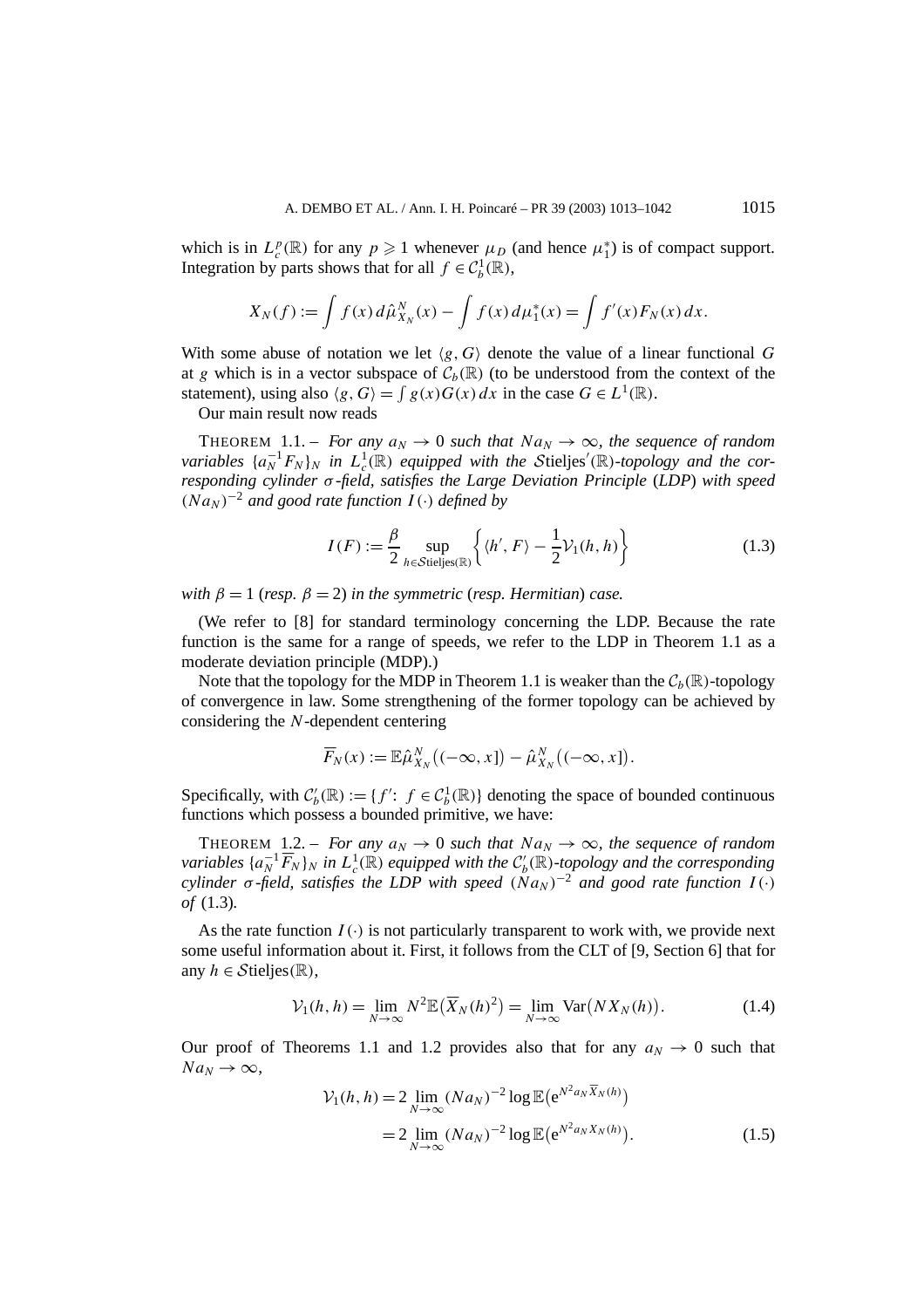Recall that  $\mu_1^*$  has a density  $p_1$  (see [2, Corollary 2]), and for  $F = f p_1$  with  $f \in L^2(\mu_1^*)$  set

$$
J(F) := \frac{\beta}{4} \int f^2(x) d\mu_1^*(x) + \frac{\beta}{4} \iint \left( \frac{f(x) - f(y)}{x - y} \right)^2 d\mu_1^*(x) d\mu_1^*(y) \tag{1.6}
$$

(which is well defined, though possibly infinite), setting  $J(F) = \infty$  for all  $F \in L_c^1(\mathbb{R})$ not of the above form. Let  $L_c^{1,*}(\mathbb{R})$  denote the subset of  $L_c^1(\mathbb{R})$  consisting of functions whose support is contained in the support of  $\mu_1^*$ . In Section 6 we prove that

LEMMA 1.3. – *The function I*( $\cdot$ ) *is finite only for linear functionals on Stieljes'*( $\mathbb{R}$ ) *that are of the form*  $\langle h', F \rangle = \int F(x)h'(x) dx$  *for some*  $F \in L_c^{1,*}(\mathbb{R})$ *, in which case* 

$$
\frac{\beta}{4}\left(\int |F(x)|\,dx\right)^2 \leq \frac{\beta}{4}\int \frac{F(x)^2}{p_1(x)}\,dx \leqslant I(F). \tag{1.7}
$$

*Further,*  $I(F) \leqslant J(F)$  *for*  $F = f p_1$  *with*  $f \in C_b^1(\mathbb{R})$ *, and more generally, for all* 

$$
F \in \mathcal{P} := \{ f \, p_1: \ f \in L^2(\mu_1^*), \ \exists \mathcal{Q}^\delta \text{ polynomials such that } \mathcal{Q}^\delta \xrightarrow[\delta \to 0]{\mathcal{L}} f,
$$

$$
\liminf_{\delta \to 0} J(\mathcal{Q}^\delta p_1) \leqslant J(f \, p_1) \}.
$$

*Here,*  $Q^{\delta} \xrightarrow[\delta \to 0]{} f$  *iff*  $\int g(x)Q^{\delta}(x)p_1(x) dx$  converges towards  $\int g(x)f(x)p_1(x) dx$  *for any bounded continuous function g on* R*.*

In the special case  $\mu_D = 0$ , one can make the rate function more explicit. Indeed, in this case  $\mu_t^* = \sigma_t$  and  $p_1(y) = (2\pi)^{-1}\sqrt{4 - y^2}$ , and one obtains

LEMMA 1.4. – *Suppose*  $\mu_D = 0$ *. Then, for every*  $h \in \mathcal{S}$ tieljes $(\mathbb{R})$ *,* 

$$
\mathcal{V}_1(h, h) = -\frac{1}{2\pi^2} \int_{-2}^{2} \int_{-2}^{2} \frac{h(x)h'(y)}{y - x} \frac{\sqrt{4 - y^2}}{\sqrt{4 - x^2}} dy dx.
$$
 (1.8)

*Moreover, assume*  $F = f p_1 \in L_c^1(\mathbb{R})$  *for some*  $f \in C_b^3(\mathbb{R})$ *. Then* 

$$
I(F) = J(F) = -\frac{\beta}{2} \int_{-2}^{2} \int_{-2}^{2} F'(x) F'(y) \log|x - y| dx dy.
$$
 (1.9)

The expression in the right-hand side of (1.9) resembles Voiculescu's non-commutative entropy of  $D_N + W_N$  taken at the measure  $F'(x) dx$ .

The structure of the article is as follows. In Section 2, we introduce the (matrix valued) Brownian motion  $W_N(t)$  and recall the elements of stochastic calculus we need. Section 3 is devoted to the proof of a CLT type approximation for the empirical Stieljes transform  $M_t^N(z)$  of  $X_N(t) = D_N + W_N(t)$ . Section 4 controls the influence of other centerings on the convergence properties of  $M_t^N(z)$ . Our moderate deviations results are proved in Section 5. We present first in Theorem 5.1 a finite-dimensional moderate de-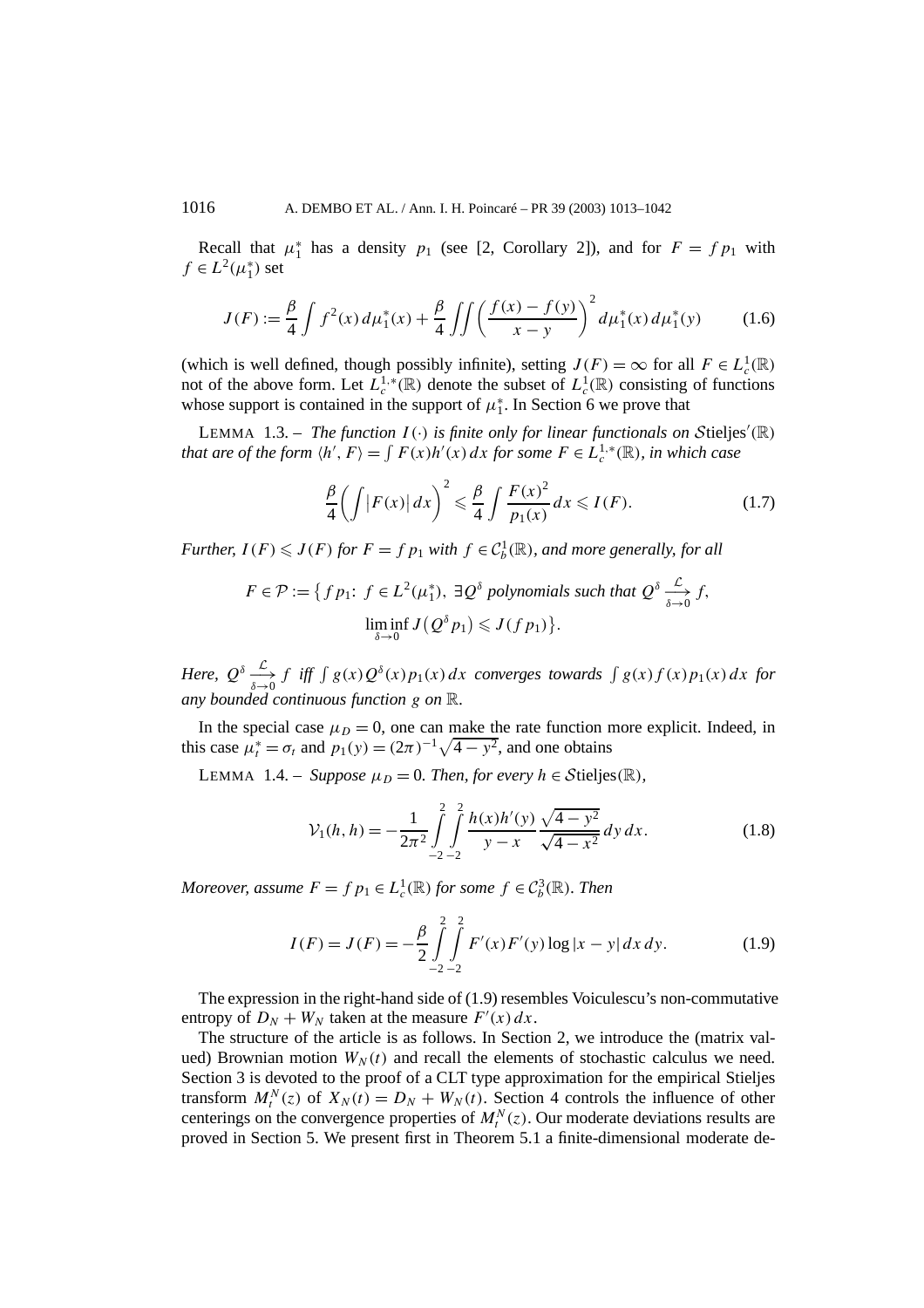viations principle (for  $X_N(f^{(i)})$ ,  $i = 1, ..., d$ ) which among other things implies (1.5), and then the projective limits argument leading to Theorems 1.1 and 1.2, deferring the proofs of Lemma 1.3 (via free probability theory) and Lemma 1.4 to Section 6.

## **2. Itô's calculus**

Let  $H_N(\cdot)$  (respectively,  $S_N(\cdot)$ ) be a  $N \times N$  Hermitian (respectively, symmetric) Brownian motion constructed via independent real valued Brownian motions  $(\beta_{i,j}, \tilde{\beta}_{k,l})_{1 \leq i \leq j \leq N}^{1 \leq k < l \leq N}$  $\sum_{1 \leq i \leq j \leq N}^{1 \leq k < l \leq N}$  by

$$
H_N^{k,l} = \begin{cases} \frac{1}{\sqrt{2N}}(\beta_{k,l} + i\tilde{\beta}_{k,l}) & \text{if } k < l, \\ \frac{1}{\sqrt{2N}}(\beta_{l,k} - i\tilde{\beta}_{l,k}) & \text{if } k > l, \\ \frac{1}{\sqrt{N}}\beta_{l,l} & \text{if } k = l \end{cases}
$$

and

$$
S_N^{k,l} = \frac{\sqrt{1 + \delta_{k-l}}}{\sqrt{N}} \beta_{k \wedge l, k \vee l},
$$

respectively. Take  $W_N(t) = H_N(t)$  in the Hermitian case and  $W_N(t) = S_N(t)$  in the symmetric case. Then,  $W_N(1)$  is a complex (respectively, real), Wigner matrix. Let  $\hat{\mu}_t^N$ denote the spectral measure of  $X_N(t) = D_N + W_N(t)$  (note that  $\hat{\mu}_1^N = \hat{\mu}_{X_N}^N$ ), then  $\hat{\mu}_t^N$  can be studied by use of Itô's calculus as we now explain.

It was proved in [3,6] that  $\hat{\mu}^N$  satisfies an Itô's formula (in the special case where  $\hat{\mu}_D^N = \delta_0$ , assumption which is in fact clearly irrelevant). Then, if we denote, for any  $f, g \in C_b^{2,1}(\mathbb{R} \times [0, 1])$ , any  $s \le t \in [0, 1]$ , and any  $v \in C([0, 1], \mathcal{P}(\mathbb{R}))$ ,

$$
S^{s,t}(v, f) = \int f(x, t) dv_t(x) - \int f(x, s) dv_s(x) - \int_s^t \int \partial_u f(x, u) dv_u(x) du
$$
  

$$
- \frac{1}{2} \int_s^t \int \int \frac{\partial_x f(x, u) - \partial_x f(y, u)}{x - y} dv_u(x) dv_u(y) du,
$$
 (2.1)

and

$$
\langle f, g \rangle_{s,t}^{\nu} = \iint\limits_{s}^{t} \partial_{x} f(x, u) \partial_{x} g(x, u) \, dv_{u}(x) \, du,\tag{2.2}
$$

we have

THEOREM 2.1 [6]. – *In the Hermitian case, for any*  $N \in \mathbb{N}$ , any  $f \in C_b^{2,1}(\mathbb{R} \times [0, 1])$ *and any*  $s \in [0, 1)$ ,  $(S^{s,t}(\hat{\mu}^N, f), s \leq t \leq 1)$  *is a bounded continuous martingale with quadratic variation*

$$
\left\langle S^{s,\cdot}(\hat{\mu}^N,f)\right\rangle_t = \frac{1}{N^2} \langle f,f\rangle_{s,t}^{\hat{\mu}^N}.
$$
 (2.3)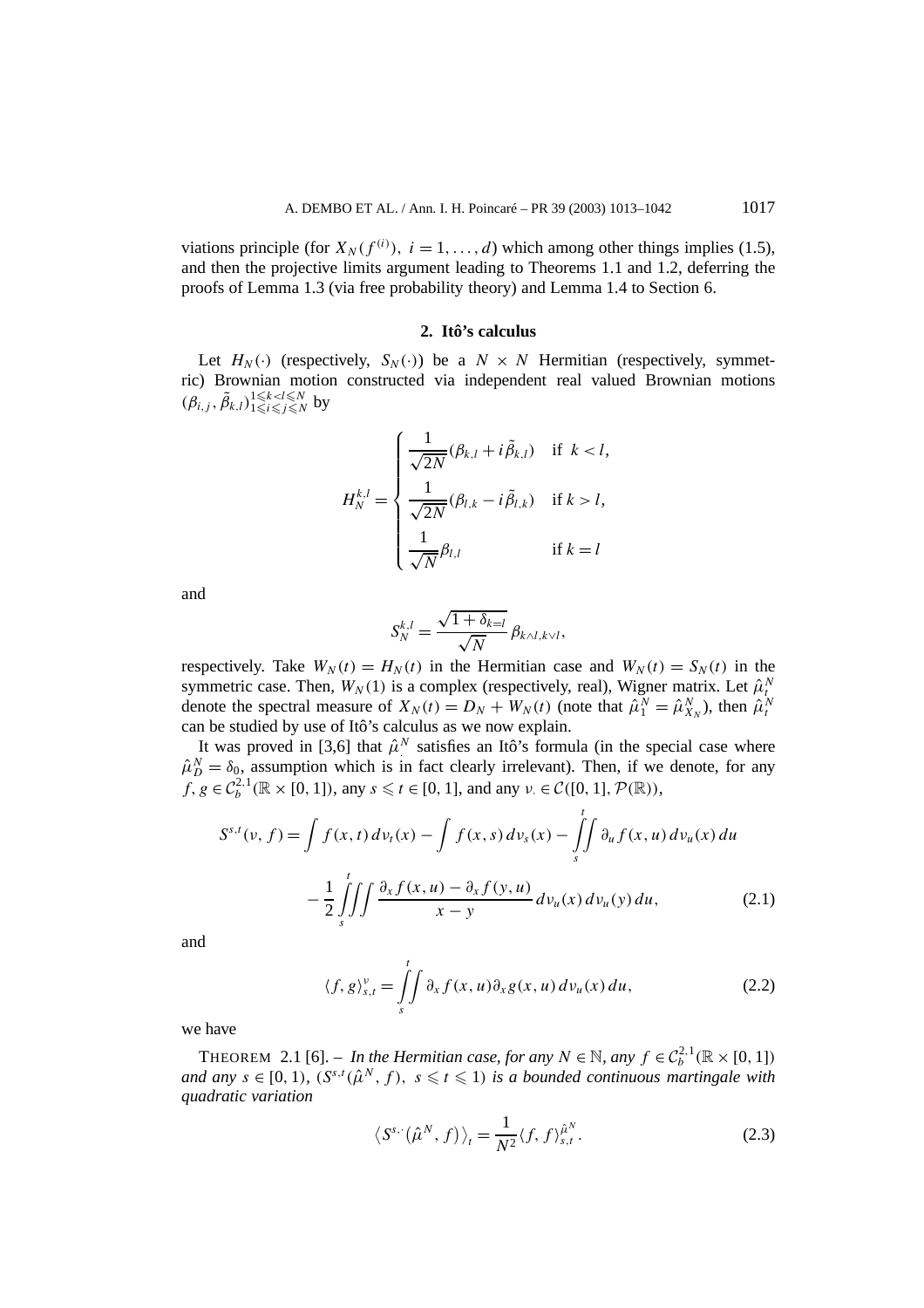*In the symmetric case, for any*  $N \in \mathbb{N}$ *, any*  $f \in C_b^{2,1}(\mathbb{R} \times [0, 1])$  *and any*  $s \in [0, 1)$ *,*  $(\tilde{S}^{s,t}(\hat{\mu}^N, f) := S^{s,t}(\hat{\mu}^N, f) - (2N)^{-1} \int_s^t \int f''(x) d\hat{\mu}_u^N(x) du, s \le t \le 1$  is a bounded *continuous martingale with quadratic variation*

$$
\left\langle \widetilde{S}^{s,\cdot}(\hat{\mu}^N,f)\right\rangle_t=\frac{2}{N^2}\langle f,f\rangle_{s,t}^{\hat{\mu}^N}.
$$

Note that it is not hard to see (see [6] or [11]) that the law of  $\hat{\mu}^N$  is tight in both Hermitian and symmetric settings. The limit points are characterized by

$$
S^{s,t}(\mu^*, f) = 0 \tag{2.4}
$$

for all functions  $f \in C_b^{2,1}(\mathbb{R} \times [0, 1])$ . It can be shown (see [6, Corollary 1.4] or [12]) that such an equation has a unique solution  $\mu^*$ , given by the free convolution  $\mu^*_t = \mu_D \boxplus \sigma_t$ .

In the sequel, we shall be interested in specific test functions of the Stieljes type:

$$
f(x,t) = \frac{c_t}{z_t - x} \tag{2.5}
$$

with a complex-valued differentiable function  $z: [0, 1] \rightarrow \mathbb{C} \setminus \mathbb{R}$  with non-vanishing imaginary part and a complex-valued differentiable function  $c_t$ : [0, 1]  $\rightarrow \mathbb{C}$ . Observe that in this case, for any  $\nu \in C([0, 1], \mathcal{P}(\mathbb{R}))$ ,

$$
\frac{1}{2} \iint \frac{\partial_x f(x, u) - \partial_x f(y, u)}{x - y} dv_u(x) dv_u(y)
$$
  
=  $c_u \int \frac{1}{z_u - x} dv_u(x) \int \frac{1}{(z_u - x)^2} dv_u(x).$  (2.6)

## **3. Central limit approximation**

Following Israelsson (see [13, Proposition 1]), we prove the following central limit type approximation. Throughout, we set  $\beta = 1$  in the symmetric case and  $\beta = 2$  in the Hermitian case.

LEMMA 3.1. – *Consider Hermitian or symmetric matrices such that* (A) *holds. Then, for any*  $\eta > 0$ *, there exists a finite constant*  $C(\eta)$  *such that for all*  $N$  *and*  $z \in \mathbb{C} \setminus \mathbb{R}$ *, z* =  $a + ib, |b| \geqslant \eta$ 

$$
\max_{j=1,2}\sup_{\tau\in[0,1]}\mathbb{E}\bigg[\bigg|\text{tr}_N(z-X_N(\tau))^{-j}-\int (z-x)^{-j} \,d\mu_\tau^*(x)\bigg|^2\bigg]^{1/2}\leqslant \frac{C(\eta)}{N}.\tag{3.1}
$$

*Proof.* – Israelsson [13] considers only the symmetric case with Ornstein–Uhlenbeck entries. Hence, for completeness, we next adapt his approach to the context of the lemma. The main idea, used also by [5] and [9] is to choose  $(c, z)$  in such a way that the finite variation term in Theorem 2.1 is negligible. Whereas Cabanal-Duvillard [5] and Guionnet [9] choose a non-random  $(c, z)$  that is independent of *N* and then control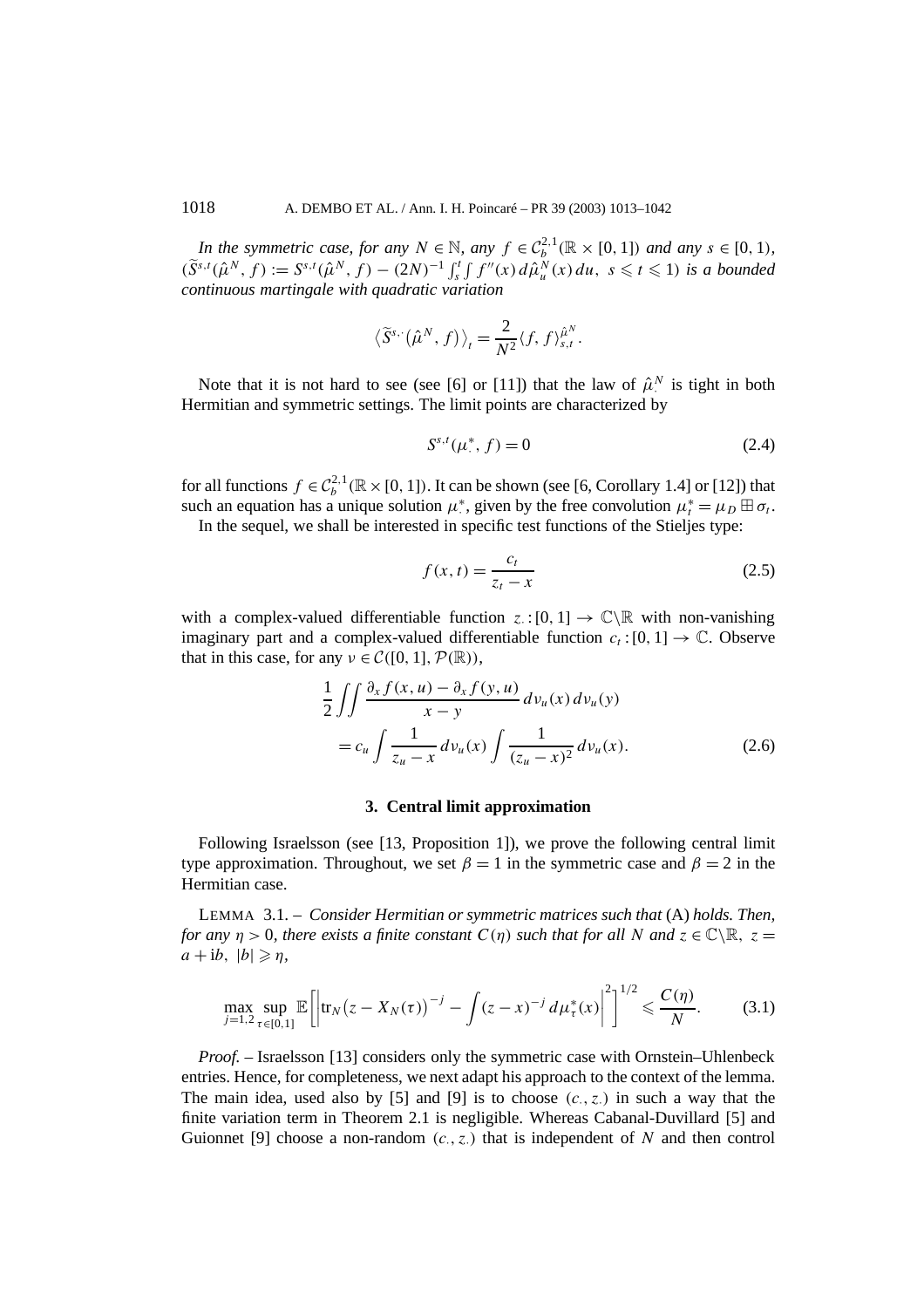the remainder term of finite variation, we follow Israelsson [13] in choosing *(c*·*, z*·*)* randomly and depending on *N* in such a way that this term completely vanishes.

We first consider the Hermitian case and  $j = 1$  in (3.1). For  $z \in \mathbb{C} \setminus \mathbb{R}$  denote

$$
M_t^N(z) = \text{tr}_N(z\mathbf{I} - X_N(t))^{-1}, \qquad M_t(z) = \int (z-x)^{-1} d\mu_t^*(x).
$$

Applying Theorem 2.1 to  $f(x, t)$  of (2.5), and using (2.6) it is easy to check that for any continuously differentiable functions  $(c, z)$  such that  $z_t$  stays uniformly away from the real axis,

$$
c_t M_t^N(z_t) = c_0 M_0^N(z_0) + \int_0^t \left[ (\partial_s c_s) M_s^N(z_s) + c_s (\partial_s z_s) \partial_z M_s^N(z_s) - c_s M_s^N(z_s) \partial_z M_s^N(z_s) \right] ds + m_t^N(z, c)
$$

with the bounded, complex valued, martingale  $m^N(z, c)$  having the quadratic variations

$$
\langle \Re(m^N(z_0, c_0))\rangle_t = \frac{1}{N^2} \int_0^t \int \Re\left(\frac{c_u}{(z_u - x)^2}\right)^2 d\hat{\mu}_u^N(x) du,
$$
  

$$
\langle \Im(m^N(z_0, c_0))\rangle_t = \frac{1}{N^2} \int_0^t \int \Im\left(\frac{c_u}{(z_u - x)^2}\right)^2 d\hat{\mu}_u^N(x) du.
$$
 (3.2)

Since  $|z - x| \ge |\Im(z)|$  for  $x \in \mathbb{R}$ , it follows that  $M_t^N(\cdot)$  and  $M_t(\cdot)$  are uniformly Lipschitz continuous on  $\mathbb{C} \setminus \mathbb{R} \times [-|b|, |b|]$ . Specifically, there

$$
\left|M_t^N(z) - M_t^N(\tilde{z})\right| \vee \left|M_t(z) - M_t(\tilde{z})\right| \leqslant |b|^{-2} |z - \tilde{z}|.
$$
\n(3.3)

Fixing  $\tau \in [0, 1]$ , following Israelsson [13], we choose  $(c_., z.) = (c_.,^N, z_.,^N)$  to be the solution of

$$
\partial_t z_t^N = \frac{1}{2} \left( M_t^N (z_t^N) + M_t (z_t^N) \right), \quad z_\tau^N = z,
$$
\n(3.4)

$$
\partial_t c_t^N = \frac{1}{2} \big( \partial_z M_t^N \big( z_t^N \big) + \partial_z M_t \big( z_t^N \big) \big) c_t^N, \quad c_\tau^N = 1,
$$
\n(3.5)

whose existence and uniqueness we next prove. Indeed, the sign of  $\mathfrak{I}(M_t^N(\xi) + M_t(\xi))$ is opposite to that of  $\Im(\xi)$ . Thus, taking  $u_t^{(l)}$ ,  $l = 0, 1, \ldots$ , such that  $u_\tau^{(l)} = z$  for all *l*,  $u_t^{(0)} = z$  for  $t \in [0, \tau]$  and

$$
\partial_t u_t^{(l+1)} = \frac{1}{2} \big( M_t^N(u_t^{(l)}) + M_t(u_t^{(l)}) \big),
$$

it is easy to see by induction that  $|\Im(u_t^{(l)})| \geq |b|$  for all  $t \in [0, \tau]$  and  $l \geq 0$ . The uniform Lipschitz property of  $M_t^N(\cdot) + M_t(\cdot)$  implies by Gronwall's lemma that the sequence  $u^{(\bar{l})}$  converges uniformly on [0,  $\tau$ ] to the unique solution of (3.4). The existence of a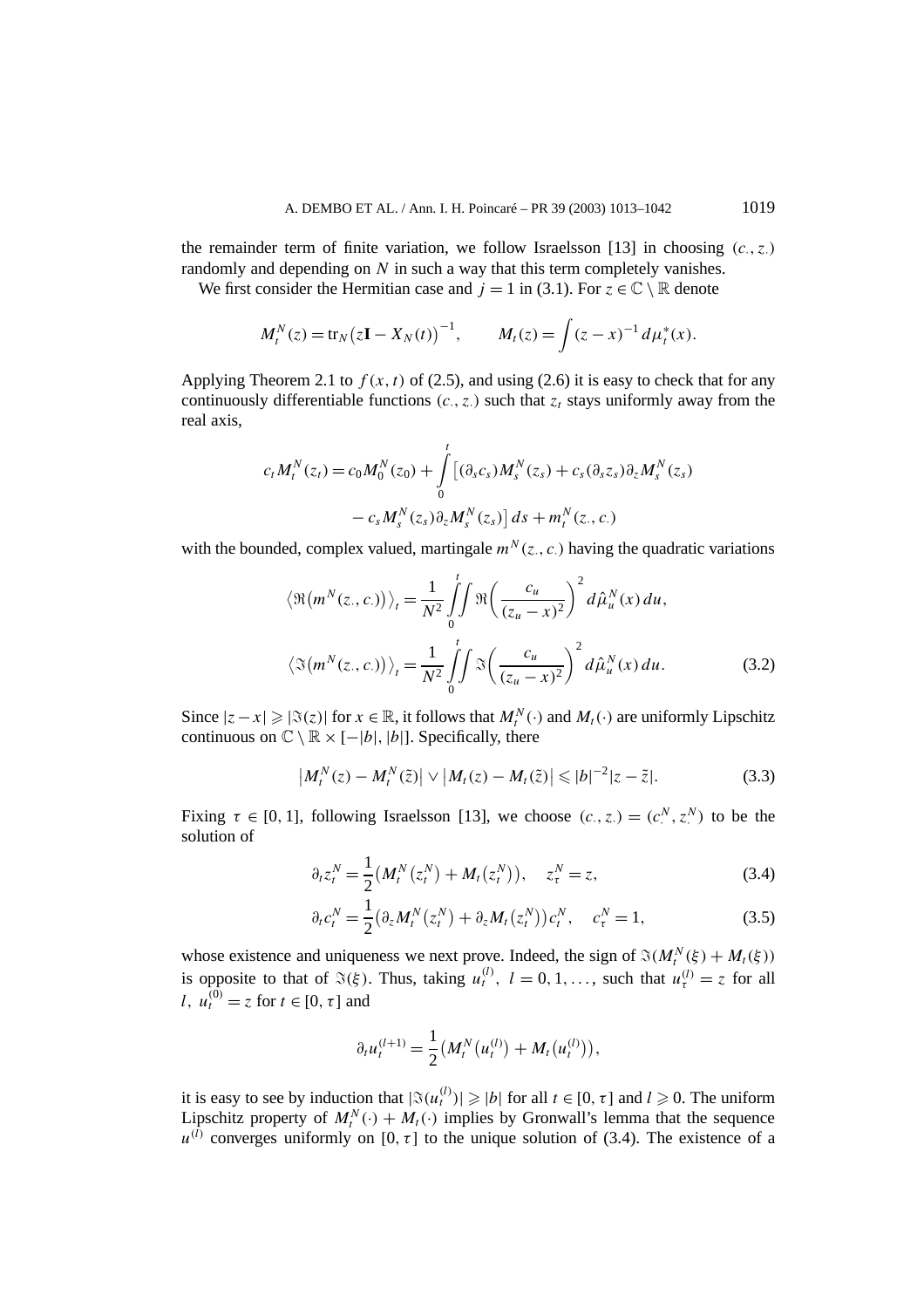unique solution of (3.5) is then clear. Note that  $t \mapsto |\Im(z_i^N)|$  is monotone non-increasing on [0,  $\tau$ ]. Moreover, by (2.4), it is easy to check that for  $t \in [0, \tau]$ ,

$$
c_t^N M_t(z_t^N) = c_0^N M_0(z_0^N) + \int_0^t \left[ -c_s^N M_s(z_s^N) \partial_z M_s(z_s^N) + (\partial_s c_s^N) M_s(z_s^N) \right. \\ \left. + c_s^N (\partial_s z_s^N) \partial_z M_s(z_s^N) \right] ds \\ = c_0^N M_0(z_0^N) + \int_0^t \frac{c_s^N}{2} (M_s(z_s^N) \partial_z M^N(z_s^N) + M_s^N(z_s^N) \partial_z M(z_s^N)) ds, \quad (3.6)
$$

where (3.6) is a consequence of (3.4) and (3.5). Similarly, we find that

$$
c_t^N M_t^N(z_t^N) = c_0^N M_0^N(z_0^N) + \int\limits_0^t \frac{c_s^N}{2} (M_s^N(z_s^N)\partial_z M(z_s^N) + M_s(z_s^N)\partial_z M^N(z_s^N)) ds + m_t^N(z_s^N, c_s^N).
$$
\n(3.7)

Subtracting (3.6) from (3.7) we find that

$$
c_t^N(M_t^N(z_t^N) - M_t(z_t^N)) = c_0^N(M_0^N(z_0^N) - M_0(z_0^N)) + m_t^N(z_t^N, c_t^N). \tag{3.8}
$$

Let  $b_s^N = \mathfrak{F}(z_s^N)$ , noting that  $|b_t^N| \geqslant |b|$  for  $t \in [0, \tau]$ . Let  $v_s^N = |c_s^N|^2$  and  $a_s^N =$  $\Re(\partial_z M_s^N(z_s^N) + \partial_z M_s(z_s^N))$ , noting that

$$
\left|a_s^N\right| \leqslant \left|\partial_z M_s^N\left(z_s^N\right)\right| + \left|\partial_z M_s\left(z_s^N\right)\right| \leqslant \frac{2}{|b_s^N|^2} \leqslant \frac{2}{|b|^2},\tag{3.9}
$$

whereas  $\partial_t v_t^N = a_t^N v_t^N$ ,  $v_t^N = 1$ , by (3.5). Since  $v_t^N = \exp(-\int_t^{\tau} a_s^N ds)$ , it follows that

$$
\sup_{t \in [0,\tau]} |c_t^N| \le \exp(|b|^{-2}). \tag{3.10}
$$

Thus, by (3.2), for any  $t \in [0, \tau]$ ,

$$
\langle \Re(m^N(z^N, c^N)) \rangle_t + \langle \Im(m^N(z^N, c^N)) \rangle_t
$$
  
= 
$$
\frac{1}{N^2} \int_0^t \int \left| \frac{c_s^N}{(z_s^N - x)^2} \right|^2 d\hat{\mu}_s^N(x) ds \le \frac{e^{2|b|^{-2}}}{N^2|b|^4}
$$
(3.11)

implying that

$$
\mathbb{E}\big|m_t^N(z_\cdot^N,c_\cdot^N)\big|^2=\mathbb{E}\big\langle\Re\big(m^N(z_\cdot^N,c_\cdot^N)\big)\big\rangle_t+\mathbb{E}\big\langle\Im\big(m^N(z_\cdot^N,c_\cdot^N)\big)\big\rangle_t\leqslant\frac{e^{2|b|^{-2}}}{N^2|b|^4}.
$$

We have by (3.10) and assumption (A) that

$$
\left|c_0^N(M_0^N(z_0^N) - M_0(z_0^N))\right| = \left|c_0^N\right| \left|\text{tr}_N(z_0^N - D_N)^{-1} - \int (z_0^N - x)^{-1} d\mu_D(x)\right|
$$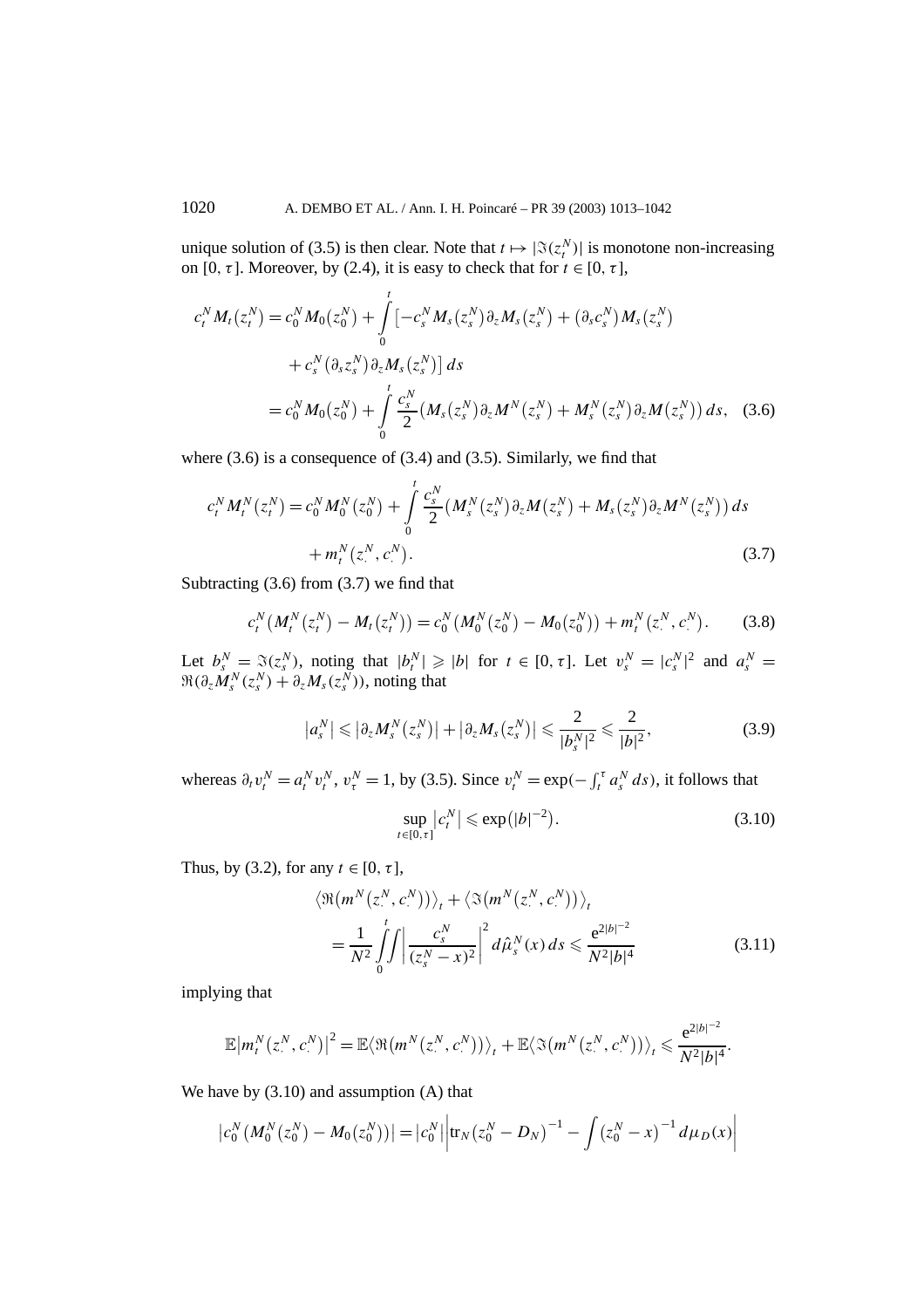A. DEMBO ET AL. / Ann. I. H. Poincaré – PR 39 (2003) 1013–1042 1021

$$
\leqslant \frac{e^{|b|^{-2}\tilde{c}(|b|)}}{N}.
$$

With  $c_{\tau}^{N} = 1$ , we thus see that (3.8) yields the bound

$$
\mathbb{E}\big[\big|M_{\tau}^N(z_{\tau}^N)-M_{\tau}(z_{\tau}^N)\big|^2\big]^{1/2}\leqslant \frac{e^{|b|^{-2}\widetilde{c}(|b|)}}{N}+\frac{e^{|b|^{-2}}}{N|b|^2}.
$$

Since  $z \in \mathbb{C} \backslash \mathbb{R}$ , *N* and  $\tau \in [0, 1]$  are arbitrary, this completes the proof of (3.1) when  $j = 1$ , in the Hermitian case. Still in the Hermitian case, let us now prove it for  $j = 2$ and, without loss of generality, for  $z \in \mathbb{C}_+ \backslash \mathbb{R}$ . First, observe that

$$
\left|\operatorname{tr}_N(z - X_N(\tau))^{-2} + N\left(M_\tau^N\left(z + \frac{1}{N}\right) - M_\tau^N(z)\right)\right| \leq \frac{1}{N|b|^3},\tag{3.12}
$$

$$
\left| \int (z-x)^{-2} d\mu_{\tau}^*(x) + N\left(M_{\tau}\left(z+\frac{1}{N}\right) - M_{\tau}(z)\right) \right| \leq \frac{1}{N|b|^3}.
$$
 (3.13)

Therefore, it is enough to bound

$$
\eta_{\tau}^N := N\bigg(M_{\tau}^N\bigg(z+\frac{1}{N}\bigg)-M_{\tau}^N(z)\bigg)-N\bigg(M_{\tau}\bigg(z+\frac{1}{N}\bigg)-M_{\tau}(z)\bigg).
$$

We proceed as above by considering a martingale representation of  $\eta_{\tau}^{N}$ , given, if  $(z<sub>t</sub><sup>N</sup>(z), c<sub>t</sub><sup>N</sup>(z))$  are the functions constructed in (3.4) and (3.5) with terminal data  $(z^N_\tau(z), c^N_\tau(z)) = (z, 1)$ , by

$$
\eta_t^N = N c_t^N \left( z + \frac{1}{N} \right) \left( M_t^N \left( z_t^N \left( z + \frac{1}{N} \right) \right) - M_t \left( z_t^N \left( z + \frac{1}{N} \right) \right) \right) - N c_t^N(z) \left( M_t^N \left( z_t^N(z) \right) - M_t \left( z_t^N(z) \right) \right).
$$

By (3.8),

$$
\eta_t^N = \eta_0^N + N\bigg(m_t^N\bigg(z^N\bigg(z + \frac{1}{N}\bigg), c^N\bigg(z + \frac{1}{N}\bigg)\bigg) - \big(m_t^N z^N(z), c^N(z)\bigg) := \eta_0^N + \overline{m}_t^N(z).
$$

Note that since  $\Im(z_i^N(z')) \ge \Im(z) = b > 0$  for  $z' = z$  or  $z' = z + N^{-1}$ , (3.3) and (3.4) imply that

$$
\left|\partial_t\left(z_t^N\left(z+\frac{1}{N}\right)-z_t^N(z)\right)\right|\leqslant |b|^{-2}\left|z_t^N\left(z+\frac{1}{N}\right)-z_t^N(z)\right|,
$$

whereas  $(3.5)$ ,  $(3.9)$  and  $(3.10)$  imply that

$$
\left| \partial_t \left( c_t^N \left( z + \frac{1}{N} \right) - c_t^N(z) \right) \right|
$$
  
\n
$$
\leq e^{|b|^{-2}} |b|^{-3} \left| z_t^N \left( z + \frac{1}{N} \right) - z_t^N(z) \right| + |b|^{-2} \left| c_t^N \left( z + \frac{1}{N} \right) - c_t^N(z) \right|
$$

*.*

Therefore, Gronwall's lemma gives for  $t \le \tau$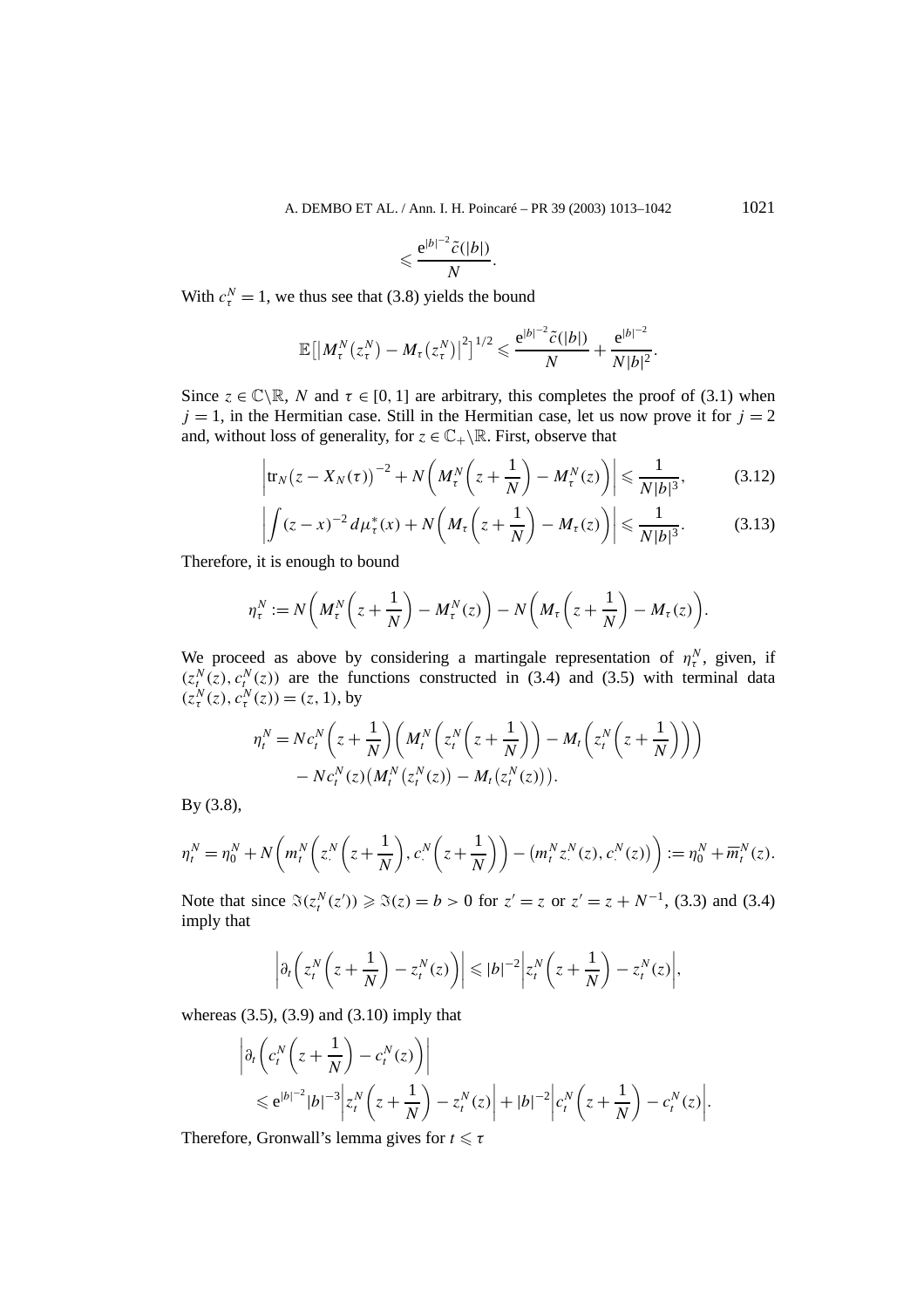1022 A. DEMBO ET AL. / Ann. I. H. Poincaré – PR 39 (2003) 1013–1042

$$
\left| z_t^N \left( z + \frac{1}{N} \right) - z_t^N (z) \right| \leqslant \frac{1}{N} e^{(\tau - t)/|b|^2},
$$
\n
$$
\left| c_t^N \left( z + \frac{1}{N} \right) - c_t^N (z) \right| \leqslant \frac{1}{N |b|^3} e^{(2(\tau - t) + 1)/|b|^2}.
$$
\n(3.14)

Using the above control, we can bound  $\eta_0^N$ . To this end, let

$$
\eta_0^N = N c_0^N \left( z + \frac{1}{N} \right) \left\{ M_0^N \left( z_0^N \left( z + \frac{1}{N} \right) \right) - M_0^N (z_0^N (z)) - \left( M_0 \left( z_0^N \left( z + \frac{1}{N} \right) \right) \right) \right\}
$$
  
- 
$$
M_0 (z_0^N (z)) \right) \right\} + N \left( c_0^N \left( z + \frac{1}{N} \right) - c_0^N (z) \right) \left\{ M_0^N (z_0^N (z)) - M_0 (z_0^N (z)) \right\}
$$
  
=  $I + II$ .

The first term can be decomposed as follows

$$
I = -Nc_0^N \left( z + \frac{1}{N} \right) \left( z_0^N \left( z + \frac{1}{N} \right) - z_0^N(z) \right)
$$
  
 
$$
\times \left\{ \text{tr}_N \left( z_0^N(z) - D_N \right)^{-2} - \int \left( z_0^N(z) - x \right)^{-2} d\mu_D(x) \right\}
$$
  
 
$$
+ Nc_0^N \left( z + \frac{1}{N} \right) \left( z_0^N \left( z + \frac{1}{N} \right) - z_0^N(z) \right)^2
$$
  
 
$$
\times \left\{ \int \left( z_0^N \left( z + \frac{1}{N} \right) - x \right)^{-1} \left( z_0^N(z) - x \right)^{-2} d\left( \hat{\mu}_0^N - \mu_D \right) (x) \right\} = I_1 + I_2.
$$

By  $(3.10)$ ,  $(3.14)$  and assumption  $(A)$  we find that

$$
|I_1| \leqslant N e^{|b|^{-2}} \frac{1}{N} e^{\tau/|b|^2} \frac{\tilde{c}(|b|)}{N}
$$

and

$$
|I_2| \leqslant N e^{|b|^{-2}} \frac{e^{2\tau/|b|^2}}{N^2} \frac{1}{|b|^3}
$$

so that we have found a finite constant  $C_1(b)$  such that

$$
|I| \leqslant \frac{C_1(b)}{N}.\tag{3.15}
$$

Moreover, by (3.14) and assumption (A),

$$
|II| \leq N \frac{1}{N|b|^3} e^{(2\tau+1)/|b|^2} \frac{\tilde{c}(|b|)}{N}
$$

resulting, with (3.15), with the existence of a finite constant  $C_2(b)$  such that

$$
\left|\eta_0^N\right| \leqslant \frac{C_2(b)}{N}.\tag{3.16}
$$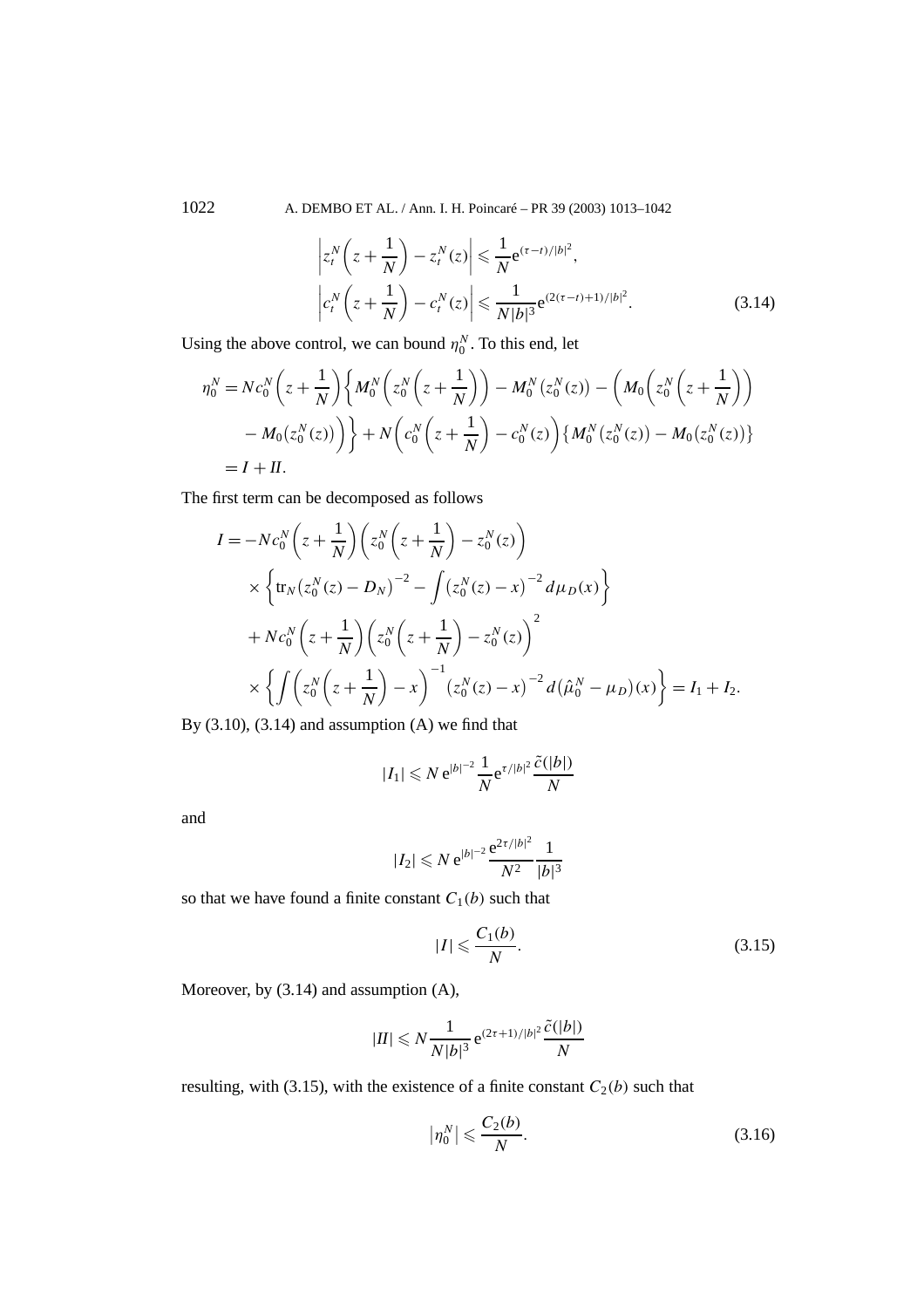Moreover  $\overline{m}_{\cdot}^{N}(z)$  is a martingale whose martingale bracket can be computed. Following (3.11), we find

$$
\langle \Re(\overline{m}^{N}(z)) \rangle_{\tau} + \langle \Im(\overline{m}^{N}(z)) \rangle_{\tau}
$$
\n
$$
= \frac{1}{N^{2}} \int_{0}^{\tau} \int \left| \frac{N c_{s}^{N}(z + N^{-1})}{(z_{s}^{N}(z + N^{-1}) - x)^{2}} - \frac{N c_{s}^{N}(z)}{(z_{s}^{N}(z) - x)^{2}} \right|^{2} d\hat{\mu}_{s}^{N}(x) ds
$$
\n
$$
\leq \frac{1}{N^{2}} \int_{0}^{\tau} \left( \frac{(N | c_{s}^{N}(z + N^{-1}) - c_{s}^{N}(z)|)^{2}}{|b_{s}^{N}(z + N^{-1})|^{4}} \right) ds
$$
\n
$$
+ \frac{1}{N^{2}} \int_{0}^{\tau} \left( \frac{|c_{s}^{N}(z)|^{2} |N(z_{s}^{N}(z + N^{-1}) - z_{s}^{N}(z))|^{2}}{(|b_{s}^{N}(z)| \wedge |b_{s}^{N}(z + N^{-1})|)^{6}} \right) ds
$$
\n
$$
\leq \frac{C_{3}(b)}{N^{2}}, \qquad (3.17)
$$

where  $C_3(b)$  is a finite constant derived from  $(3.10)$  and  $(3.14)$ . From  $(3.12)$ ,  $(3.13)$ ,  $(3.16)$  and  $(3.17)$ , we conclude that

$$
\mathbb{E}\left[\left|\text{tr}_N(z - X_N(\tau))\right|^{-2} - \int (z - x)^{-2} d\mu^*(x)\right|^2\right]^{1/2}
$$
  
\$\leq \frac{2}{N|b|^3} + \frac{C\_2(b)}{N} + \frac{C\_3(b)^{1/2}}{N} = \frac{C\_4(b)}{N}

finishing the proof of the lemma in the Hermitian case. When we consider the symmetric case (studied already by [13]), an extra term of the form  $(2N)^{-1} \int_0^r c_s^N \partial_z^2 M_s^N(z_s^N) ds$ appears in (3.8). This term is in turn bounded by  $CN^{-1}\log(1+\frac{1}{|b|})$  (see [13, p. 9] for details), completing the proof of the lemma.  $\square$ 

## **4.** A martingale representation for  $M^N(z)$

In Section 3, we used the martingale representation (3.8) of  $M<sup>N</sup>(z<sup>N</sup>)$  to estimate its rate of convergence as  $N \to \infty$ . Here, we shall follow more closely [9] and [5] to get a similar representation but for *deterministic* functions  $(c_t, z_t)$ , independent of *N*, in order to study the moderate deviations of the sequence  ${M^N(z) - M(z)}_N$ . To this end, let *(c*·*, z*·*)* be the solution of

$$
\partial_t z_t = M_t(z_t), \quad z_1 = z = a + ib,\tag{4.1}
$$

$$
\partial_t c_t = \partial_z M_t(z_t) c_t, \quad c_1 = c. \tag{4.2}
$$

By the same arguments as above, we see that  $|\Im(z_i)|$  is non-increasing on [0, 1], with existence and uniqueness of  $(c_t, z_t)$  as a result. Further, in analogy with (3.8) one finds that

$$
c(M_1^N(z_1) - M_1(z_1)) = c_0(M_0^N(z_0) - M_0(z_0)) + r_1^N(z_0, c_0) + m_1^N(z_0, c_0)
$$
 (4.3)

with  $m_1^N(z_., c.)$  the martingale of (3.2) and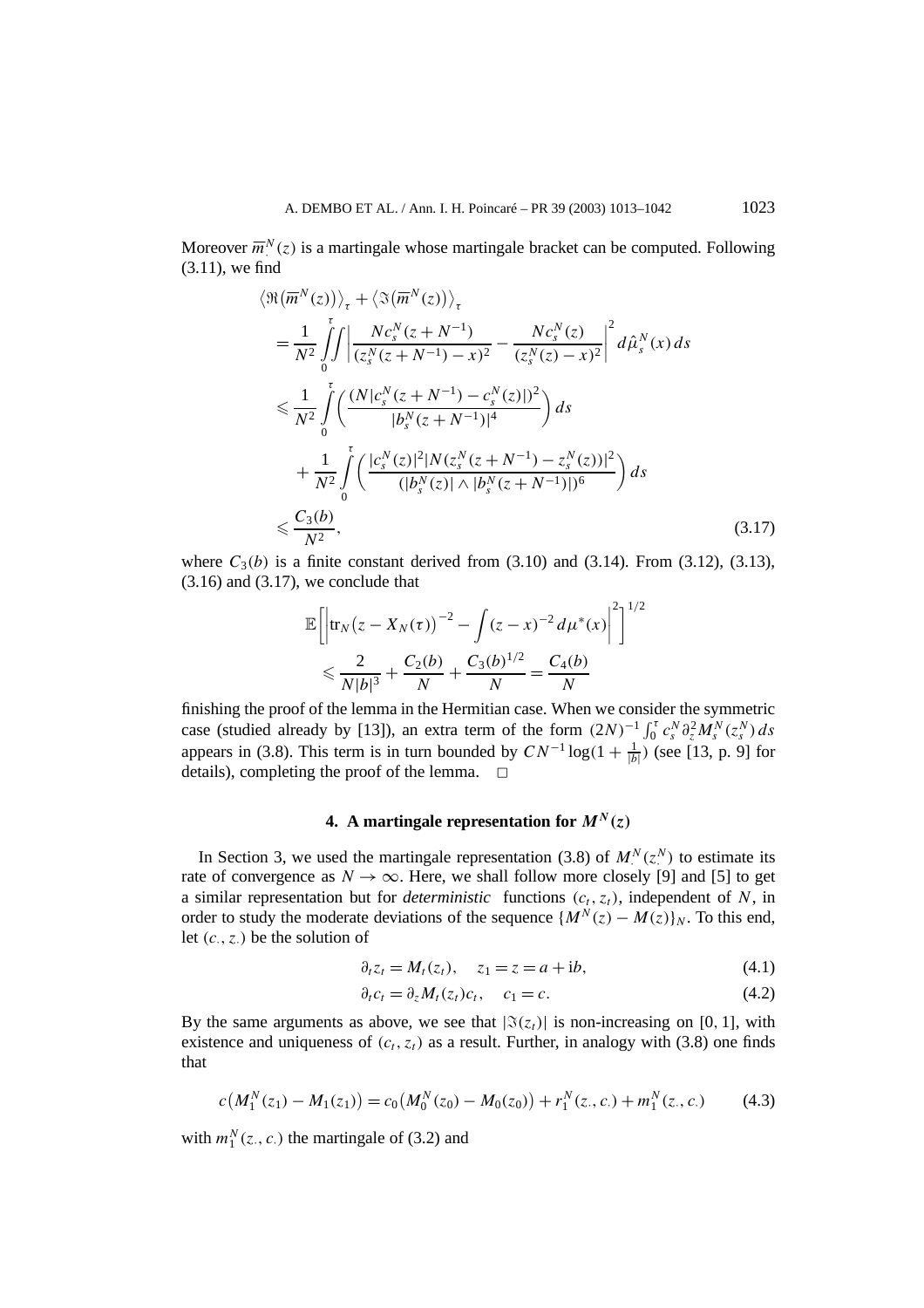1024 A. DEMBO ET AL. / Ann. I. H. Poincaré – PR 39 (2003) 1013–1042

$$
r_1^N(z_1, c_1) = -\int_0^1 c_t \left(M_t^N(z_t) - M(z_t)\right) \partial_z \left(M_t^N(z_t) - M(z_t)\right) dt
$$
  
+ 
$$
1_{\beta=1} (2N)^{-1} \int_0^1 c_t \partial_z^2 M_t^N(z_t) dt.
$$

We claim that

LEMMA 4.1. – *For any*  $z \in \mathbb{C} \backslash \mathbb{R}$ ,  $c \in \mathbb{C}$  *and*  $a_N \to 0$  *such that*  $Na_N \to \infty$ ,

$$
\limsup_{N\to\infty}(Na_N)^{-2}\log\mathbb{P}(|r_1^N(z_.,c.)|\geq a_N)=-\infty.
$$

*Proof.* – Let  $b_t = \Im(z_t)$ . From (4.1) we see that  $|\partial_t b_t| \leq |\partial_t z_t| \leq 1/|b_t| \leq 1/|b|$ . So, with  $b_1 = b$ , we have that  $\sup_{t \in [0,1]} |b_t| < \infty$ . In analogy with the derivation of (3.10), we have by  $(4.1)$  and  $(4.2)$  that

$$
C_1 = C_1(b, c) := \sup_{t \in [0, 1]} |c_t| < \infty. \tag{4.4}
$$

Notice that

$$
\mathbf{1}_{\beta=1}(2N)^{-1}\left|\int\limits_{0}^{1}c_{s}\partial_{z}^{2}M_{s}^{N}(z_{s})ds\right|\leqslant N^{-1}C_{1}|b|^{-3},
$$

so without loss of generality we may and shall ignore this term, considering hereafter  $\beta = 2$ . Recall [11], that if *f* is Lipschitz of norm  $|| f ||_{L} := \sup_{x \neq y} (| f(x) - f(y)| / |x - y|)$ *y*|*)*, then

$$
(\omega_{ij}(t))_{1\leqslant i,j\leqslant N} := (\beta_{ij}(t),\tilde{\beta}_{ij}(t))_{1\leqslant i\leqslant j\leqslant N} \mapsto (\text{tr}_N f(X_N(t)) - \mathbb{E} \text{tr}_N f(X_N(t)))
$$

is Lipschitz for the Euclidean norm with constant  $2||f||_L/N$  (this was shown in [11] for  $D_N = 0$ , but the proof of [11, Lemma 1.2(b)] extends verbatim to the general case, hence all conclusions of [11] extend as well). Considering  $f(x) = (z - x)^{-1}$  and  $\partial_z f(x) = -(z-x)^{-2}$  for which  $||f||_L \leq |\Im(z)|^{-2}$  and  $||\partial_z f||_L \leq |\Im(z)|^{-3}$  it follows that for any  $\xi \in \mathbb{C} \backslash \mathbb{R} \times [-|b|, |b|]$ , and  $t \in [0, 1]$ ,

$$
(\omega_{ij}(t))_{1\leqslant i,j\leqslant N}\mapsto \big(M_t^N(\xi)-M_t(\xi)\big),\quad\text{and}\quad \big(\omega_{ij}(t)\big)_{1\leqslant i,j\leqslant N}\mapsto \partial_z\big(M_t^N(\xi)-M_t(\xi)\big)
$$

are Lipschitz functions of norm at most  $2/(|b|^2N)$  and  $2/(|b|^3N)$ , respectively. Therefore, [11] provides the existence of a universal constant  $c > 0$  such that for any  $\delta > 0$ , *N* and  $t \in [0, 1]$ ,

$$
\mathbb{P}\big(\big|M_t^N(z_t)-M_t(z_t)-\mathbb{E}\big[\big(M_t^N(z_t)-M_t(z_t)\big)\big]\big|\geqslant \delta\big)\leqslant e^{-c\delta^2b^4N^2},\qquad\qquad(4.5)
$$

$$
\mathbb{P}\big(\big|\partial_z\big(M_t^N(z_t)-M_t(z_t)\big)-\mathbb{E}\big[\partial_z\big(M_t^N(z_t)-M_t(z_t)\big)\big]\big|\geqslant \delta\big)\leqslant e^{-c\delta^2b^6N^2}.\qquad(4.6)
$$

By Lemma 3.1, we have that for some finite  $C_2(|b|)$  and all N,

$$
\sup_{t\in[0,1]} \left| \mathbb{E}\left[ \left( M_t^N(z_t) - M_t(z_t) \right) \right] \right| \leqslant C_2 (|b|) N^{-1} \tag{4.7}
$$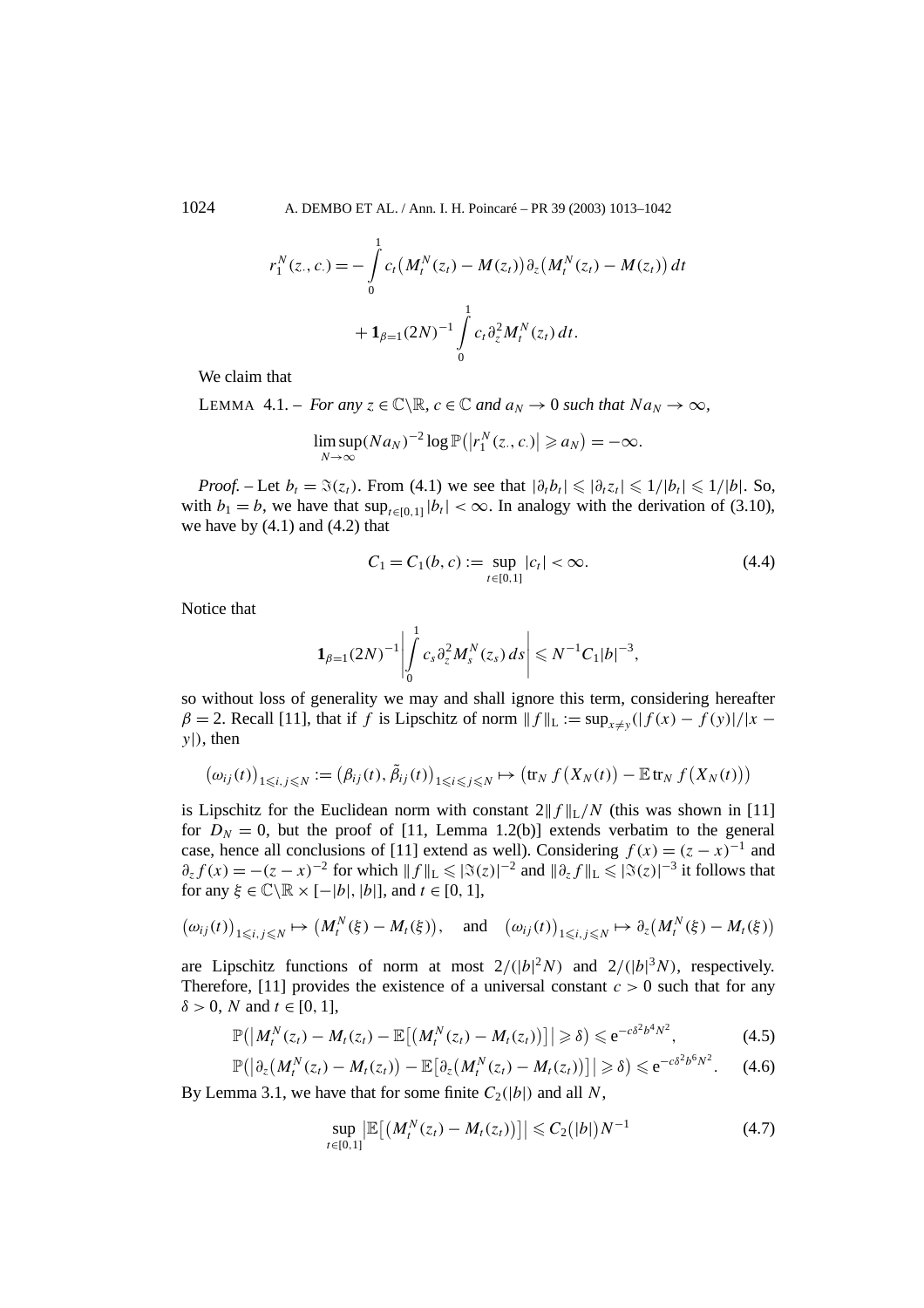and

$$
\sup_{t \in [0,1]} \sup_{|\Im(z)| \geq |b|} \mathbb{E} \big[ \big| \partial_z \big( M_t^N(z) - M_t(z) \big) \big|^2 \big]^{1/2} \leqslant C_2 (|b|) N^{-1}.
$$
 (4.8)

Fixing  $a_N \to 0$  such that  $Na_N \to \infty$ , if we let

$$
\psi_N: (z, \omega_{ij}(t), s)_{1 \le i, j \le N} \mapsto (M_t^N(z) - M_s(z)) \partial_z (M_t^N(z) - M_s(z)), \qquad (4.9)
$$

it follows from (4.5), (4.6), (4.7) and (4.8) that for  $K > K_0 := C_2(|b|)/\inf_N (Na_N)$ ,

$$
\mathbb{P}(|\psi_N(z_t, \omega(t), t)| \geq 4K^2 a_N^2)
$$
  
\n
$$
\leq \mathbb{P}(|M_t^N(z_t) - M_t(z_t)| \geq 2Ka_N) + \mathbb{P}(|\partial_z(M_t^N(z_t) - M_t(z_t))| \geq 2Ka_N)
$$
  
\n
$$
\leq 2e^{-cK^2 b^4(1 \wedge b^2)(a_N N)^2}.
$$
\n(4.10)

Turning to estimate the integral appearing in  $r_t^N(z_0, c_0)$ , note that  $|M_t^N(z) - M_s(z)| \le$  $2/$ | $\Im(z)$ |, | $\partial_z(M_t^N(z) - M_s(z))$ | ≤ 2/| $\Im(z)$ |<sup>2</sup>, whereas  $ω(t)$   $\mapsto$   $(M_t^N(z) - M_s(z))$  and  $\omega(t) \mapsto \partial_z(M_t^N(z) - M_s(z))$  are Lipschitz for the Euclidean norm with constants bounded by  $2/(|\Im(z)|^2 N)$  and  $2/(|\Im(z)|^3 N)$ , respectively. Hence,

$$
\left|\psi_N(z,\omega(t),s)-\psi_N(z,\omega(s),s)\right|\leq \frac{8}{|\Im(z)|^4N}\left\|\omega(t)-\omega(s)\right\|_2\qquad(4.11)
$$

(where  $\|\omega\|_2^2 := \sum_{1 \le i,j \le N} \omega_{ij}^2$ ). Moreover,

$$
|M_t(z) - M_s(z)| = \lim_{N \to \infty} |\mathbb{E} \operatorname{tr}_N[(z - X_N(t))^{-1}] - \mathbb{E} \operatorname{tr}_N[(z - X_N(s))^{-1}]|
$$
  
\n
$$
= \lim_{N \to \infty} |\mathbb{E} \operatorname{tr}_N[(z - X_N(t))^{-1} (H_N(t) - H_N(s)) (z - X_N(s))^{-1}]|
$$
  
\n
$$
\leq \frac{1}{|\Im(z)|^2} \lim_{N \to \infty} \mathbb{E} \operatorname{tr}_N[|H_N(t) - H_N(s)|]
$$
  
\n
$$
\leq \frac{1}{|\Im(z)|^2} \lim_{N \to \infty} \sqrt{\mathbb{E} \operatorname{tr}_N[|H_N(t) - H_N(s)|^2]} = \frac{|t - s|^{1/2}}{|\Im(z)|^2}
$$
(4.12)

and similarly,

$$
\left|\partial_z\big(M_t(z)-M_s(z)\big)\right|\leqslant \frac{2|t-s|^{1/2}}{|\Im(z)|^3},
$$

implying that

$$
\begin{split} \left| \psi_N(z, \omega(t), t) - \psi_N(z, \omega(t), s) \right| \\ &\leq \frac{2}{|\Im(z)|^2} |M_t(z) - M_s(z)| + \frac{2}{|\Im(z)|} |\partial_z (M_t(z) - M_s(z))| \\ &\leq \frac{6|t - s|^{1/2}}{|\Im(z)|^4} . \end{split} \tag{4.13}
$$

In view of (3.3) and the analogous bound

$$
\left|\partial_z M_t^N(z)-\partial_z M_t^N(\tilde{z})\right|\vee \left|\partial_z M_s(z)-\partial_z M_s(\tilde{z})\right|\leqslant |b|^{-3}|z-\tilde{z}|,
$$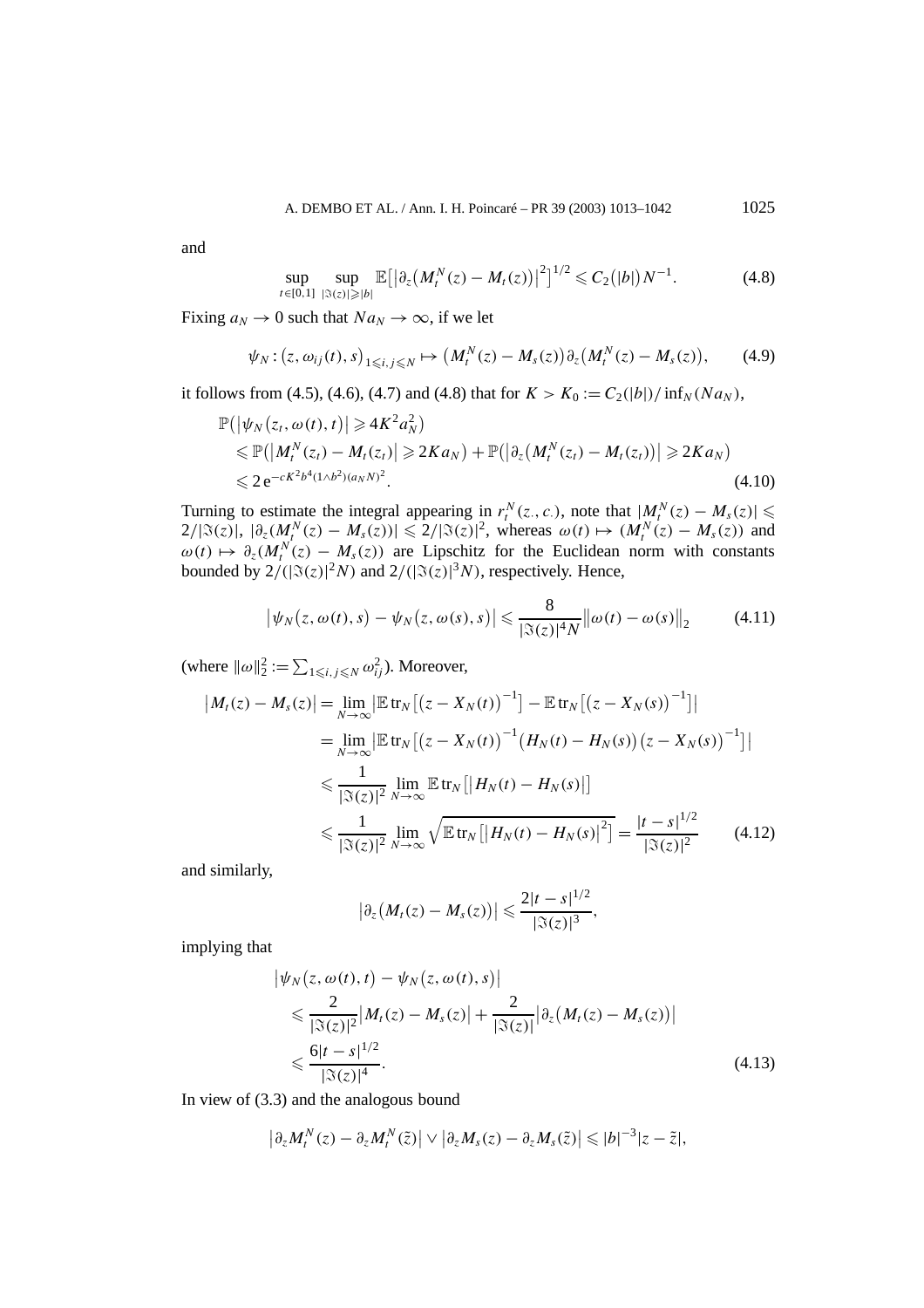for  $|\Im(z)| \wedge |\Im(\overline{z})| \geqslant |b|$ , it follows that

$$
\left|\psi_{N}(z_{t},\omega(t),s)-\psi_{N}(z_{s},\omega(t),s)\right|\leq 8|b|^{-4}|z_{t}-z_{s}|\leq 8|b|^{-5}|t-s|\qquad(4.14)
$$

(the last inequality comes from (4.1), as  $|\partial_t z_t| \leq 1/|b|$ ). With  $n = A a_N^{-2}$ , we have by (4.4), (4.11), (4.13), and (4.14) that for *N* large enough,

$$
\left| \int_{0}^{1} c_{s} \psi_{N}(z_{s}, \omega(s), s) ds \right| \leq C_{1} \left[ \frac{a_{N}}{3} + \max_{i=0}^{n-1} \sup_{s \in [i/n, (i+1)/n]} \left| \psi_{N}\left(z_{i/n}, \omega(s), \frac{i}{n}\right) \right| \right]
$$
  

$$
\leq C_{1} \left[ \frac{a_{N}}{3} + \max_{i=0}^{n-1} \left| \psi_{N}\left(z_{i/n}, \omega\left(\frac{i}{n}\right), \frac{i}{n}\right) \right|
$$
  

$$
+ 8|b|^{-4} N^{-1} \max_{i=0}^{n-1} \sup_{s \in [i/n, (i+1)/n]} \left\| \omega(s) - \omega\left(\frac{i}{n}\right) \right\|_{2} \right].
$$

So, by (4.10) with  $K = K_N = (12a_N)^{-1/2}$ , for some  $C_4 = C_4(b) > 0$ ,

$$
\mathbb{P}\left(\left|\int_{0}^{1}c_{s}\psi_{N}(z_{s},\omega(s),s)ds\right|\geq C_{1}a_{N}\right)
$$
  
\$\leqslant 2n e^{-C\_{4}a\_{N}N^{2}}+n\mathbb{P}\left(\sup\_{s\in[0,1/n]}\left\|\omega(s)\right\|\_{2}\geqslant\frac{|b|a\_{N}N}{24}\right).\$ (4.15)

Combining Brownian scaling, Chebyshev's inequality and Désiré André reflection principle, we see that for any  $C = C_5(b)$ ,

$$
n \mathbb{P}\Big(\sup_{s \in [0,1/n]} \big\| \omega(s) \big\|_{2}^{2} \ge C(a_{N}N)^{2}\Big) \le n \mathbb{P}\Big(\sum_{i,j=1}^{N} \sup_{\theta \in [0,1]} \omega_{ij}(\theta)^{2} \ge ACN^{2}\Big) \le n \big\{2 e^{-AC/3} \mathbb{E}\big[e^{\omega_{11}(1)^{2}/3}\big]\big\}^{N^{2}} \le e^{-N^{2}},
$$

provided  $A \geq A_0(b)$  is large enough. Thus, with  $Na_N \to \infty$  and  $a_N \to 0$ , it follows from  $(4.15)$  that

$$
\limsup_{N\to\infty}(Na_N)^{-2}\log\mathbb{P}(|r_1^N(z_1,c_2)|\geqslant C_1a_N)\leqslant \limsup_{N\to\infty}a_N^{-1}\big[2a_N|\log a_N|-C_4\big]=-\infty,
$$

as needed to complete the proof.  $\square$ 

## **5. Moderate deviations**

For  $d < \infty$  and  $\mathbf{f} = (f^{(1)}, \dots, f^{(d)})$ ,  $f^{(i)} \in \mathcal{S}$ tieljes $(\mathbb{R})$ , let

$$
X_N(\mathbf{f}) := \left( \int \mathbf{f}(x) \, d\hat{\mu}_1^N(x) - \int \mathbf{f}(x) \, d\mu^*(x) \right) \in \mathbb{R}^d.
$$

We next prove that  $X_N(f)$  satisfies the moderate deviation principle in  $\mathbb{R}^d$  per fixed  $f \in \mathcal{S}$ tieljes $(\mathbb{R})^d$ .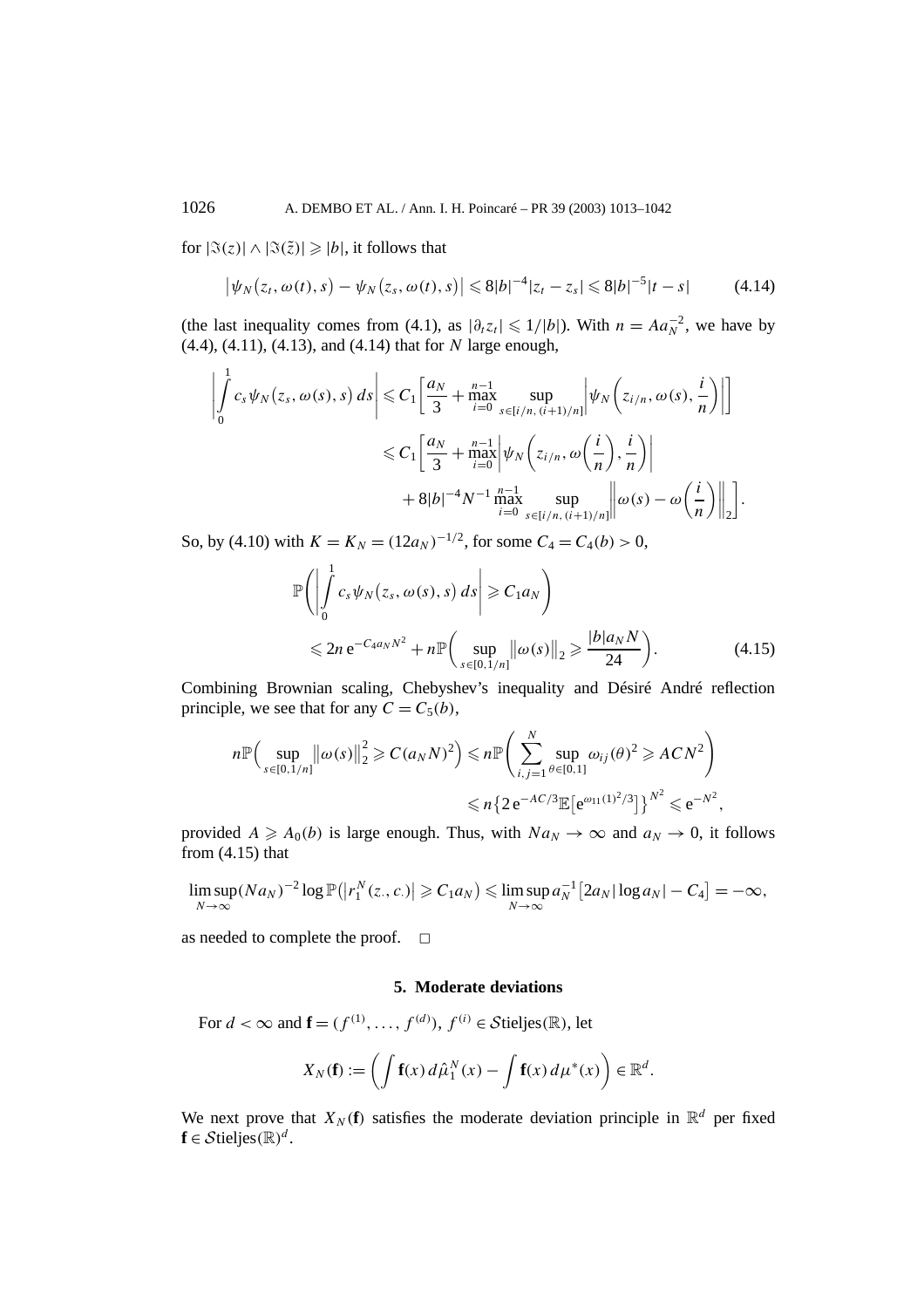THEOREM 5.1. – *For any*  $a_N \to 0$  *such that*  $Na_N \to \infty$ *, any*  $d < \infty$  *and*  $f \in$  $(S$ tieljes $(\mathbb{R}))^d$ , the sequence of random vectors  $\{a_N^{-1}X_N(f)\}_N$  satisfies the LDP in  $\mathbb{R}^d$ , *with speed*  $(Na_N)^{-2}$  *and the good rate function* 

$$
I_{\mathbf{f}}(\mathbf{x}) = \frac{\beta}{2} \sup_{\lambda_1, ..., \lambda_d} \left\{ \sum_{i=1}^d \lambda_i x_i - \frac{1}{2} \sum_{i,j=1}^d \lambda_i \lambda_j \mathcal{V}_1(f^{(i)}, f^{(j)}) \right\},\tag{5.1}
$$

*for*  $V_1(f, g)$  *of* (1.2)*.* 

In particular, considering  $d = 1$  and  $\beta = 2$ , we see that the good rate function for the LDP of  $a_N^{-1}X_N(h)$  in  $\mathbb R$  is  $x^2/(2V_1(h, h))$ . Since  $Na_N \to \infty$  and  $h \in \mathcal{S}$ tieljes $(\mathbb R)$  is a Lipschitz function, it follows from [11, Theorem 1.1(b)], after some algebra, that

$$
\limsup_{N\to\infty} (Na_N)^{-2} \log \mathbb{E}\big(e^{\lambda N^2 a_N \overline{X}_N(h)}\big) < \infty,
$$

for all  $\lambda < \infty$ . From Lemma 3.1 we see that the same applies when  $\overline{X}_N(h)$  is replaced by  $X_N(h)$ , and (1.5) then follows by applying Varadhan's lemma (see, for example, [8, Theorem 4.5.10]).

*Proof.* – Our strategy consists of applying theorem [17, Theorem 2.2] that yields the moderate deviations principle for martingales. Some preparations are needed in order to check that its conditions are satisfied in our setup. We first consider the Hermitian case  $\beta = 2$ .

Any  $h \in \mathcal{S}$ tieljes $(\mathbb{R})$  is of the form

$$
h(x) := \sum_{k=1}^{\ell} c^{(k)} (z^{(k)} - x)^{-1},
$$
\n(5.2)

for some  $\ell < \infty$ ,  $c^{(k)} \in \mathbb{C}$  and  $z^{(k)} = a^{(k)} + ib^{(k)}$  with  $b^{(k)} \neq 0$ . Combining assumption (A) with (4.4) we have that

$$
|c_0^{(k)}(M_0^N(z_0^{(k)})-M_0(z_0^{(k)}))|\leqslant \frac{C^{(k)}}{N},
$$

for some  $C^{(k)} < \infty$  and all *N*. Applying Lemma 4.1 and the representation (4.3) for  $k =$ 1,...,  $\ell$ , it thus follows that  $\{a_N^{-1}m_1^N(h)\}_N$  is exponentially equivalent to  $\{a_N^{-1}X_N(h)\}_N$ at speed  $(Na_N)^{-2} \rightarrow 0$ , in the sense of [8, Definition 4.2.10], where,

$$
m_t^N(h) := \sum_{k=1}^{\ell} m_t^N(z^{(k)}, c^{(k)}),
$$

is the continuous martingale  $S^{0,t}(\hat{\mu}^N, h)$  (or  $\tilde{S}^{0,t}(\hat{\mu}^N, h)$ ), of Theorem 2.1. Hence, by [8, Theorem 4.2.13], it suffices to prove the LDP at speed  $(Na_N)^{-2}$  and good rate function  $I_f(x)$  for

$$
a_N^{-1}m_1^N(\mathbf{f}) := a_N^{-1}(m_1^N(f^{(1)}), \ldots, m_1^N(f^{(d)})) \in \mathbb{R}^d.
$$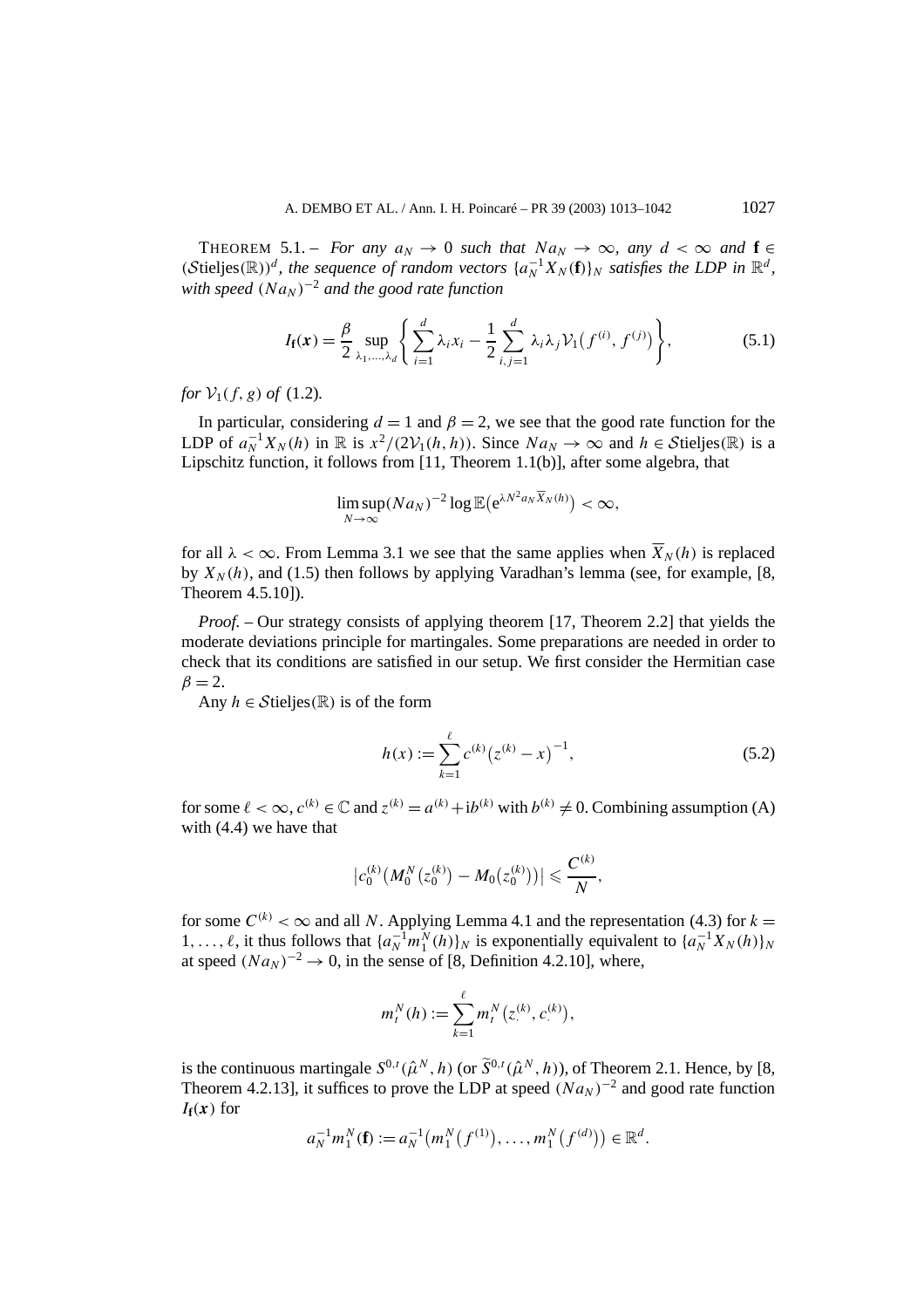To this end, note that the *continuous* martingale  $a_N^{-1}m_t^N(\mathbf{f})$ , with  $a_N^{-1}m_0^N(\mathbf{f}) = \mathbf{0}$ , trivially satisfies Cramér's condition [17, (2.6)] on the compensator, while the differentiable everywhere function (in  $\lambda_1, \ldots, \lambda_d$ ),

$$
G_t(\lambda) := \frac{1}{2} \sum_{i,j=1}^d \lambda_i \lambda_j \mathcal{V}_t(f^{(i)}, f^{(j)}),
$$

satisfies the strict convexity condition [17, (G)] (see the discussion in [17, p. 49]). Hence, with  $n = (Na_N)^2$ , by [17, Theorem 2.2] the sequence  $\{a_N^{-1}m_N^N(f)\}$  satisfies the LDP of speed  $(Na_N)^{-2}$  in  $\mathcal{D}[0, 1]$ , equipped with the Skorohod topology, provided that for any  $\delta > 0$ .

$$
\limsup_{N \to \infty} N^{-2} \log \mathbb{P}\Big(\sup_{t \in [0,1]} \left| N^2 \langle m^N(h) \rangle_t - \mathcal{V}_t(h,h) \right| > 2\delta \Big) < 0,\tag{5.3}
$$

where  $h(x) := \sum_{i=1}^{d} \lambda_i f^{(i)}(x) \in \mathcal{S}$ tieljes(R) (after some algebra one sees that this is exactly condition [17,  $(\sup \mathcal{E})$ ] in our context). Let  $V_t$  denote the matrix of entries  $V_{ij}(t) := \frac{d}{dt} V_t(f^{(i)}, f^{(j)})$ . For each  $x \in \mathbb{R}^d$  and positive semi-definite matrix  $V =$  ${V_{ij}}^d_{i,j=1}$ , let

$$
L(\boldsymbol{x},\boldsymbol{V}):=\sup_{\lambda_1,\ldots,\lambda_d}\Bigg\{\sum_{i=1}^d\lambda_ix_i-\frac{1}{2}\sum_{i,j=1}^d\lambda_i\lambda_jV_{ij}\Bigg\}.
$$

By [17, (2.4)], the good rate function  $J_f(\cdot)$  for the LDP of  $\{a_N^{-1}m_\cdot^N(f)\}\$ is  $\int_0^1 L(\dot{\phi}(t), V_t) dt$ , for  $\phi(\cdot)$  absolutely continuous with  $\phi(0) = 0$ , and infinite otherwise. Since  $a_N^{-1}m_N^N(\mathbf{f}) \in$  $C[0, 1]$  and  $\{\phi: J_f(\phi) < \infty\} \subset C[0, 1]$ , it follows from [17, Theorem C] that the same LDP applies in  $C[0, 1]$  equipped with the uniform topology. The LDP for  $\{a_N^{-1}m_1^N(f)\}$ with the good rate function  $I_f(x) = L(x, \int_0^1 V_t dt)$  then follows by the contraction principle for  $\phi(\cdot) \mapsto \phi(1)$  and the convexity of  $(\mathbf{x}, \mathbf{V}) \mapsto L(\mathbf{x}, \mathbf{V})$ .

We turn to the remaining task of proving that (5.3) holds for any  $\delta > 0$  and  $h \in$ Stieljes(R). Fixing  $\delta$  and *h*, since the monotone function  $t \mapsto \mathcal{V}_t(h, h)$  is uniformly continuous on [0*,* 1],

$$
\sup_{0\leq s\leq t\leq 1,\,t-s\leq 1/n}\bigl\{\mathcal{V}_t(h,h)-\mathcal{V}_s(h,h)\bigr\}<\delta,
$$

for some  $n = n(\delta) < \infty$ , so with  $N^2 \langle m^N(h) \rangle_t$  non-decreasing in *t*, (5.3) follows as soon as we show that

$$
\limsup_{N \to \infty} N^{-2} \log \mathbb{P}(|N^2 \langle m^N(h) \rangle_t - \mathcal{V}_t(h, h)| > \delta) < 0,
$$
\n(5.4)

for any fixed  $t \in [0, 1]$ . Recall that

$$
N^2 \langle m^N(h) \rangle_t - \mathcal{V}_t(h, h) = \int_0^t \left[ \int (\partial_x h_s)^2(x) d\hat{\mu}_s^N(x) - \int (\partial_x h_s)^2(x) d\mu_s^*(x) \right] ds. \tag{5.5}
$$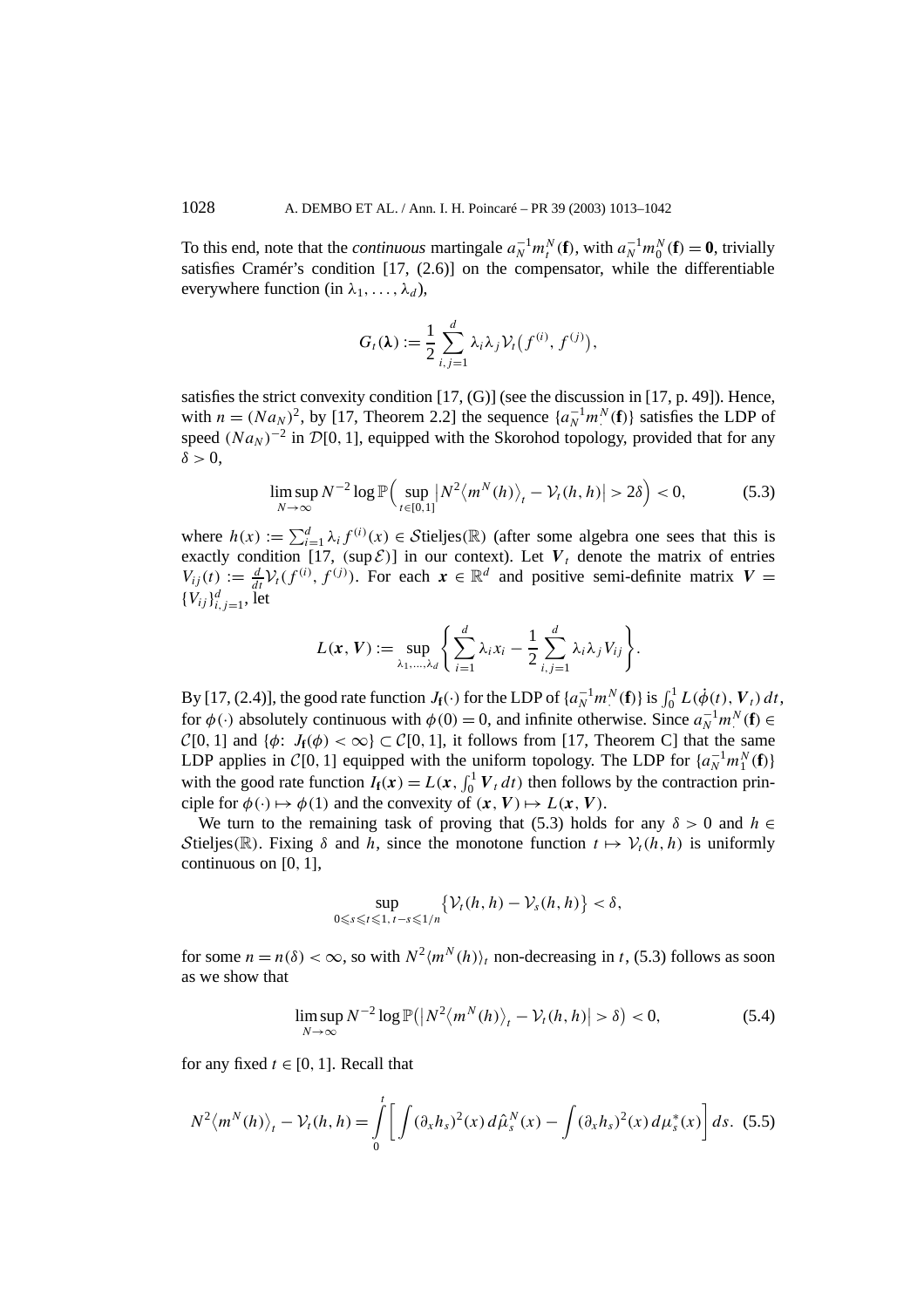By the linearity of  $h \mapsto h_s$  via (1.1), the right-hand side of (5.5) is a quadratic form in  $c^{(k)}$ ,  $k = 1, \ldots, \ell$ , of the finite decomposition (5.2) for  $h \in \mathcal{S}$ tieljes $(\mathbb{R})$ . Thus, for proving (5.4), we may and shall replace  $(\partial_x h_s)^2$  in (5.5) by  $g(z_s, \tilde{z}_s, x) := [(z_s - x)(\tilde{z}_s - x)]$ *x*)]<sup>-2</sup>, where  $z_s$  and  $\tilde{z}_s$  are the solutions of (4.1) for  $z_1 = z$  and  $z_1 = \tilde{z}$ , respectively. Doing so, we need only show that for any  $\eta > 0$  and  $z, \tilde{z} \in \mathbb{C} \setminus \mathbb{R}$ ,

$$
\limsup_{N \to \infty} N^{-2} \log \mathbb{P} \bigg( \int_{0}^{1} \left| \phi_N \left( z_s, \tilde{z}_s, \omega(s), s \right) \right| ds > 5\eta \bigg) < 0, \tag{5.6}
$$

where for  $u, v \in \mathbb{C} \setminus \mathbb{R}, s \in [0, 1]$  and  $W \in \mathcal{M}_N$ ,

$$
\phi_N:(u, v, W, s) \mapsto \operatorname{tr}_N g(u, v, W) - \int g(u, v, x) d\mu_s^*(x).
$$

Let  $b = |\Im(z)| \wedge |\Im(\tilde{z})| > 0$ . Consider the bounded-Lipschitz norm

$$
\|\nu\|_{BL} := \sup \left\{ \left| \int f \, d\nu \right| : \|f\|_{\mathcal{L}} + \|f\|_{\infty} \leq 1 \right\}
$$

on the space of Borel measures on R. Note that  $\|\hat{\mu}_t^N - \mu_t^*\|_{BL} \to 0$  in probability, as *N* → ∞, for each *t* ∈ [0, 1]. Since  $||g(z_s, \tilde{z}_s, \cdot)||_{\infty} \le b^{-4}$  and  $||g(z_s, \tilde{z}_s, \cdot)||_{\infty} \le 4b^{-5}$ , it follows that

$$
\left| \mathbb{E} \operatorname{tr}_N g\big(z_t, \tilde{z}_t, X_N(t)\big) - \int g(z_t, \tilde{z}_t, x) \, d\mu_t^*(x) \right| \leqslant \eta,
$$
\n(5.7)

for all  $N \ge N_0(\eta, t)$ . It also follows by [11, Theorem 1.1b] that for some  $c > 0$  and all *N*,  $\eta > 0$ ,  $t \in [0, 1]$ ,

$$
\mathbb{P}(|\text{tr}_N g(z_t, \tilde{z}_t, X_N(t)) - \mathbb{E}(\text{tr}_N g(z_t, \tilde{z}_t, X_N(t)))| \geqslant \eta) \leqslant e^{-c\eta^2 b^{10} N^2}.
$$
 (5.8)

By the same argument leading to (4.12) we see that  $||\mu_t^* - \mu_s^*||_{BL} \le \sqrt{|t-s|}$ . Moreover, since  $||g(z_s, \tilde{z}_s, \cdot)||_L$  ≤  $4b^{-5}$ , and  $|g(z_s, \tilde{z}_s, x) - g(z_t, \tilde{z}_t, x)|$  ≤  $2b^{-5}(|\tilde{z}_t - \tilde{z}_s| + |z_t - z_s|)$ , similarly to (4.11) and (4.14) we have that for some  $C_4 = C_4(|b|) < \infty$ ,

$$
\begin{split}\n&|\phi_{N}(z_{t}, \tilde{z}_{t}, \omega(t), t) - \phi_{N}(z_{s}, \tilde{z}_{s}, \omega(s), s)| \\
&\leq |\phi_{N}(z_{t}, \tilde{z}_{t}, \omega(t), t) - \phi_{N}(z_{t}, \tilde{z}_{t}, \omega(t), s)| \\
&+ |\phi_{N}(z_{t}, \tilde{z}_{t}, \omega(t), s) - \phi_{N}(z_{t}, \tilde{z}_{t}, \omega(s), s)| \\
&+ |\phi_{N}(z_{t}, \tilde{z}_{t}, \omega(s), s) - \phi_{N}(z_{t}, \tilde{z}_{s}, \omega(s), s)| \\
&+ |\phi_{N}(z_{t}, \tilde{z}_{s}, \omega(s), s) - \phi_{N}(z_{s}, \tilde{z}_{s}, \omega(s), s)| \\
&\leq \frac{b+4}{b^{5}}|t-s|^{1/2} + \frac{8}{b^{5}N} ||\omega(t) - \omega(s)||_{2} + \frac{4}{b^{5}}|\tilde{z}_{t} - \tilde{z}_{s}| + \frac{4}{b^{5}}|z_{t} - z_{s}| \\
&\leq C_{4} \left(\frac{1}{N} ||\omega(t) - \omega(s)||_{2} + |t - s|^{1/2}\right).\n\end{split}
$$

Taking  $n = A/\eta^2$ , we then have for all  $A > A_0(b)$ ,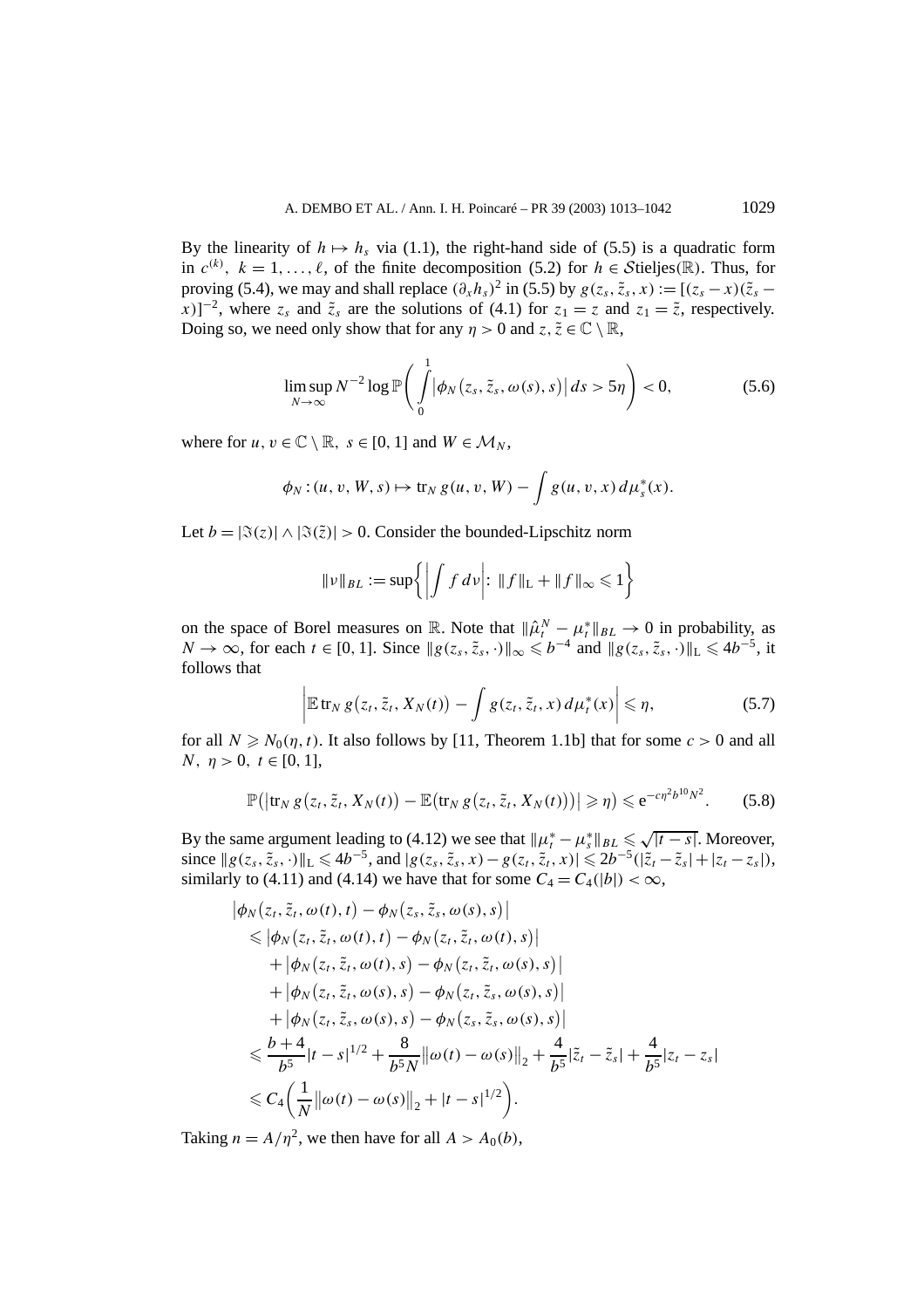1030 A. DEMBO ET AL. / Ann. I. H. Poincaré – PR 39 (2003) 1013–1042

$$
\int_{0}^{1} |\phi_{N}(z_{s}, \tilde{z}_{s}, \omega(s), s)| ds \le \eta + \max_{i=0}^{n-1} \left| \phi_{N}\left(z_{i/n}, \tilde{z}_{i/n}, \omega\left(\frac{i}{n}\right), \frac{i}{n}\right) \right|
$$

$$
+ \frac{8}{b^{5}N} \max_{i=0}^{n-1} \sup_{s \in [i/n, (i+1)/n]} \left\| \omega(s) - \omega\left(\frac{i}{n}\right) \right\|_{2}
$$

We now have (5.6) by combining the latter inequality, (5.7), (5.8) applied at  $t = i/n$ ,  $i =$  $0, \ldots, n-1$ , and the fact that

*.*

$$
n\mathbb{P}\Big(\sup_{s\in[0,1/n]}\big\|\omega(s)\big\|_2^2\geqslant C\eta^2N^2\Big)\leqslant n\mathbb{P}\Big(\sum_{i,j=1}^N\sup_{\theta\in[0,1]}\omega_{ij}(\theta)^2\geqslant ACN^2\Big)\leqslant e^{-N^2},
$$

which holds for all *A* large enough. For symmetric matrices, note that the only difference is that the bracket of the martingales  $m<sup>N</sup>(h)$  is twice what it is in the Hermitian case (see Theorem 2.1).  $\Box$ 

*Proof of Theorem 1.1.* – Equip the algebraic dual  $X$  of Stieljes'(R) with the Stieljes'(R)-topology and the smallest *σ*-field *A* such that  $F \mapsto \langle f', F \rangle : \mathcal{X} \to \mathcal{B}_{\mathbb{R}}$  are measurable for each  $f' \in Stieljes'(\mathbb{R})$ . We note that Stieljes'( $\mathbb{R}$ ) is a separating family for  $L_c^p(\mathbb{R})$ : recall that  $\Re(z-x)^{-1} \in \mathcal{S}$ tieljes $(\mathbb{R})$  and hence  $\Re(z-x)^{-2} \in \mathcal{S}$ tieljes' $(\mathbb{R})$ . But, if for  $f \in L_c^p(\mathbb{R})$  it holds that  $\Re[f(z-x)^{-2}f(x) dx] = 0$  for all  $z \in \mathbb{C} \setminus \mathbb{R}$  then  $\Re[f(z-x)^{-1}f(x) dx] = C$  for all  $z \in \mathbb{C} \setminus \mathbb{R}$ , and  $C = 0$  by taking  $|z| \to \infty$ . Hence, since on compact sets  $Stieljes(\mathbb{R})$  uniformly approximates any polynomial and since the latter are dense in  $L_c^p(\mathbb{R})$ , we conclude that  $f = 0$ . Thus, we can identify, for any  $p \geq 1$ ,  $L_c^p(\mathbb{R})$  as a subset of X. In particular, we may and shall identify  $F_N$  with  ${f' \mapsto \int f'(x) F_N(x) dx} \in \mathcal{X}$ .

Fix  $a_N \to 0$  such that  $Na_N \to \infty$ . Combining [8, Theorem 4.6.9] and Theorem 5.1 we see that  $\{a_N^{-1}F_N\}_N$  satisfies the LDP in  $(\mathcal{X}, \mathcal{A})$ , with speed  $(Na_N)^{-2}$  and the good rate function *I*(·) of (1.3). By Lemma 1.3 we know that  $I(\cdot) = \infty$  outside  $L_c^{1,*}(\mathbb{R}) \subset L_c^1(\mathbb{R})$ , so with  $\{a_N^{-1}F_N\}$  ⊂  $L_c^1(\mathbb{R})$ , Theorem 1.1 follows from [8, Lemma 4.1.5(b)].  $\Box$ 

The following is an immediate corollary of Theorem 1.1 and Lemma 3.1:

COROLLARY 5.2. – *The conclusion of Theorem* 1.1 *continues to hold true when*  $F_N$ *is replaced by*  $\overline{F}_N(x) = \mathbb{E} \hat{\mu}_1^N((-\infty, x]) - \hat{\mu}_1^N((-\infty, x]).$ 

The advantage of working with  $\overline{F}_N$  is that it allows us to strengthen the topology for which moderate deviations hold. For any  $d < \infty$  and  $\mathbf{f} = (f^{(1)}, \dots, f^{(d)}) \in (\mathcal{C}_b^1(\mathbb{R}))^d$ , define

$$
\overline{X}_N(\mathbf{f}) := \int \mathbf{f}'(x) \overline{F}_N(x) dx = \operatorname{tr}_N \mathbf{f}(X_N) - \mathbb{E} \operatorname{tr}_N \mathbf{f}(X_N) \in \mathbb{R}^d,
$$
\n(5.9)

by integration by parts.

Let  $K' = [k_+ - 1, k_+ + 1]$ , where  $K = [k_-, k_+]$  is a compact interval containing the support of  $\mu_1^*$ . We now have the following approximation lemma whose proof is deferred: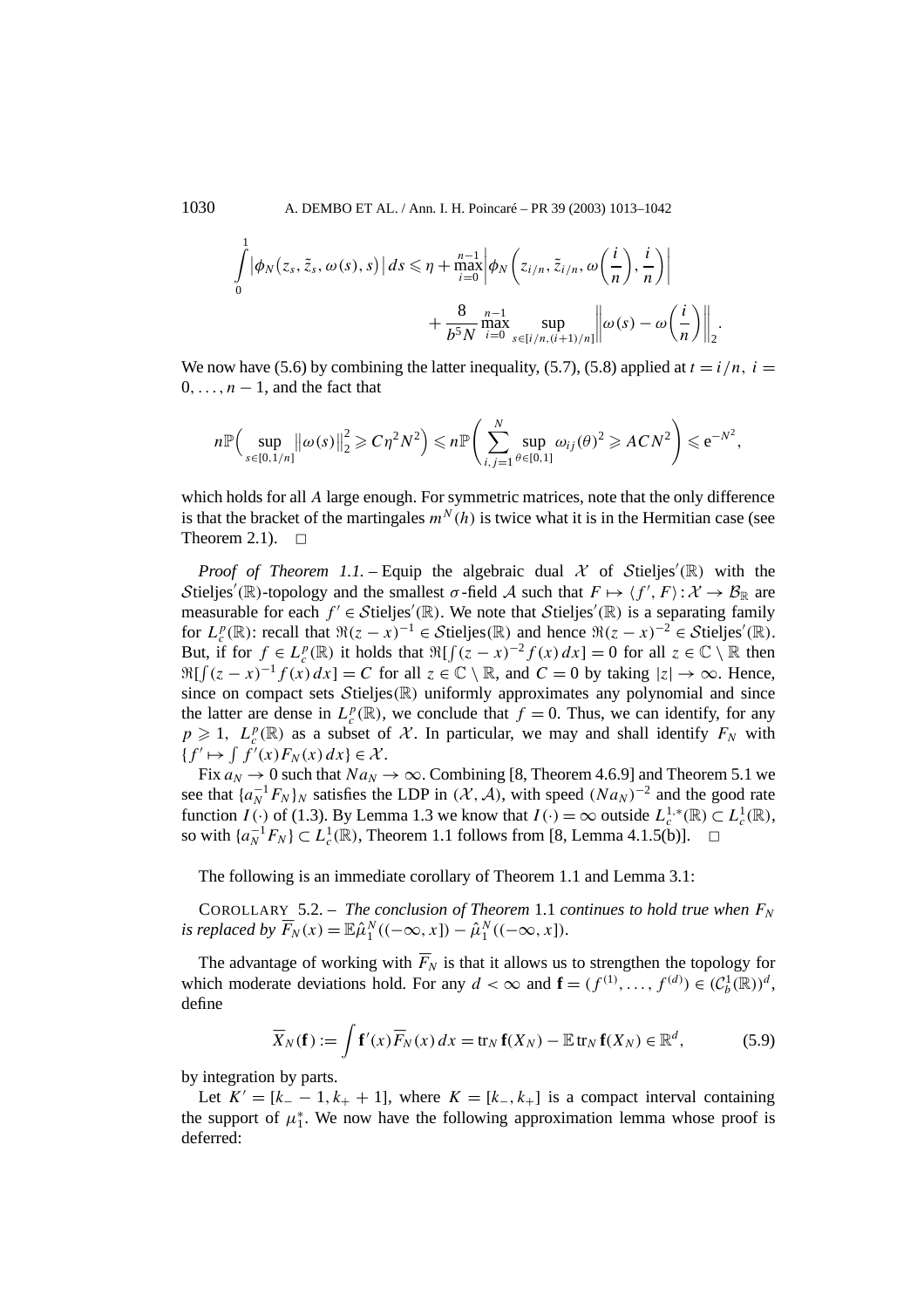LEMMA 5.3. – *Assume* **f**,  $\mathbf{f}_m \in (C_b^1(\mathbb{R}))^d$ ,  $d < \infty$ , are such that

$$
\lim_{m \to \infty} \sup_{x \in K'} \left| \partial_x (f^{(i)} - f_m^{(i)}) (x) \right| = 0 \tag{5.10}
$$

*for*  $i = 1, \ldots, d$ *. Then, for any*  $\delta > 0$  *and any*  $a_N \to 0$  *with*  $Na_N \to \infty$ *,* 

$$
\limsup_{m \to \infty} \limsup_{N \to \infty} (N a_N)^{-2} \log \mathbb{P}(|\overline{X}_N(\mathbf{f}) - \overline{X}_N(\mathbf{f}_m)| > \delta a_N) = -\infty.
$$
 (5.11)

*Proof of Theorem 1.2.* – Fixing  $a_N \to 0$  such that  $Na_N \to \infty$  and  $\mathbf{f} \in (C_b^1(\mathbb{R}))^d$ , there exists a sequence of functions  $\mathbf{f}_m \in (\mathcal{S}$ tieljes $(\mathbb{R}))^d$  for which (5.10) holds. Then, by (5.11), the random sequences  $\{a_N^{-1}\overline{X}_N(\mathbf{f}_m)\}_N$  are exponentially good approximations of  $\{a_N^{-1}\overline{X}_N(f)\}_N$  in  $\mathbb{R}^d$ . Recall Corollary 5.2, that  $\{a_N^{-1}\overline{F}_N\}_N$  satisfies the LDP in  $L_c^1(\mathbb{R})$ equipped with the Stieljes'(R)-topology, with speed  $(Na_N)^{-2}$  and the good rate function *I*(·*)* of (1.3). By (5.9),  $a_N^{-1} \overline{X}_N(\mathbf{f}_m)$  is for each *m* the image of  $a_N^{-1} \overline{F}_N$  under the map  $F \mapsto$  $\int f'_m(x) F(x) dx : L_c^1(\mathbb{R}) \to \mathbb{R}^d$  which is continuous with respect to the Stieljes'(R)topology. If  $F \in L_c^1(\mathbb{R})$  has  $I(F) \leq \alpha$  then  $F/p_1 \in L^2(\mu_1^*)$  with  $\mu_1^*((F/p_1)^2) \leq 2\alpha$ (see (1.7)). By the Cauchy–Schwartz inequality in  $L^2(\mu_1^*)$  and (5.10) we thus have that

$$
\sup\left\{\left|\int f'(x)F(x)\,dx-\int f'_m(x)F(x)\,dx\right|:\,I(F)\leqslant\alpha\right\}\leqslant\sqrt{2\alpha}\,\mu_1^*\big(|f'-f'_m|^2\big)^{1/2}\to 0
$$

as  $m \to \infty$  for each  $\alpha < \infty$ . Consequently, by [8, Theorem 4.2.23] it follows that  ${a_N^{-1} \overline{X}_N(f)}$  satisfies the LDP in  $\mathbb{R}^d$  with speed  $(Na_N)^{-2}$  and the good rate function

$$
I_{\mathbf{f}}(\mathbf{y}) = \inf \biggl\{ I(F) : F \in L_c^1(\mathbb{R}), \int \mathbf{f}'(x) F(x) dx = \mathbf{y} \biggr\}.
$$

With Stieljes'( $\mathbb{R}$ )  $\subset C_b'(\mathbb{R})$  a separating family for  $L_c^1(\mathbb{R})$ , similarly to the proof of Theorem 1.1 we identify  $L_c^1(\mathbb{R})$  as a subset of the algebraic dual  $\overline{\mathcal{X}}$  of  $\mathcal{C}_b'(\mathbb{R})$ , mapping  $\overline{F}_N$  to  $\{f' \mapsto \int f'(x) \overline{F}_N(x) dx\} \in \overline{\mathcal{X}}$ . We equip  $\overline{\mathcal{X}}$  with the  $\mathcal{C}'_b(\mathbb{R})$ -topology and the corresponding cylinder  $\sigma$ -field. It then follows by [8, Theorem 4.6.9] and the above LDPs for  $\{a_N^{-1}\overline{X}_N(f)\}_N$  that  $\{a_N^{-1}\overline{F}_N\}_N$  satisfies the LDP in  $\overline{X}$ , with speed  $(Na_N)^{-2}$  and the good rate function

$$
\hat{I}(G) = \sup_{d < \infty} \sup_{\mathbf{f} \in (C_b^1(\mathbb{R}))^d} I_{\mathbf{f}}(\langle \mathbf{f}', G \rangle)
$$
  
= 
$$
\sup_{d < \infty} \sup_{\mathbf{f} \in (C_b^1(\mathbb{R}))^d} \inf \Biggl\{ I(F) : F \in L_c^1(\mathbb{R}), \int \mathbf{f}'(x) F(x) dx = \langle \mathbf{f}', G \rangle \Biggr\}.
$$
 (5.12)

In particular, by (1.7),

$$
\hat{I}(G) \ge \sup_{g \in C'_b(\mathbb{R})} \inf \left\{ \frac{\beta}{4} \mu_1^*(h^2) : h \in L^2(\mu_1^*), \ \mu_1^*(gh) = \langle g, G \rangle \right\}
$$
\n
$$
= \frac{\beta}{4} \sup_{g \in C'_b(\mathbb{R})} \frac{\langle g, G \rangle^2}{\mu_1^*(g^2)}.
$$
\n(5.13)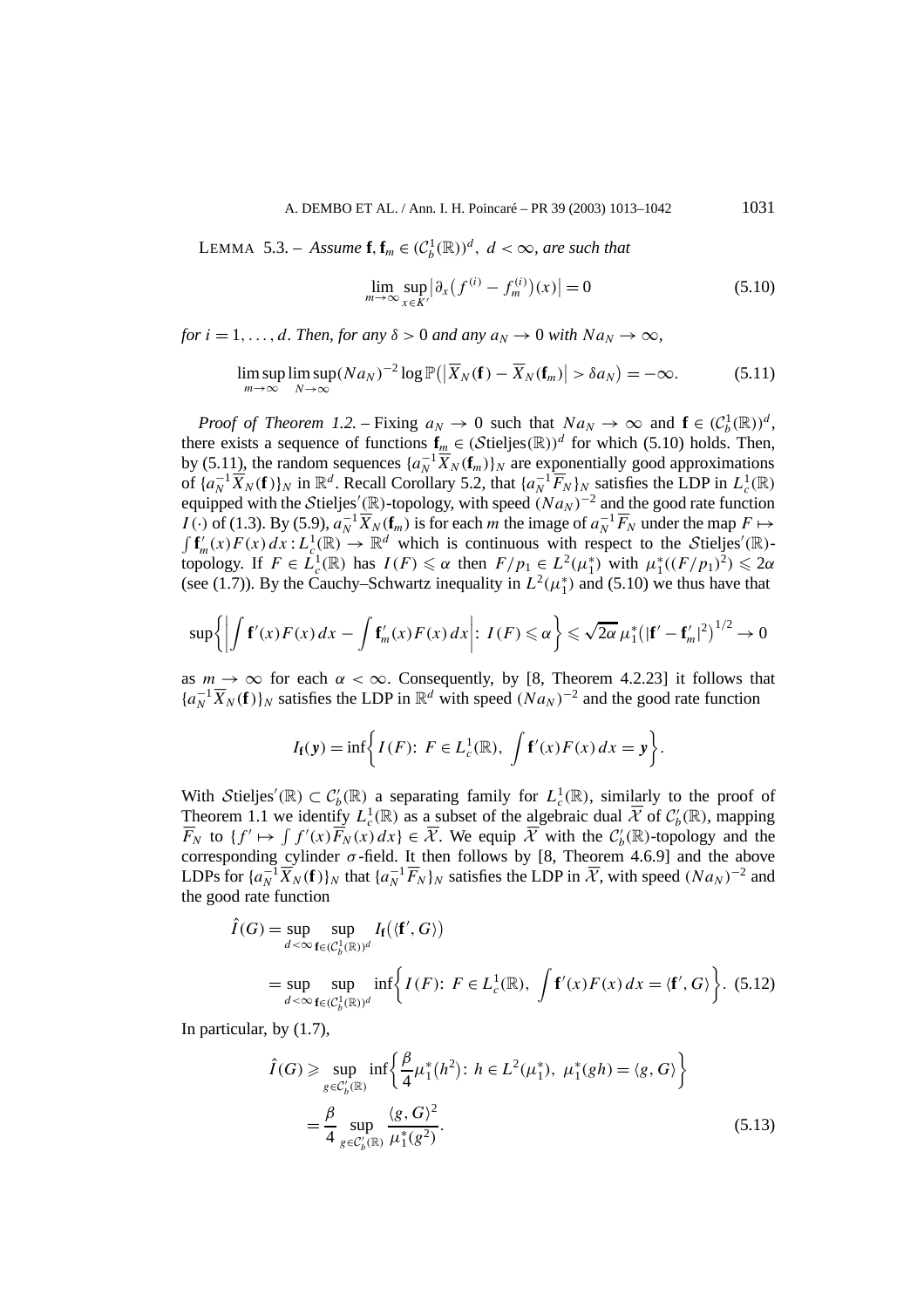Applying Lemma 6.2 for the function  $\hat{I}(\cdot)$  and the vector space  $W = C_b'(\mathbb{R})$ , we see that (5.13) implies that  $\hat{I}(G) < \infty$  only if  $G \in \overline{\mathcal{X}}$  belongs also to  $L_c^{1,*}(\mathbb{R})$  (and moreover *G/p*<sub>1</sub> ∈  $L^2(\mu_1^*)$ ). Consequently, with  $\{a_N^{-1}\overline{F}_N\}_{N}$  ∪  $\{G: \hat{I}(G) < \infty\} \subset L_c^1(\mathbb{R})$ , by [8, Lemma 4.1.5(b)] the LDP we obtained for  $\{a_N^{-1}\overline{F}_N\}_N$  holds also within  $L_c^1(\mathbb{R})$ . Since  $\langle \mathbf{f}', G \rangle = \int \mathbf{f}'(x)G(x) dx$  for any  $G \in L_c^1(\mathbb{R})$ , considering  $F = G$  in (5.12) we clearly see that  $\hat{I}(G) \leq I(G)$ . On the other hand, by [8, Lemma 4.6.5],

$$
I(G) = \sup_{d < \infty} \sup_{\mathbf{f} \in (\mathcal{S} \text{tie} \text{lies}(\mathbb{R}))^d} \inf \biggl\{ I(F) : \ F \in L_c^1(\mathbb{R}), \ \int \mathbf{f}'(x) F(x) \, dx = \langle \mathbf{f}', G \rangle \biggr\},
$$

for any  $G \in \mathcal{X}$ , which in comparison with (5.12) shows that  $\hat{I}(G) \geq I(G)$  for all  $G \in L_c^1(\mathbb{R})$ , completing the proof of the theorem.  $\Box$ 

*Proof of Lemma 5.3.* – We bring the proof in the real (symmetric) case, the Hermitian case being similar. By union of events bounds, it suffices to consider the case of  $d = 1$ in (5.11). To this end, set  $\theta \in C_b^1(\mathbb{R})$  such that  $\theta(x) = 1$  for all  $x \in K$  and  $\theta(x) = 0$  for all  $x \notin K'$ . Fixing  $f, f_m \in C_b^1(\mathbb{R})$  for which (5.10) holds, let  $g_m(x) := \theta(x)(f(x) - f_m(x))$ , so that  $\delta_m = ||g'_m||_{\infty} \to 0$  as  $m \to \infty$ . By (5.9) and [11, Theorem 1.1(b)], it then holds that for some  $C > 0$  and all  $m, N, \delta > 0$ ,

$$
\mathbb{P}(|\overline{X}_N(g_m)| > \delta a_N) \leq 2 \exp \bigg(-\frac{C \delta^2 (Na_N)^2}{\delta_m^2}\bigg).
$$

Since  $\overline{X}_N(f) - \overline{X}_N(f_m) = \overline{X}_N(g_m) + \overline{X}_N(h_m)$  for  $h_m(x) = (1 - \theta(x))(f(x) - f_m(x))$ , it suffices to show that  $\overline{X}_N(h_m)$  is exponentially negligible, i.e., that for any *m* and  $\delta > 0$ ,

$$
\limsup_{N \to \infty} (N a_N)^{-2} \log \mathbb{P}(|\overline{X}_N(h_m)| > \delta a_N) = -\infty.
$$
 (5.14)

To see (5.14), set  $Y_N = Na_N \overline{X}_N(h_m)$  and  $Z_N(\lambda) = \mathbb{E} e^{\lambda Y_N}$ . Denoting by  $X_{ij}$  the *ij* entry of the matrix  $X_N$ , we use a variant of Herbst's argument, similar to the proof of [11, Theorem 1.1(b)]. To this end, for  $\lambda > 0$ , let

$$
G_N(\lambda) := \lambda^2 Z_N(\lambda) \frac{d}{d\lambda} (\lambda^{-1} \log Z_N(\lambda)) = \mathbb{E}\left(e^{\lambda Y_N} \log\left(\frac{e^{\lambda Y_N}}{Z_N(\lambda)}\right)\right).
$$
 (5.15)

With  $h_m$  a Lipschitz function, recall that

$$
\sum_{1 \leq i \leq j \leq N} \left( \partial_{X_{ij}} \operatorname{tr} h_m(X_N) \right)^2 \leq 2 \operatorname{tr}_N \left( h'_m(X_N)^2 \right)
$$

(see [11, (2.12)]). Consequently, applying the logarithmic Sobolev inequality for the multivariate Gaussian distribution of  $(X_{ii}, 1 \leq i \leq j \leq N)$  and the differentiable function  $\exp(\lambda Y_N/2)$ , we have by (5.9) that for some universal constant  $c < \infty$  and all  $\lambda > 0$ , *N*,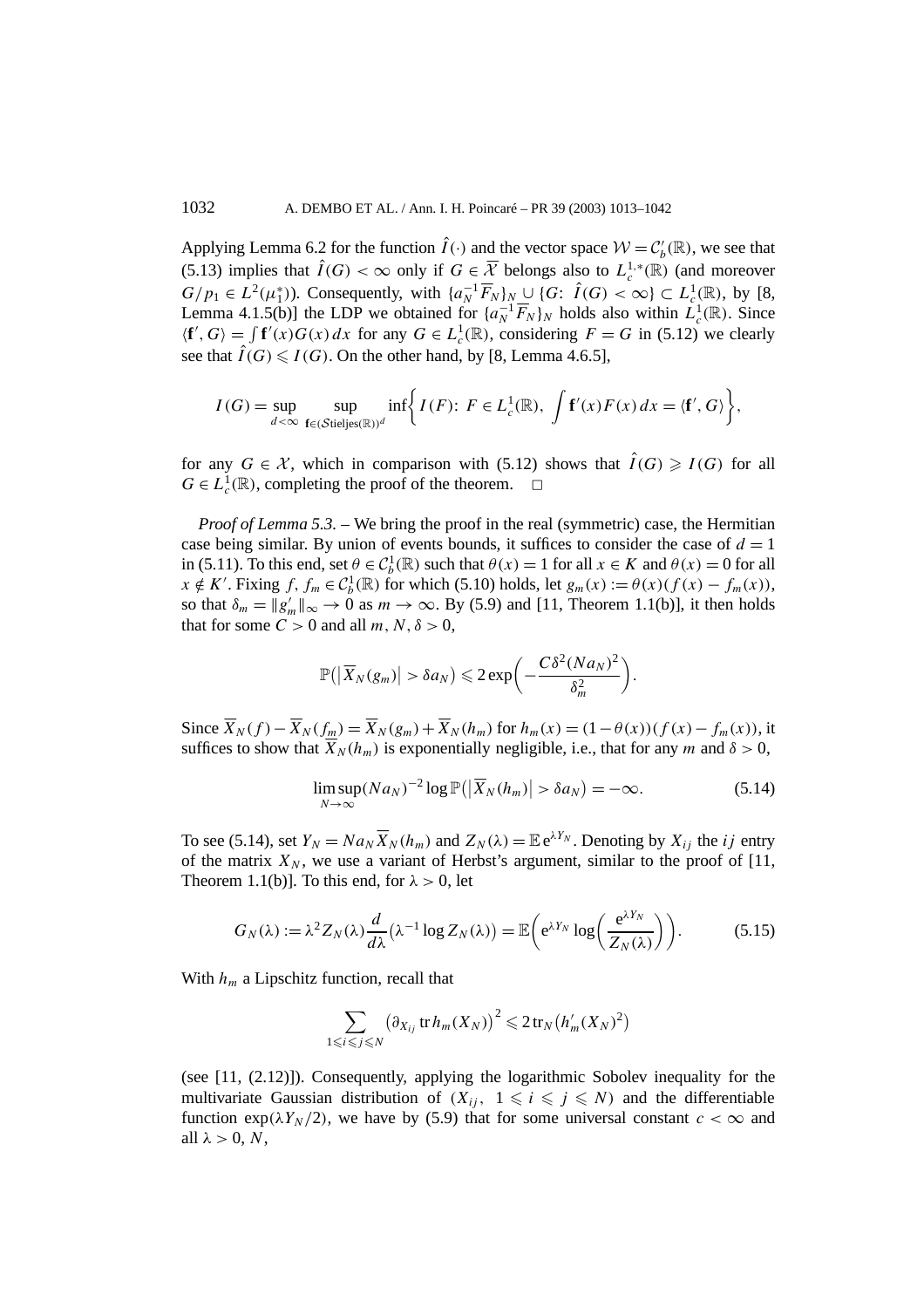A. DEMBO ET AL. / Ann. I. H. Poincaré – PR 39 (2003) 1013–1042 1033

$$
G_N(\lambda) \leq c \mathbb{E}\Big(\sum_{1 \leq i \leq j \leq N} \left(\partial_{X_{ij}} e^{\lambda Y_N/2}\right)^2\Big) = c\lambda^2 (Na_N)^2 \mathbb{E}\Big(e^{\lambda Y_N} \sum_{1 \leq i \leq j \leq N} \left(\partial_{X_{ij}} \text{tr}_N h_m(X_N)\right)^2\Big) \leq 2c\lambda^2 a_N^2 \mathbb{E}\big(\text{tr}_N \big(h'_m(X_N)^2\big)e^{\lambda Y_N}\big).
$$
\n(5.16)

With  $h_m$  bounded,  $Y_N \leq c_m N a_N$  for some  $c_m < \infty$  and all N. Hence, for any  $\lambda, \kappa > 0$ ,

$$
\mathbb{E}\left(\operatorname{tr}_N\left(h'_m(X_N)^2\right) e^{\lambda Y_N}\right) \leqslant \frac{\kappa}{8} Z_N(\lambda) + e^{\lambda c_m N a_N} \mathbb{P}\left(\operatorname{tr}_N\left(h'_m(X_N)^2\right) \geqslant \frac{\kappa}{8}\right).
$$

Since  $h_m(x) = 0$  for  $x \in K$  that contains the support of  $\mu_1^*$ , clearly  $\mu_1^*( (h'_m)^2) = 0$ . Note that  $(h'_m)^2 \in C_b(\mathbb{R})$ , so  $tr_N(h'_m(X_N)^2) = \hat{\mu}_{X_N}^N((h'_m)^2) \to \mu_1^*((h'_m)^2)$  (see, e.g., [19]). With  ${\{\hat{\mu}_{X_N}^N\}}_N$  exponentially tight at scale  $N^2$  (see [1]), an application of [11, Theorem 1.1(b)] after truncating  $\hat{\mu}_{X_N}^N$  to a large enough compact and uniformly approximating  $(h'_m)^2$  on this set by a Lipschitz function, reveals that also  $|\hat{\mu}_{X_N}^N((h'_m)^2) - \mathbb{E} \hat{\mu}_{X_N}^N((h'_m)^2)| \to 0$ , in fact with probability decaying exponentially in scale  $N^2$ , implying that

$$
\mathbb{P}\bigg(\big|\hat{\mu}_{X_N}^N\big((h_m')^2\big)-\mu_1^*\big((h_m')^2\big)\big|\geqslant \frac{\kappa}{8}\bigg)\leqslant e^{-cN^2},
$$

for some  $c > 0$  (this last conclusion can also be seen directly by mimicking the argument for the upper bound in [6, Theorem 1.3 and Corollary 1.4], with initial condition  $D<sub>N</sub>$ ). With  $a_N \to 0$  we thus deduce that for all  $\varepsilon, \kappa > 0, \lambda \in (0, \varepsilon^{-1}N]$  and  $N > N_0(m, \kappa, \varepsilon)$ ,

$$
\mathbb{E}\big(\operatorname{tr}_N\big(h'_m(X_N)^2\big) \operatorname{e}^{\lambda Y_N}\big) \leqslant \frac{\kappa}{4} Z_N(\lambda). \tag{5.17}
$$

Combining (5.15), (5.16) and (5.17) we see that for every  $\kappa > 0$ ,  $\varepsilon > 0$  and such  $\lambda$  and  $N$ ,

$$
\frac{d}{d\lambda}(\lambda^{-1}\log Z_N(\lambda))\leqslant \frac{c\kappa a_N^2}{2}.
$$

Since  $Z_N(0) = 1$  and  $Z'_N(0) = 0$ , it follows that  $Z_N(\lambda) \leq \exp(c\kappa a_N^2 \lambda^2/2)$ . Therefore, by Chebysheff's inequality,

$$
\mathbb{P}(\overline{X}_N(h_m) > \delta a_N) = \mathbb{P}(Y_N > \delta N a_N^2) \leq Z_N(\lambda) e^{-\lambda \delta N a_N^2} \leq e^{c \kappa a_N^2 \lambda^2 / 2 - \lambda \delta N a_N^2}.
$$

Choosing  $\varepsilon = c\kappa/\delta$  and  $\lambda = \varepsilon^{-1}N$  it follows (applying the above once for  $h_m$  and once for  $-h_m$ ) that

$$
\limsup_{N\to\infty} (Na_N)^{-2} \log \mathbb{P}(|\overline{X}_N(h_m)| > \delta a_N) \leqslant -\frac{\delta^2}{2\kappa c}.
$$

Since  $\kappa$  is arbitrary, (5.14) follows, thus completing the proof of the lemma.  $\Box$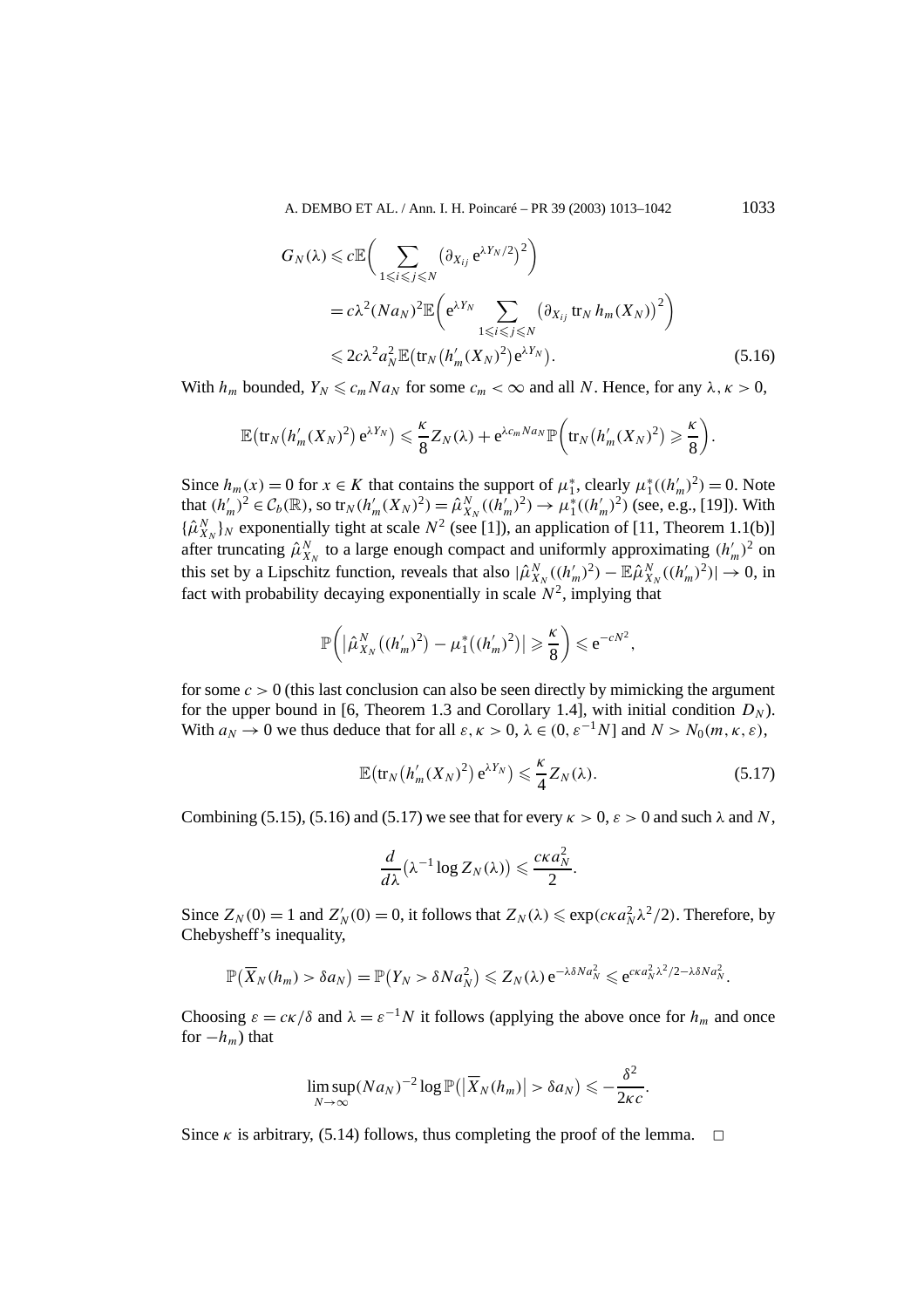1034 A. DEMBO ET AL. / Ann. I. H. Poincaré – PR 39 (2003) 1013–1042

## **6. Free probability: properties of**  $\mathcal{V}_1(\cdot, \cdot)$  **and**  $I(\cdot)$

We have following [3] and [4], that if we let  $\Delta_s$  be the differential operator on  $C^1(\mathbb{R})$ with values in  $C^0(\mathbb{R})$  given by

$$
\Delta_s f(x) := \int \frac{f(x) - f(y)}{x - y} d\mu_s^*(y),
$$

then  $(1.1)$  reads

$$
\partial_s f_s(x) = -\Delta_s \circ \partial_x f_s(x). \tag{6.1}
$$

Let  $\mathcal{M}(\mathbb{R})$  denote the space of finite, complex, Borel measures on  $\mathbb{R}$ . Consider the following vector subspaces of  $C^k(\mathbb{R})$ ,  $k \geq 1$ ,

$$
\mathcal{G}_k:=\bigg\{\int e^{i\xi x} d\nu(\xi)+\sum_{p=1}^n a_p x^p\colon n<\infty,\ a_p\in\mathbb{C},\ \nu\in\mathcal{M}(\mathbb{R}),\ \int |\xi|^k d|\nu|(\xi)<\infty\bigg\}.
$$

We let  $\mathcal{G} \subset \mathcal{G}_3$  be the vector space of functions  $g : \mathbb{R} \to \mathbb{C}$  for which a solution  $f(x, s) = f_s(x) \in C^{3,1}(\mathbb{R} \times [0, 1])$  of (6.1) with time marginals  $f_s \in \mathcal{G}_3$  and boundary condition  $f_1(x) = g(x)$  exists. Recall that when  $\Im(z) > 0$ ,

$$
(z-x)^{-1} = i \int\limits_{\mathbb{R}_+} e^{i\xi(z-x)} d\xi \in \mathcal{G}_3,
$$

with analogous expression for  $(z-x)^{-1}$  when  $\Im(z) < 0$ . Hence, Stieljes $(\mathbb{C}) \subset \mathcal{G}_3$ , which as we have seen in (4.1) and (4.2) implies that  $\mathcal{S}$ tieljes $(\mathbb{C}) \subset \mathcal{G}$ . We next define

$$
\mathcal{V}_1(f,f) := \int\limits_0^1 \mu_s^* \big( |\partial_x f_s|^2 \big) \, ds
$$

for any  $f = f_1 \in \mathcal{G}$ . By our assumption that  $\mu_D$  is compactly supported, there exists a compact set  $K \subset \{x \in \mathbb{R}, d(x, \text{supp}(\mu_D)) \leq 2\}$  that contains the support of  $\mu_s^*$  for all *s* ∈ [0, 1]. For any *f* ∈ G, the continuous function  $\partial_x f_s$  is uniformly bounded on the compact  $K \times [0, 1]$ , implying that  $\mathcal{V}_1(f, f)$  is finite.

We use free probability theory to prove the following approximation lemma.

LEMMA  $6.1. - Let h, g \in \mathcal{G}$ . Then,

$$
|\mathcal{V}_1(h,h)^{1/2}-\mathcal{V}_1(g,g)^{1/2}| \leq \mu_1^* (|\partial_x(h-g)|^2)^{1/2}.
$$

*Proof.* – Eq. (6.1) implies that whenever  $f_1 \in \mathcal{G}$ ,

$$
\partial_s \partial_x f_s(x) = \partial_x \partial_s f_s(x) = -\partial_x \circ \Delta_s (\partial_x f_s)(x). \tag{6.2}
$$

Let  $(A, \tau)$  be a non-commutative probability space on which a free Brownian motion *S*. and a self-adjoint variable *D* of law  $\mu_D$ , free with *S* are defined. Recall that the operator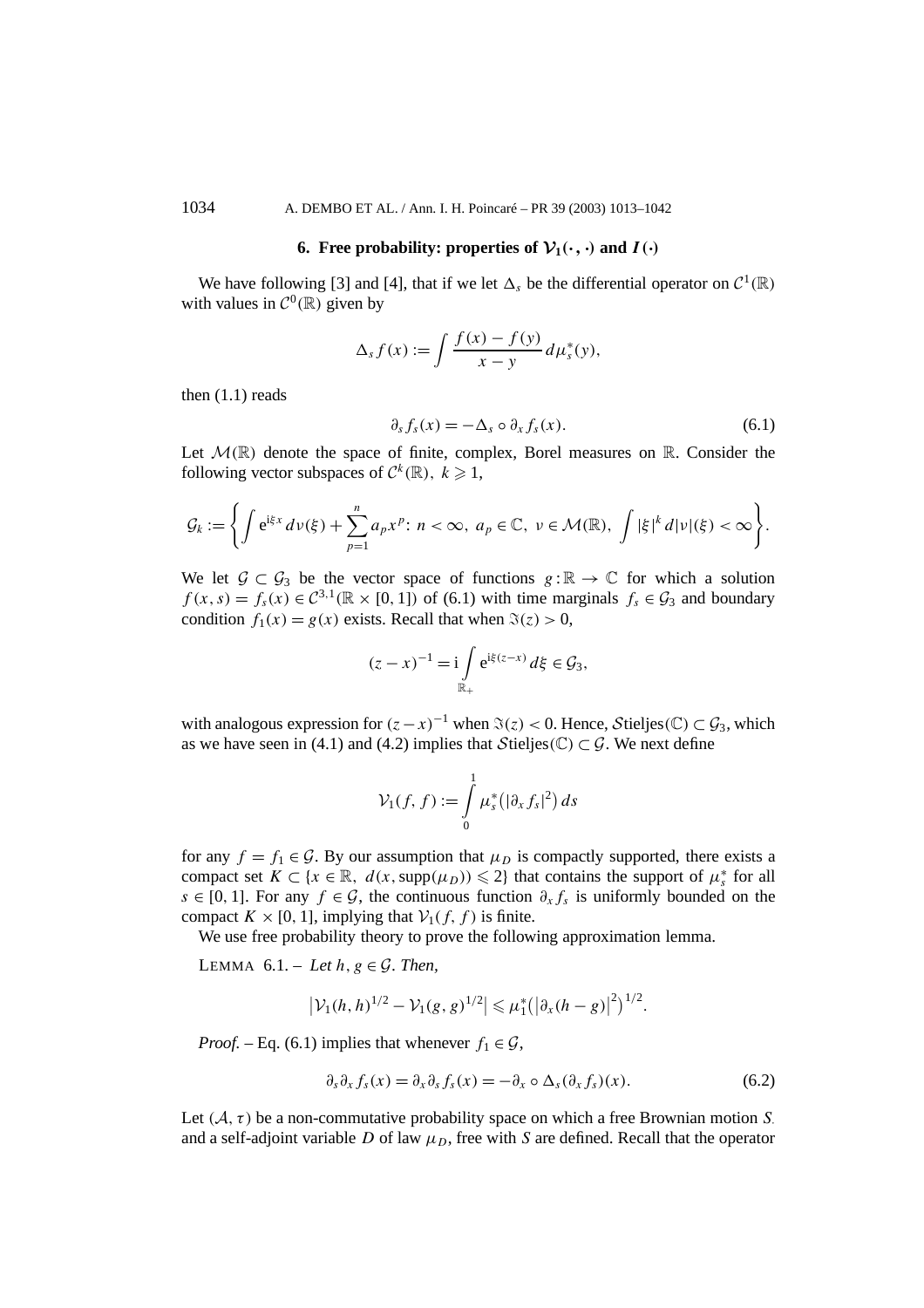$X_s$  with law  $\mu_s^*$  can then be seen as the solution of the free differential equation

$$
dX_t = dS_t, \quad X_0 = D.
$$

For  $f \in \mathcal{G}_1$  consider the stochastic integral

$$
\int_{0}^{t} \bar{\partial} f(X_{u}) \sharp dS_{u} := i \iiint_{0}^{t} \int_{0}^{1} e^{i\xi \alpha X_{u}} dS_{u} e^{i\xi (1-\alpha)X_{u}} \xi d\nu(\xi) d\alpha \n+ \sum_{p=1}^{n} a_{p} \sum_{l=0}^{p-1} \int_{0}^{t} X_{u}^{l} dS_{u} X_{u}^{p-l-1}
$$

(cf. [3]). Then, for any  $\psi(x, t)$  continuously differentiable with respect to *t* and with time marginals  $\psi(\cdot, t) \in \mathcal{G}_2$  we have that,

$$
\psi(X_t, t) = \psi(X_0, 0) + \int_0^t \bar{\partial}\psi(X_u, u) \sharp dS_u + \int_0^t \partial_x \circ \Delta_u \psi(X_u, u) du + \int_0^t \partial_t \psi(X_u, u) du.
$$
\n(6.3)

The formula for  $\psi(x)$  that does not depend on time *t* is derived in [3, p. 392] (apart from an erroneous factor of  $1/2$  in the *du* term there). The generalization to  $\psi(x, t)$  with smooth time dependence is then straight forward. Taking  $f = f_1 \in \mathcal{G}$  and applying (6.3) for  $\psi(x, t) = \partial_x f_t(x)$ , we find by (6.2) that

$$
\partial_x f_t(X_t) = \partial_x f_0(X_0) + \int_0^t \bar{\partial} \circ \partial_x f_u(X_u) \sharp dS_u.
$$

By [3, Proposition 3.2.3] it then follows that  $t \mapsto \partial_x f_t(X_t) : [0, 1] \to (\mathcal{A}, \tau)$  is an  $L^2$ martingale with respect to the filtration  $A_t$  generated by *D* and {*S<sub>u</sub>*;  $u \le t$ }, i.e.,  $\partial_x f_t(X_t) = \tau(\partial_x f_1(X_1) | \mathcal{A}_t)$  for any  $t \in [0, 1]$  with  $\tau(\cdot | \mathcal{A}_t)$  the projection onto  $\mathcal{A}_t$  in the non-commutative  $L^2(\mathcal{A}, \tau)$  space (obtained by completion of  $\mathcal A$  with respect to the norm  $\tau$ (|·|<sup>2</sup>)<sup>1/2</sup>). Consequently, with *f* denoting the complex conjugate of *f*, for all *t* ∈ [0, 1],

$$
\mu_t^* (|\partial_x f_t|^2) = \tau (\partial_x f_t(X_t) \partial_x \bar{f}_t(X_t)) = \tau (\tau (\partial_x f_1(X_1) | \mathcal{A}_t) \tau (\partial_x \bar{f}_1(X_1) | \mathcal{A}_t))
$$
  
\$\leq \tau (\partial\_x f\_1(X\_1) \partial\_x \bar{f}\_1(X\_1)) = \mu\_1^\* (|\partial\_x f|^2),\$

and therefore

$$
\mathcal{V}_1(f,f)\leqslant \mu_1^*\big(|\partial_x f|^2\big).
$$

Fix  $h, g \in \mathcal{G}$  and apply this inequality for  $f = h - g \in \mathcal{G}$ , to get

$$
\mathcal{V}_1(h,h)^{1/2} \leq \mathcal{V}_1(g,g)^{1/2} + \mathcal{V}_1(h-g,h-g)^{1/2} \leq \mathcal{V}_1(g,g)^{1/2} + \mu_1^* (|\partial_x(h-g)|^2)^{1/2}
$$

which completes the proof.  $\square$ 

The next lemma is a key ingredient in the proof of Lemma 1.3.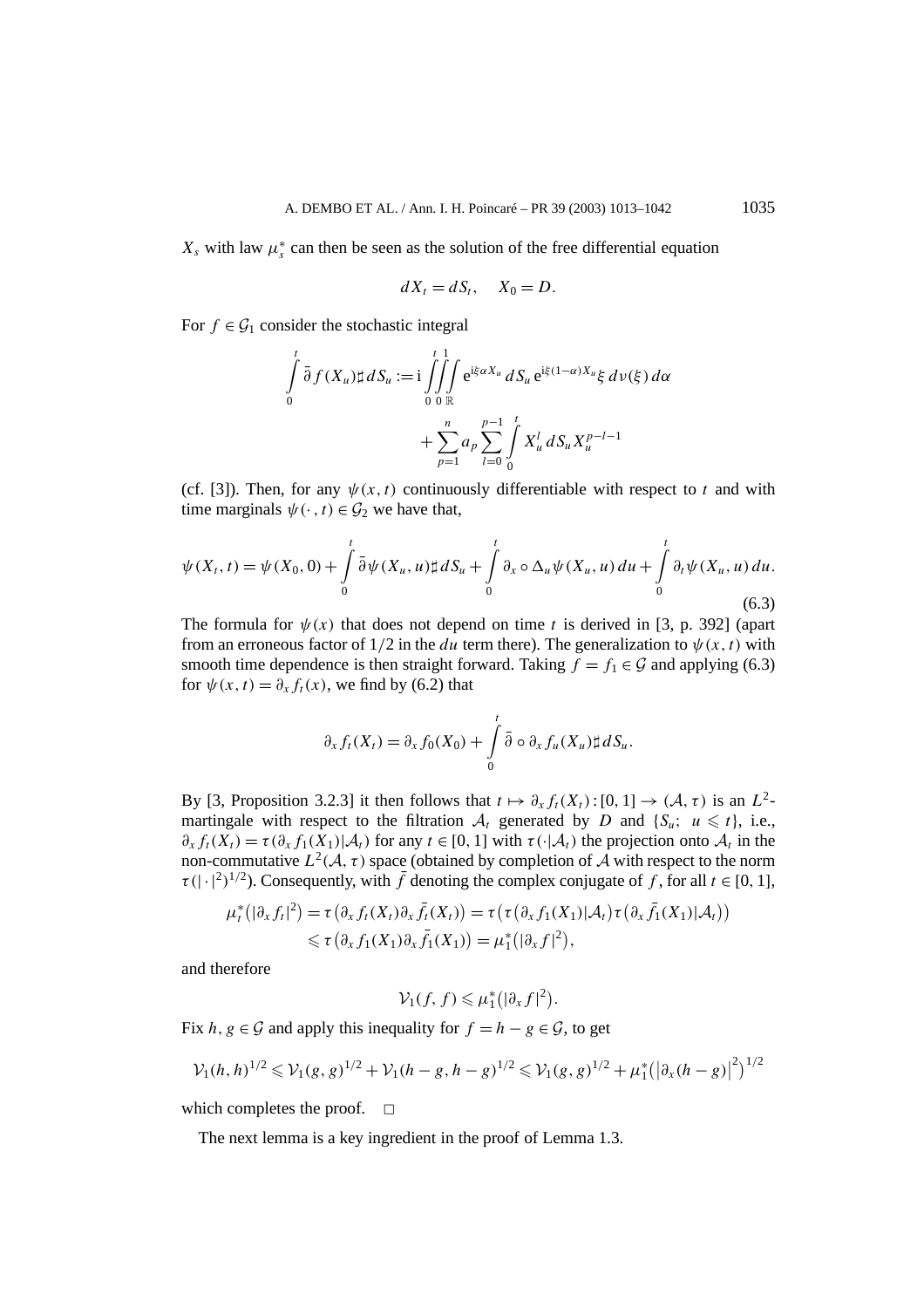LEMMA 6.2. – Let  $W \subset C_b(\mathbb{R})$  be a vector space that separates points in  $L_c^1(\mathbb{R})$  and *is dense in*  $L^2(\mu_1^*)$ *. Suppose that* 

$$
I(F) \geq \frac{\beta}{4} \sup_{g \in \mathcal{W}} \frac{\langle g, F \rangle^2}{\mu_1^*(g^2)},\tag{6.4}
$$

*for every*  $F \in \mathcal{W}'$  (*the algebraic dual of*  $\mathcal{W}$ *). Then,*  $I(\cdot)$  *is finite only for*  $F \in L_c^{1,*}(\mathbb{R})$ *, in which case* (1.7) *holds.*

*Proof.* – Let H be the Hilbert space equipped with the scalar product  $(h, g) = \mu_1^*(hg)$ constructed by taking the quotient of W by the equivalence relation  $(h, h) = 0$  and completed for the norm  $\|\cdot\|_{L^2(\mu_1^*)}$ . Then, the inequality (6.4) shows that for any *F* such that  $I(F) < \infty$ , the linear map  $g \mapsto \langle g, F \rangle : \mathcal{W} \to \mathbb{R}$  has operator norm of at most such that  $I(F) < \infty$ , the linear map  $g \mapsto \langle g, F \rangle : VV \to \mathbb{R}$  has operator norm of at most  $\sqrt{2I(F)} < \infty$  for the  $\|\cdot\|_{L^2(\mu_1^*)}$ -norm, hence can be extended continuously to *H*. Thus, by Riesz's theorem there exists  $h \in H$  such that

$$
\langle g, F \rangle = \mu_1^*(hg) = \int g(x) (h p_1(x)) dx, \quad \forall g \in \mathcal{H}.
$$

Further, if  $(g, g) = 0$  for some  $g \in W$  then we find directly from (6.4) that  $\langle g, F \rangle = 0$ for otherwise  $I(F) = \infty$ . We conclude that there exists an  $h \in H$  such that  $\langle g, F \rangle =$  $\int g(x)(h p_1(x)) dx$  for all  $g \in W$ .

Letting  $\widetilde{F}(x) = h p_1(x)$ , we deduce that  $\langle g, F \rangle = \int \widetilde{F}(x) g(x) dx$  and, since  $p_1$  is compactly supported (see [2]) and  $h \in L^2(\mu_1^*)$ , it follows that  $\widetilde{F}$  belongs to  $L_c^{1,*}(\mathbb{R})$ . Since  $\mathcal W$ separates points in  $L_c^1(\mathbb{R})$  we may and shall identify  $\tilde{F}$  with  $g \mapsto \int \tilde{F}g \, dx \in \mathcal{W}'$ , hence, identifying in the sequel  $\tilde{F}$  and *F*. Further, with *W* being a dense subset of  $L^2(\mu_1^*)$ ,

$$
I(F) \geq \frac{\beta}{4} \sup_{g \in \mathcal{W}} \frac{\langle g, F \rangle^2}{\mu_1^*(g^2)} = \frac{\beta}{4} \mu_1^*(h^2) = \frac{\beta}{4} \int \frac{F^2(x)}{p_1(x)} dx,
$$

proving the right inequality in  $(1.7)$ . The left inequality in  $(1.7)$  is an immediate consequence of the Cauchy–Schwartz inequality in  $L^2(\mu_1^*)$ .  $\Box$ 

*Proof of Lemma 1.3.* – To simplify the notations, we only consider the case  $\beta = 2$ . Let  $S = S_1$  be a semicircular variable and self-adjoint *D* of law  $\mu_D$  free with *S*, defined on the non-commutative probability space  $(A, \tau)$ . Let  $\mathbb{C}(D, S)$  denote the set of polynomial functions in *D* and *S* with complex valued coefficients, with  $\mathbb{C}\langle S+D \rangle$  ( $\mathbb{R}\langle S+D \rangle$ ), denoting the subset of polynomials in  $S + D$ , with complex (respectively, real) valued coefficients.

Noting that the set of polynomial functions is closed with respect to the operator  $\Delta_{s}$ , which reduces the degree of the polynomial, it is proved in [9] that  $\mathbb{C}\langle S + D \rangle \subset \mathcal{G}$ . Moreover, an explicit non-negative operator  $\Xi: \mathbb{C}\langle D, S \rangle \mapsto \mathbb{C}\langle D, S \rangle$  is constructed there, such that  $\tau(P \Xi P) \geq 0$  for any  $P \in \mathbb{C} \langle D, S \rangle$ , while for any  $P \in \mathbb{C} \langle S + D \rangle$ ,

$$
\mathcal{V}_1(P, P) = \tau \left( P' \left[ (I + \Xi)^{-1} P' \right] \right), \tau \left( P(S + D)(I + \Xi) P(S + D) \right)
$$
\n(6.5)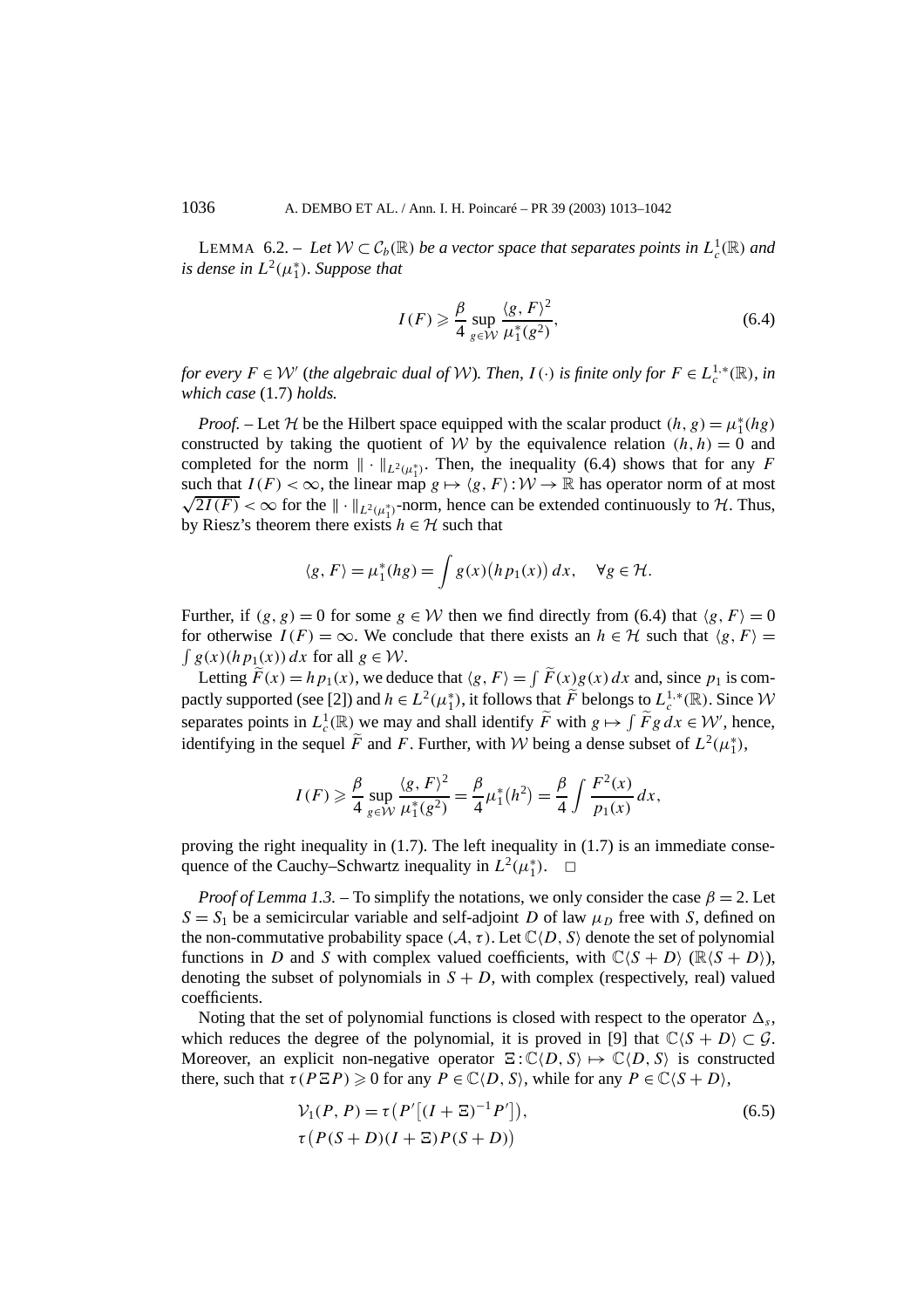A. DEMBO ET AL. / Ann. I. H. Poincaré – PR 39 (2003) 1013-1042 1037

$$
= \mu_1^*(P^2) + \int \left(\frac{P(x) - P(y)}{x - y}\right)^2 d\mu_1^*(x) d\mu_1^*(y). \tag{6.6}
$$

We assumed that  $\mu_D$  is compactly supported, hence so is  $\mu^*$  and we can approximate, in view of Weierstrass theorem, any function  $h \in \mathcal{S}$ tieljes $(\mathbb{R})$  by polynomial functions  $P_h^h$  such that

$$
\mu_1^*((\partial_x(h - P_n^h))^2) \leq n^{-2}.
$$
\n(6.7)

By Lemma 6.1 and (6.5), then

$$
\mathcal{V}_1(h, h) = \lim_{n \to \infty} \mathcal{V}_1(P_n^h, P_n^h) = \lim_{n \to \infty} \tau \left( \left( \partial_x P_n^h \right) \left[ (I + \Xi)^{-1} \left( \partial_x P_n^h \right) \right] \right)
$$
  

$$
\leq \limsup_{n \to \infty} \tau \left( \left( \partial_x P_n^h \right)^2 \right)
$$
  

$$
= \limsup_{n \to \infty} \mu_1^* \left( \left( \partial_x P_n^h \right)^2 \right) = \mu_1^* \left( \left( \partial_x h \right)^2 \right),
$$

where we have used the fact that  $E: \mathbb{C}\langle D, S \rangle \mapsto \mathbb{C}\langle D, S \rangle$  is non-negative. Consequently,

$$
I(F) = \sup_{h \in \text{Stieljes}(\mathbb{R})} \left\{ \langle h', F \rangle - \frac{1}{2} \mathcal{V}_1(h, h) \right\}
$$
  
\n
$$
\geq \sup_{h \in \text{Stieljes}(\mathbb{R})} \left\{ \langle h', F \rangle - \frac{1}{2} \mu_1^* \big( (h')^2 \big) \right\} = \sup_{h \in \text{Stieljes}(\mathbb{R})} \left\{ \frac{\langle h', F \rangle^2}{2 \mu_1^* \big( (h')^2 \big)} \right\}. \tag{6.8}
$$

The vector space  $W = \mathcal{S}$ tieljes'(R)  $\subset C_b(\mathbb{R})$  is dense in  $L^2(\mu_1^*)$ . Fixing a linear functional *F* on *W*, we thus deduce from (6.8) and Lemma 6.2 that  $I(F) < \infty$  only for  $F \in L_c^{1,*}(\mathbb{R})$ , in which case the inequalities of (1.7) hold.

We turn to prove that  $I(F) \leqslant J(F)$  for all  $F \in \mathcal{P}$ . To this end, fix  $h \in \mathcal{S}$ tieljes $(\mathbb{R})$ . Taking the polynomial function  $P = P_h^h$  of (6.7), we find by Lemma 6.1 that for any  $f ∈ L<sup>2</sup>(μ<sub>1</sub><sup>*</sup>),$ 

$$
\langle h', fp_1 \rangle - \frac{1}{2} \mathcal{V}_1(h, h) \le \langle P', fp_1 \rangle - \frac{1}{2} \mathcal{V}_1(P, P) + n^{-1} \left( \int f^2(x) p_1(x) dx \right)^{1/2}
$$
  
+  $n^{-1} \left( \mathcal{V}_1(P, P)^{1/2} + \mathcal{V}_1(h, h)^{1/2} \right)$   
 $\le \langle P', fp_1 \rangle - \frac{1}{2} \mathcal{V}_1(P, P) + n^{-1} ||f||_{L^2(\mu_1^*)}$   
+  $n^{-1} \left( n^{-1} + 2\mathcal{V}_1(h, h)^{1/2} \right).$ 

Considering  $n \to \infty$  we see that for any  $h \in \mathcal{S}$ tieljes $(\mathbb{R})$ ,

$$
\langle h', f p_1 \rangle - \frac{1}{2} \mathcal{V}_1(h, h) \leq \sup_{P \in \mathbb{R} \langle S + D \rangle} \left\{ \langle P', f p_1 \rangle - \frac{1}{2} \mathcal{V}_1(P, P) \right\}.
$$
 (6.9)

By the non-negativity of *E*, (6.5) and (6.6), it follows that for any  $h, Q \in \mathbb{R} \langle S + D \rangle$ ,

$$
\left(\int (h'Qp_1)(x) dx\right)^2
$$
  
=  $(\tau (h'(S+D)Q(S+D)))^2$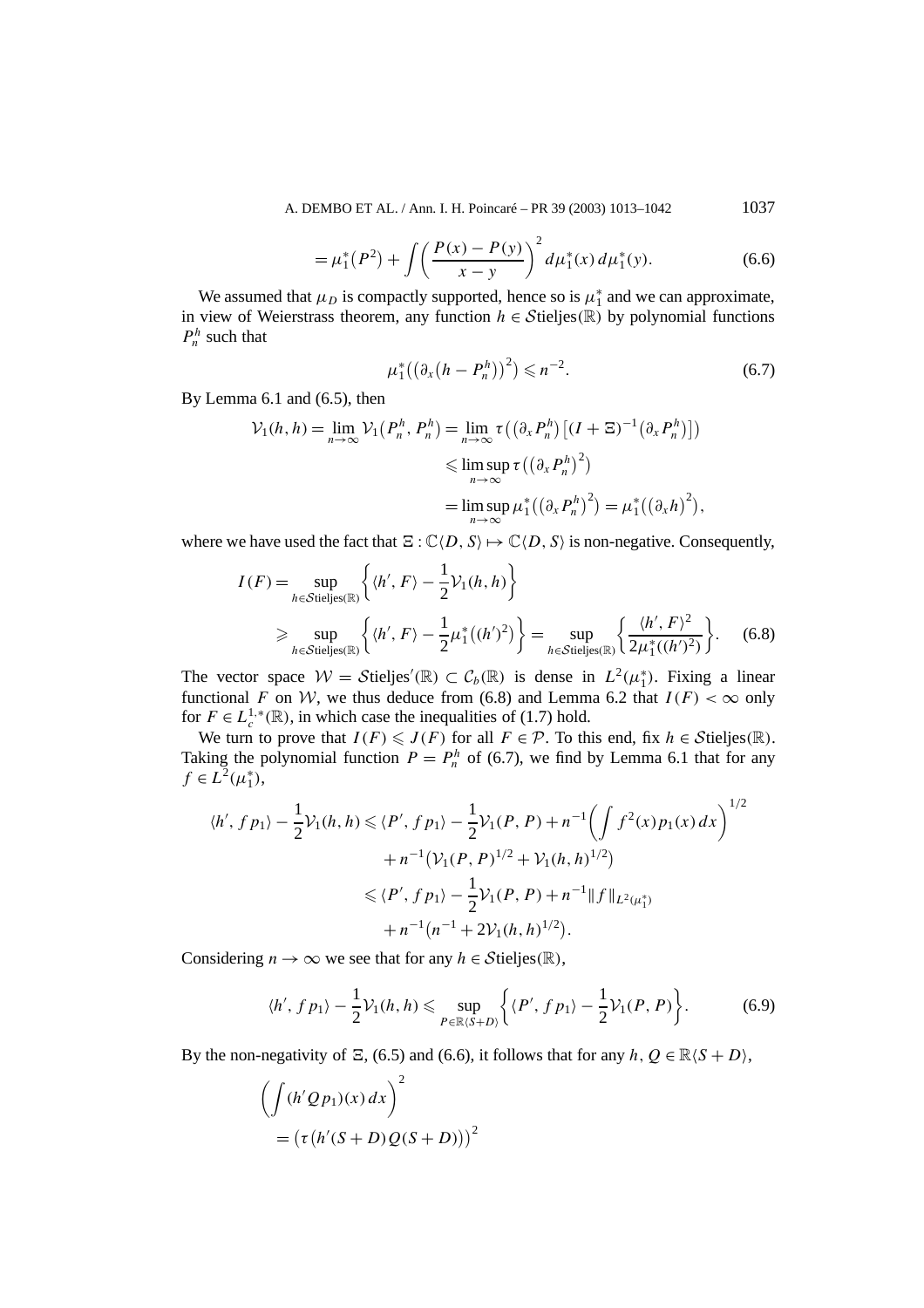1038 A. DEMBO ET AL. / Ann. I. H. Poincaré – PR 39 (2003) 1013–1042

$$
\leq \tau (h'(I + \Xi)^{-1}h')\tau (Q(I + \Xi)Q)
$$
  
=  $\mathcal{V}_1(h, h) \bigg[ \mu_1^*(Q^2) + \int \bigg( \frac{Q(x) - Q(y)}{x - y} \bigg)^2 d\mu_1^*(x) d\mu_1^*(y) \bigg].$  (6.10)

Therefore, by (6.9) and (6.10), it follows that

$$
I(Qp_1) \leq \sup_{P \in \mathbb{R}\langle S+D \rangle} \left\{ \langle P', Qp_1 \rangle - \frac{1}{2} \mathcal{V}_1(P, P) \right\}
$$
  
=  $\frac{1}{2} \sup_{h \in \mathbb{R}\langle S+D \rangle} \frac{\left( \int (h'Qp_1)(x) dx \right)^2}{\mathcal{V}_1(h, h)}$   
 $\leq \frac{1}{2} \left[ \mu_1^*(Q^2) + \int \left( \frac{Q(x) - Q(y)}{x - y} \right)^2 d\mu_1^*(x) d\mu_1^*(y) \right] = J(Qp_1).$  (6.11)

Equipped with (6.11), let  $Q^{\delta}$  be the polynomial functions appearing in the definition of  $F = fp_1 \in \mathcal{P}$ . Then, by (6.11) and the lower semi-continuity of  $f \mapsto$  $I(f p_1): L^2(\mu_1^*) \to \mathbb{R},$ 

$$
I(f p_1) \leqslant \liminf_{\delta \to 0} I(Q^{\delta} p_1) \leqslant \liminf_{\delta \to 0} J(Q^{\delta} p_1) \leqslant J(f p_1),
$$

as stated. In particular, we have that for  $f \in C_b^1(\mathbb{R})$ ,

$$
J(f p_1) = \frac{1}{2} \int f^2 d\mu_1^* + \frac{1}{2} \iint \left( \int_0^1 f'(\alpha x + (1 - \alpha)y) d\alpha \right)^2 d\mu_1^*(x) d\mu_1^*(y)
$$

(see (1.6)). For such *f*, by Weierstrass theorem there exist polynomials  $Q^{\delta}$  such that  $\partial_x(Q^\delta - f) \to 0$  uniformly on the compact, convex hull of the support of  $\mu_1^*$ , hence also  $J(Q^{\delta}p_1) \to J(fp_1)$ , implying that  $fp_1 \in \mathcal{P}$  and completing the proof of the lemma.  $\Box$ 

*Proof of Lemma 1.4.* – Again, up to multiplying the rate function by  $2^{-1}\beta$ , we can only consider the case  $\beta = 2$ . For  $h \in C_b^2([-2, 2])$ , let

$$
A(h) := -\frac{1}{4\pi^2} \int_{-2}^{2} \int_{-2}^{2} \frac{h(x)h'(y)}{y-x} \frac{\sqrt{4-y^2}}{\sqrt{4-x^2}} dy dx,
$$

and recall that by [14, Theorem 2.4] this is half the asymptotic variance in the CLT for the spectral measure of Wigner matrices  $W_N$ . Consequently, in view of (1.4) we see that  $(1.8)$  holds when  $\mu_D = 0$ .

We provide instead a direct proof which is also the key to showing that  $I(\cdot) = J(\cdot)$ . Recall that when  $\mu_D = 0$ , then  $\mu_1^*(dy) = \sigma_1(dy) = (2\pi)^{-1}\sqrt{4 - y^2}1_{|y| \le 2} dy$  is the well known semi-circle law. Our starting point is [9, Remark (6.2)], where it is shown that  $V_1(h, h) = \sigma_1(h'[(I + \Xi)^{-1}h'])$  for polynomial functions *h*, with  $\Xi$  the integral operator with domain  $\mathcal{D} \supset \mathcal{C}_b^2([-2, 2])$ , such that for  $|x| \leq 2$  and  $f \in \mathcal{C}_b^2([-2, 2])$ ,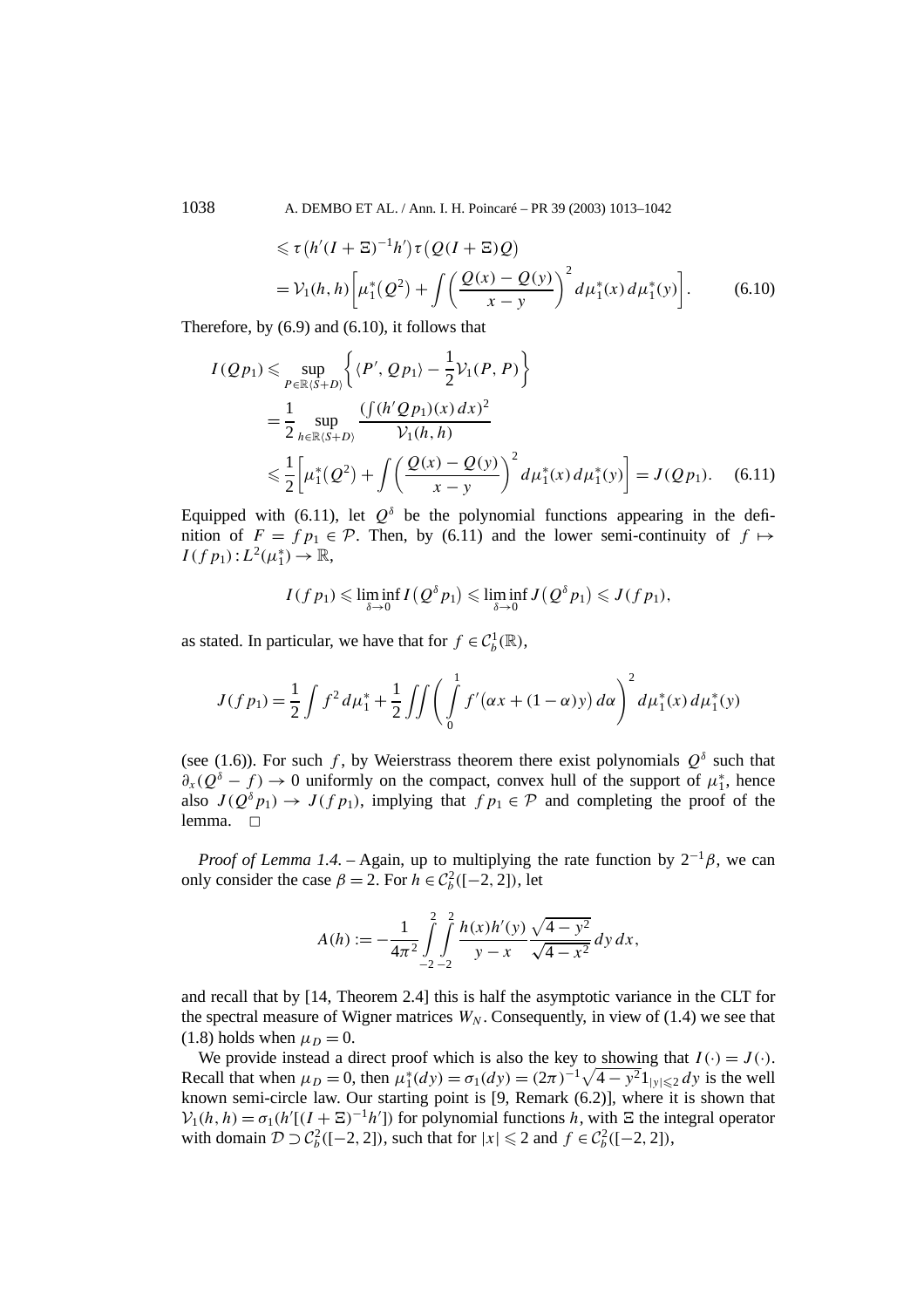A. DEMBO ET AL. / Ann. I. H. Poincaré – PR 39 (2003) 1013–1042 1039

$$
\begin{aligned} \Xi f(x) &:= 2PV \int \frac{f(x) - f(y)}{(x - y)^2} \sigma_1(dy) \\ &= x f'(x) - 2 \int_{-2}^{2} \int_{0}^{1} \int_{0}^{1} \alpha f''(\eta \alpha y + (1 - \eta \alpha)x) \, d\alpha \, d\eta \, \sigma_1(dy), \end{aligned} \tag{6.12}
$$

where *PV* stands for Cauchy's principal value, and the second line follows from the identity

$$
PV \int (x - y)^{-1} \sigma_1(dy) = 0.5x \quad \forall |x| \leq 2,
$$
 (6.13)

(see, e.g., [16, p. 74]), and the fact that

$$
\int_{0}^{1} \int_{0}^{1} \alpha f''(\eta \alpha y + (1 - \eta \alpha)x) d\alpha d\eta = \frac{f(y) - f(x) - (y - x)f'(x)}{(x - y)^2}.
$$

In particular, we see that  $\Xi f \in C_b([-2, 2])$  when  $f \in C_b^2([-2, 2])$ . Let  $C_b^1(\sigma_1)$  denote the subset of  $g \in C_b([-2, 2])$ , such that  $\psi'_g(y) := \partial_y(g(y)\sqrt{4-y^2}) \in L^1((-2, 2))$ . As already noted in [9, Remark  $(6.2)$ ], integrating by parts the first line of  $(6.12)$  and using the fact that

$$
PV \int_{-2}^{2} (x - y)^{-1} \partial_y (\sqrt{4 - y^2}) \, dy = \pi \tag{6.14}
$$

for  $x \in (-2, 2)$  (see [18, Eq. (6), p. 174]), we obtain the following formula, valid for all  $g \in C_b^1(\sigma_1)$ ,

$$
[(I + \Xi)g](x) = \frac{1}{\pi}PV \int_{-2}^{2} \frac{\psi_g'(y)}{x - y} dy := \hat{h}'(x), \quad -2 < x < 2.
$$
 (6.15)

By [18, p. 178], for any given  $\hat{h} \in C_b^2([-2, 2])$ , Eq. (6.15) has a unique solution  $\psi'_g(\cdot) \in L^1((-2, 2))$  such that  $\int_{-2}^2 \psi'_g(x) dx = 0$ . This solution is given by

$$
\psi'_{g}(x) = \frac{1}{\pi} PV \int_{-2}^{2} \frac{\sqrt{4 - y^2}}{\sqrt{4 - x^2}} \frac{\hat{h}'(y)}{y - x} dy.
$$
\n(6.16)

We thus see that for all  $\hat{h} \in C_b^2([-2, 2])$ ,  $g = (I + \Sigma)^{-1} \hat{h}' \in C_b^1(\sigma_1)$  is well defined and satisfies  $g(x) = (4 - x^2)^{-1/2} \int_{-2}^{x} \psi'_g(t) dt$ . Moreover, we have from (6.15), (6.16) and integration by parts, that for  $\hat{h}$  as above,

$$
\sigma_1(\hat{h}'[(I+\Xi)^{-1}\hat{h}']) = \frac{1}{2\pi} \int_{-2}^{2} \hat{h}'(x)\psi_g(x) dx = -\frac{1}{2\pi} \int_{-2}^{2} \hat{h}(x)\psi'_g(x) dx = 2A(\hat{h}).
$$
\n(6.17)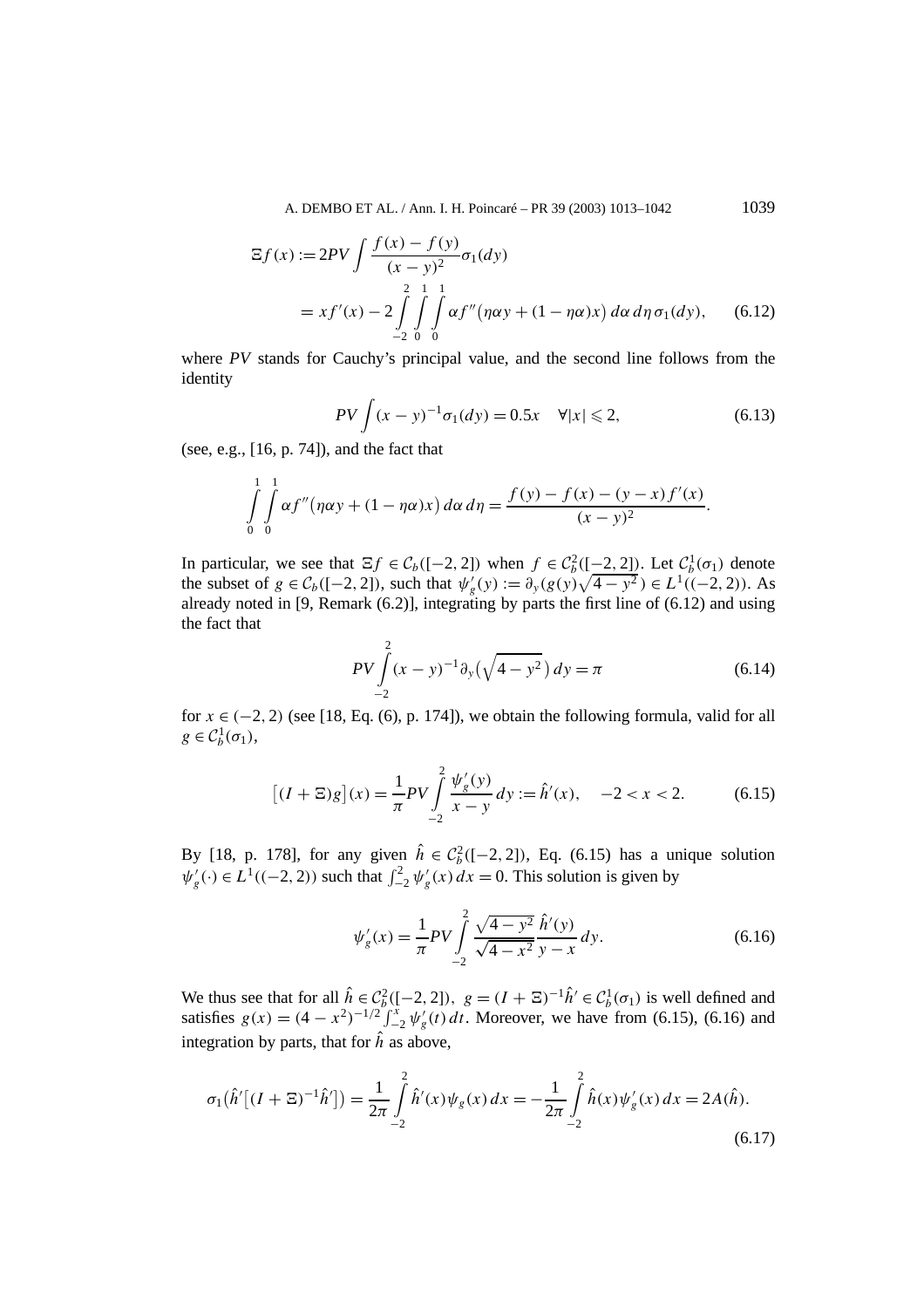Using once more (6.14) resulting with  $PV \int (x - y)^{-1} (\sqrt{4 - y^2})^{-1} dy = 0$  for  $|x| \le 2$ , we note that for any  $\hat{h} \in C_b^2([-2, 2]),$ 

$$
A(\hat{h}) = -\frac{1}{4\pi^2} \int_{-2}^{2} \int_{-2}^{2} \hat{h}'(y) \frac{(\hat{h}(x) - \hat{h}(y))}{y - x} \frac{\sqrt{4 - y^2}}{\sqrt{4 - x^2}} dy dx
$$
  
= 
$$
\frac{1}{4\pi^2} \int_{-2}^{2} \int_{-2}^{2} \hat{h}'(y) \int_{0}^{1} \hat{h}'(\alpha x + (1 - \alpha)y) d\alpha \frac{\sqrt{4 - y^2}}{\sqrt{4 - x^2}} dy dx.
$$
 (6.18)

Since  $\int_{-2}^{2} (4 - x^2)^{-1/2} dx < \infty$ , it is not hard to see, from (6.17) and (6.18), that  $\sigma_1(Q'_n[(I + \Xi)^{-1}Q'_n])$  converges to  $\sigma_1(h'[(I + \Xi)^{-1}h'])$  for any  $h \in C_b^2(\mathbb{R})$  and polynomial functions  $Q_n$  such that  $Q_n$  and  $Q'_n$  approximate *h* and *h'* uniformly on [−2, 2]. By Lemma 6.1,  $V_1(h, h) = \lim_n V_1(Q_n, Q_n)$  as soon as  $Q'_n$  approximate uniformly *h'* on [−2, 2] (being the support of  $\mu_1^*$ ), so in particular the equality  $\mathcal{V}_1(h, h)$  =  $\sigma_1(h'[(I + \Xi)^{-1}h']) = 2A(h)$  extends to all  $h \in \mathcal{S}$ tieljes $(\mathbb{R})$ , resulting with (1.8).

Turning to prove (1.9), fix  $f \in C_b^3([-2, 2])$  and  $h \in \mathcal{S}$ tieljes( $\mathbb{R}$ ). Then,  $\hat{h}' := h' - (I +$  $E(f \in C_b^1([-2, 2])$  and  $g := (I + \tilde{\Sigma})^{-1}h' \in C_b^1(\sigma_1)$  exists, hence by (6.17),

$$
2A(\hat{h}) = \sigma_1\big((g-f)\big[(I+\Xi)(g-f)\big]\big)
$$
  
=  $\sigma_1\big(f\big[(I+\Xi)f\big]\big) + \sigma_1\big(h'\big[(I+\Xi)^{-1}h'\big]\big) - \sigma_1\big(g\big[(I+\Xi)f\big]\big)$   
-  $\sigma_1\big(f\big[(I+\Xi)g\big]\big).$ 

From the definition of  $\Xi$  in (6.12), we also have that  $I + \Xi$  is a symmetric non-negative operator on the functions *f* and *g* considered here, with

$$
\sigma_1(g[(I + \Xi)f]) = \int g(x)f(x)\sigma_1(dx)
$$
  
+ 
$$
\int \int \frac{(g(x) - g(y))}{(x - y)} \frac{(f(x) - f(y))}{(x - y)} \sigma_1(dy)\sigma_1(dx)
$$
  
= 
$$
\sigma_1(f[(I + \Xi)g]). \tag{6.19}
$$

So, with  $0 \le \sigma_1((g - f)[(I + \Xi)(g - f)]) < \infty$ , we have that

$$
A(\hat{h}) = \frac{1}{2}\sigma_1(f[(I + \Xi)f]) + \frac{1}{2}\sigma_1(h'[(I + \Xi)^{-1}h']) - \sigma_1(fh') \ge 0.
$$
 (6.20)

Since Stieljes'(R) is dense in  $C_b^1([-2, 2])$ , approximating  $\partial_x((I + \Xi)f)$  uniformly on [-2, 2] by a sequence  $h''_n$ , with  $h_n \in \mathcal{S}$ tieljes( $\mathbb{R}$ ) (also approximating uniformly the function  $(I + \Xi) f$  and its primitive), it follows from (6.18) that then  $A(\hat{h}_n) \to 0$ . We thus deduce from (6.20) that for  $F = f p_1$  with  $f \in C_b^3([-2, 2])$ ,

$$
I(F) := \sup_{h \in \mathcal{S} \text{tie} \text{lies}(\mathbb{R})} \left\{ \langle h', F \rangle - \frac{1}{2} \mathcal{V}_1(h, h) \right\}
$$
  
= 
$$
\sup_{h \in \mathcal{S} \text{tie} \text{lies}(\mathbb{R})} \left\{ \sigma_1(h'f) - \frac{1}{2} \sigma_1(h'[(I + \Xi)^{-1}h']) \right\}
$$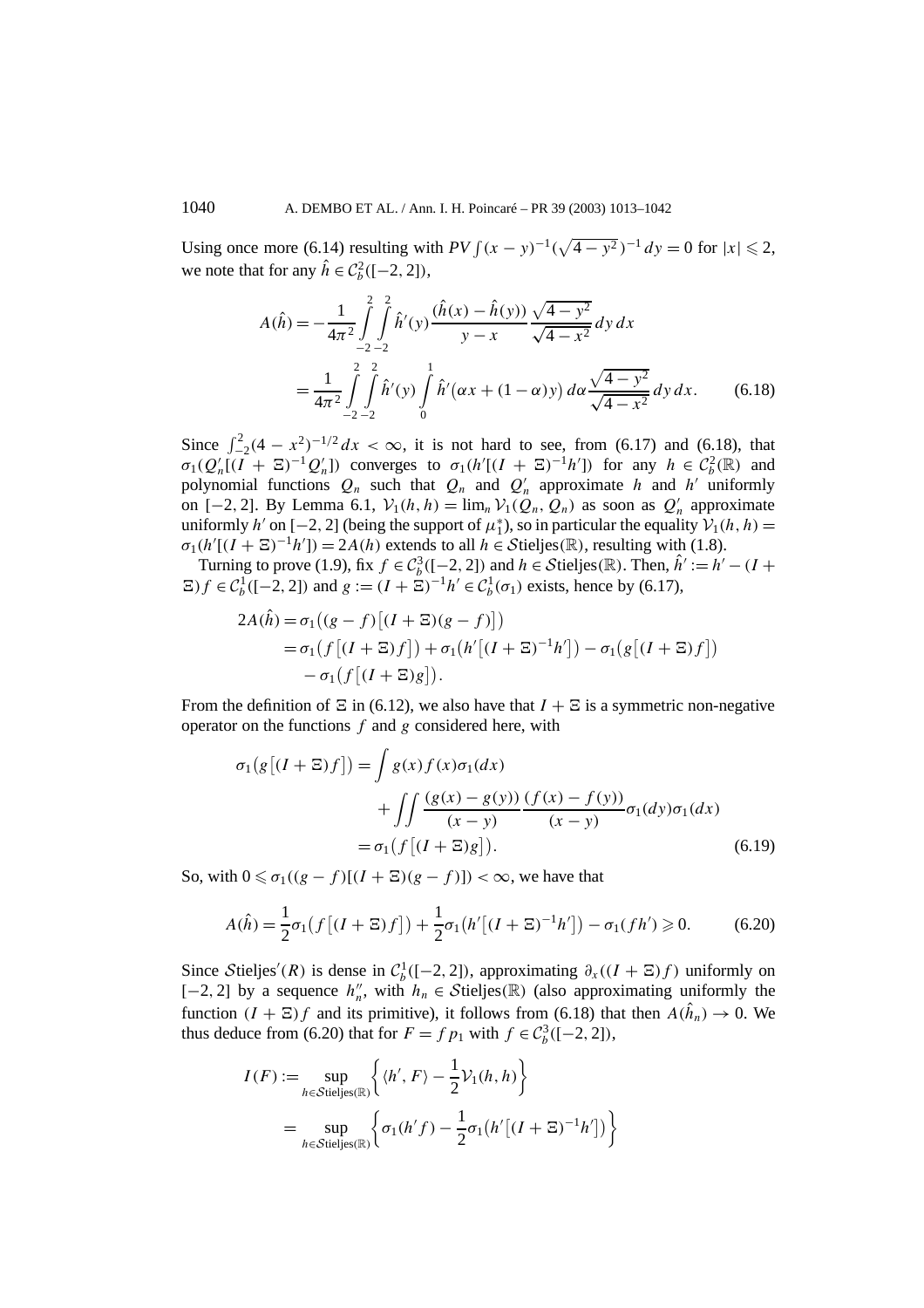A. DEMBO ET AL. / Ann. I. H. Poincaré – PR 39 (2003) 1013–1042 1041

$$
= \frac{1}{2}\sigma_1(f[(I+\Xi)f]) - \inf_{h \in \mathcal{S} \text{tie} \text{J}} A(\hat{h}) = \frac{1}{2}\sigma_1(f[(I+\Xi)f])
$$
  

$$
= \int_{-2}^{2} \left\{ PV \int_{-2}^{2} \frac{F'(y)}{(x-y)} dy \right\} F(x) dx,
$$

where the last line comes from  $(6.15)$ . Integrating by parts finally gives

$$
I(F) = -\int_{-2}^{2} \int_{-2}^{2} F'(y) F'(x) \log |x - y| dx dy.
$$

## **Acknowledgement**

We thank Dan Voiculescu for helpful discussions concerning the non-commutative Fisher information.

### **REFERENCES**

- [1] G. Ben Arous, A. Guionnet, Large deviations for Wigner's law and Voiculescu's noncommutative entropy, Probab. Theory Related Fields 108 (1997) 517–542.
- [2] P. Biane, On the free convolution with semi-circular distribution, Indiana Univ. Math. J. 46 (1997) 705–718.
- [3] P. Biane, R. Speicher, Stochastic calculus with respect to free Brownian motion and analysis on Wigner space, Probab. Theory Related Fields 112 (1998) 373–409.
- [4] P. Biane, R. Speicher, Free diffusions, free entropy and free Fisher information, Ann. Inst. H. Poincaré Probab. Statist. 37 (2001) 581–606.
- [5] T. Cabanal-Duvillard, Fluctuations de la loi empirique des grandes matrices aléatoires, Ann. Inst. H. Poincaré Probab. Statist. 37 (2001) 373–402.
- [6] T. Cabanal-Duvillard, A. Guionnet, Large deviations upper bounds and non-commutative entropies for some matrices ensembles, Ann. Probab. 29 (2001) 1205–1261.
- [7] T. Cabanal-Duvillard, A. Guionnet, Discussion around non-commutative entropies, Adv. Math. (2002), submitted for publication.
- [8] A. Dembo, O. Zeitouni, Large Deviations Techniques and Applications, Second Edition, Springer, New York, 1998.
- [9] A. Guionnet, Large deviation upper bounds and central limit theorems for band matrices and non-commutative functionnals of Gaussian large random matrices, Ann. Inst. H. Poincaré Probab. Statist. 38 (2002) 341–384.
- [10] A. Guionnet, First order asymptotic of matrix integrals; a rigorous approach towards the understanding of matrix models, Preprint, 2002.
- [11] A. Guionnet, O. Zeitouni, Concentration of the spectral measure for large matrices, Electron. Comm. Probab. 5 (2000) 119–136.
- [12] A. Guionnet, O. Zeitouni, Large deviation asymptotics for spherical integrals, J. Funct. Anal. 188 (2002) 461–515.
- [13] S. Israelsson, Asymptotic fluctuations of a particle system with singular interaction, Stochastic Process. Appl. 93 (2001) 25–56.
- [14] K. Johansson, On fluctuations of eigenvalues of random Hermitian matrices, Duke Math. J. 91 (1998) 151–204.